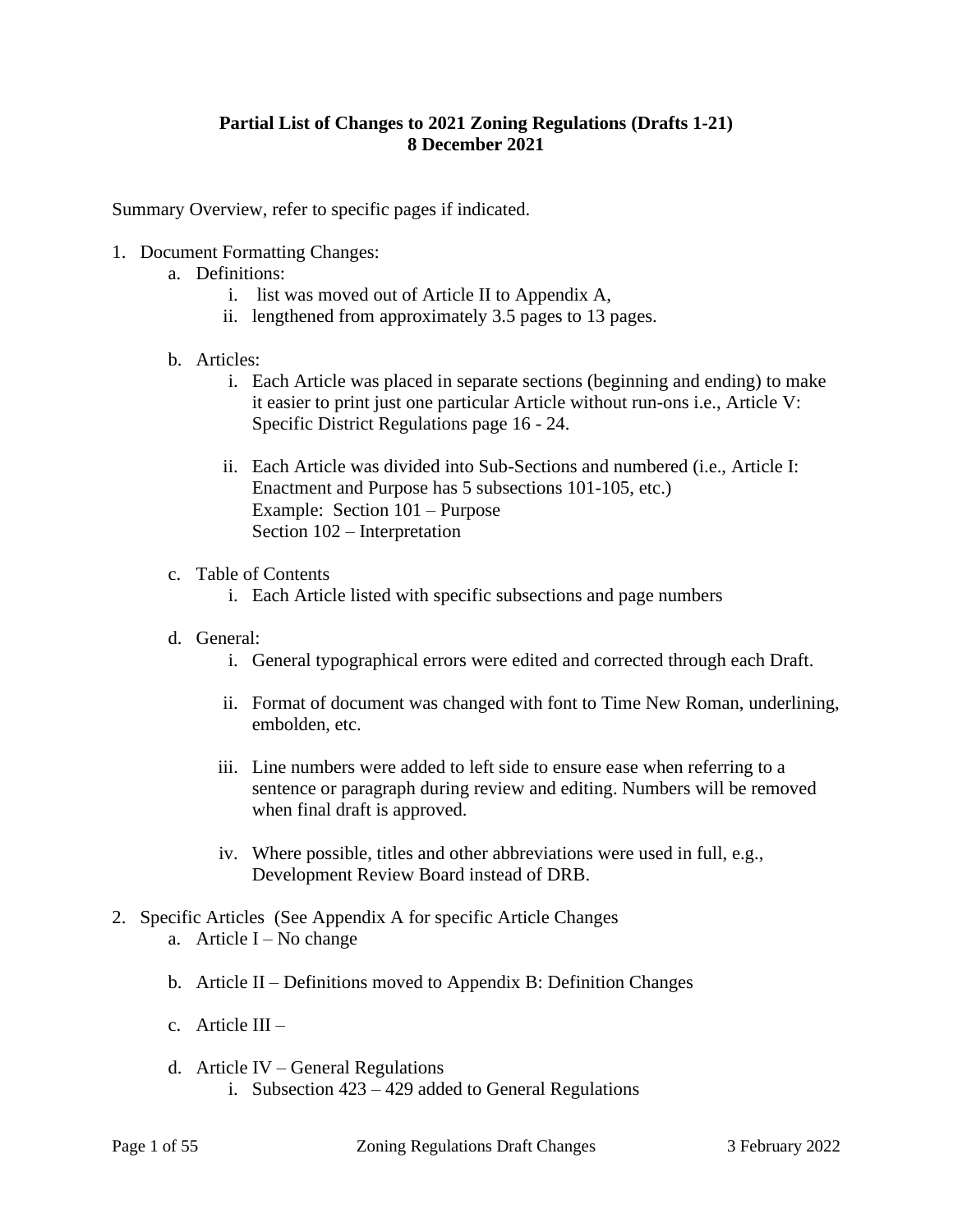- 1. 423 Farm Animals
- 2. 424 Fences (non-agricultural)
- 3. 425 Subdivision/ Parceling
- 4. 426 Swimming Pools
- 5. 427 Tiny Houses
- 6. 428 Alternative Energy
- 7. 429 Screen Service Areas
- e. Article V Specific District Regulations
	- i. A table of permitted uses was added
	- ii. R15 Residential 15,000 was changed to R15
	- iii. Minimum Dimensional Requirements and setbacks were placed in table format
	- iv. Height and Zone-Specific sign limitations was recorded for each district.
	- v. Agricultural, Rural, and Residential (ARR) District setbacks and acreage requirements were changed to address concerns from property owners. (See Appendix ??? - Specific District Setback Regulations Comparison Tables
- f. Article VI Administration and Enforcement
- g. Article VII Mobile Home and Mobile Home Parks
- h. Article VIII- Trailor, Recreational Campground and Recreations Equipment Storage
- i. Article  $IX Signs$  and Advertising displays i. Section 909 – Stores Displaying Merchandise Outside added
- j. Definitions
	- i. Definitions of various commonly used terms were added such as Accessory Building, Assisted Living Home, Tiny Houses, etc.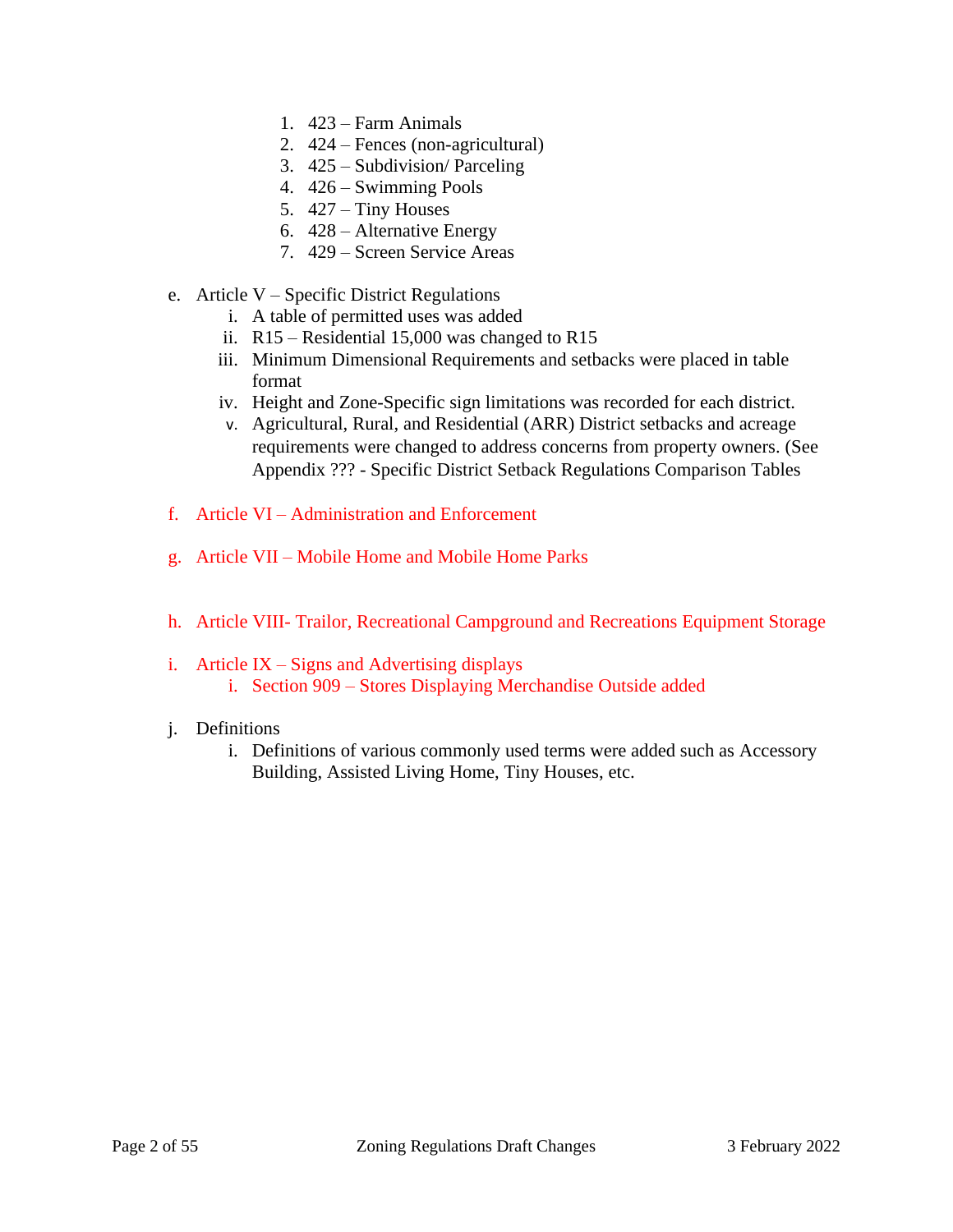**APPENDIX A: Section Changes**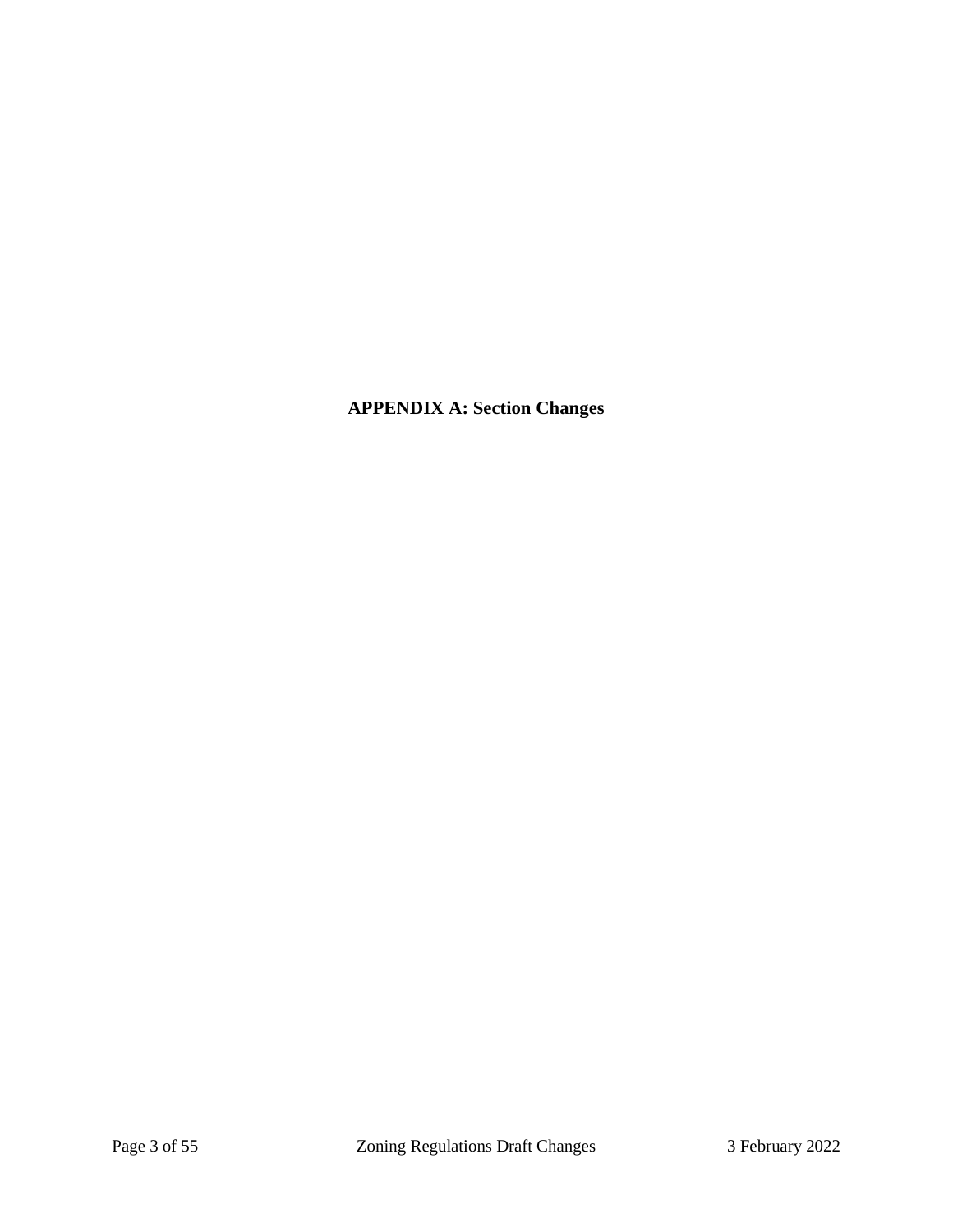# **Article Changes From 2015 to Proposed Draft 2022**

| (2015)<br><b>Language</b><br><b>Aurrent</b> | (2021)<br><b>Prop</b> u<br>$n$ nncan $n$<br><b>language</b><br>.<br>. |
|---------------------------------------------|-----------------------------------------------------------------------|
|                                             |                                                                       |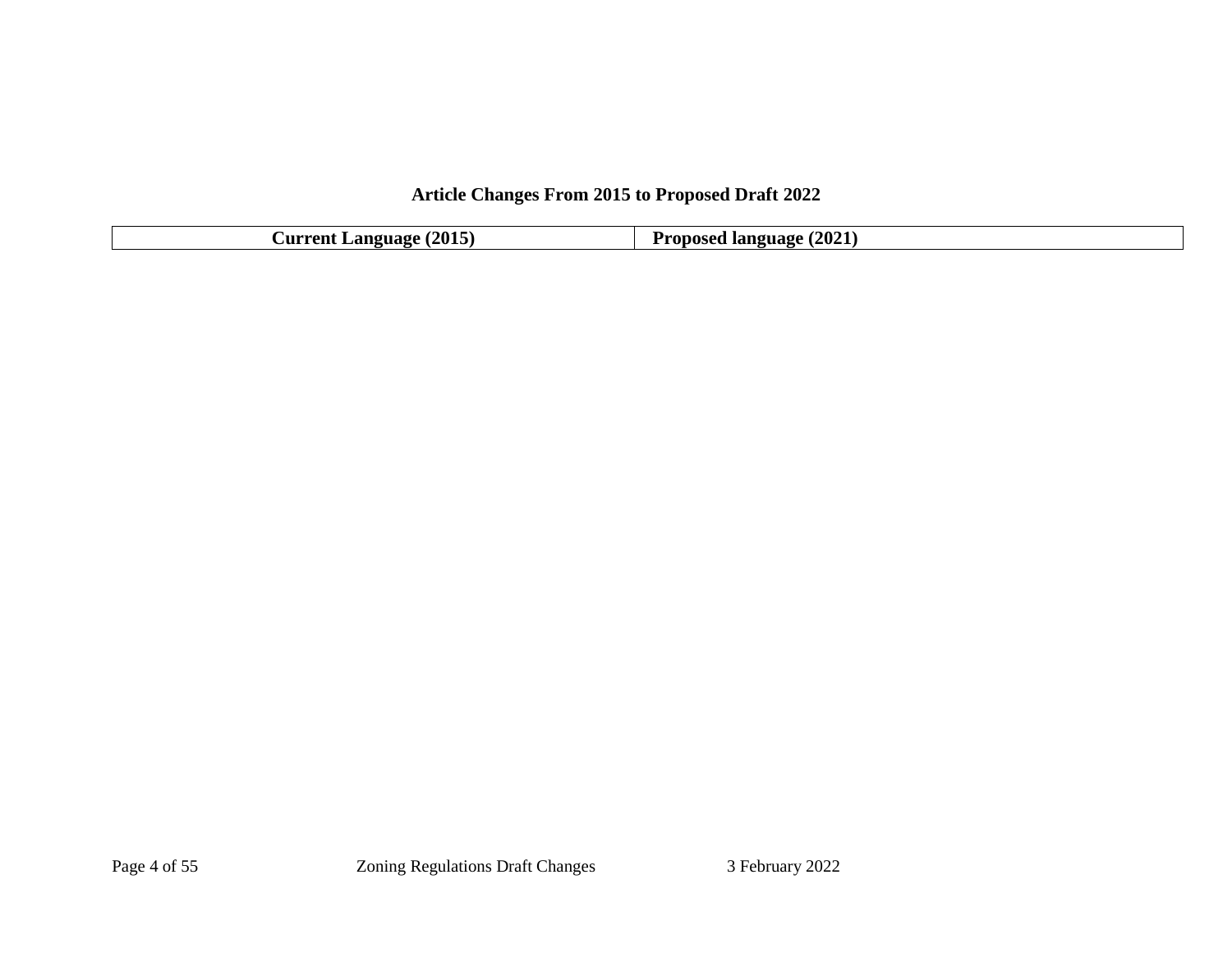| <b>Article I: Enactment and Purpose</b>                                                                                                                                                                                                                                                                                                                                                                                                                                                                                                                                                                                                                                                                                                                                                                                                     |                                                                                                                                                                                                                                                                                                                                                                                                                                                                                                                                                                                                                                                                                                                                                                                                                                                               |  |
|---------------------------------------------------------------------------------------------------------------------------------------------------------------------------------------------------------------------------------------------------------------------------------------------------------------------------------------------------------------------------------------------------------------------------------------------------------------------------------------------------------------------------------------------------------------------------------------------------------------------------------------------------------------------------------------------------------------------------------------------------------------------------------------------------------------------------------------------|---------------------------------------------------------------------------------------------------------------------------------------------------------------------------------------------------------------------------------------------------------------------------------------------------------------------------------------------------------------------------------------------------------------------------------------------------------------------------------------------------------------------------------------------------------------------------------------------------------------------------------------------------------------------------------------------------------------------------------------------------------------------------------------------------------------------------------------------------------------|--|
| Section 102 - Interpretation                                                                                                                                                                                                                                                                                                                                                                                                                                                                                                                                                                                                                                                                                                                                                                                                                | Section 102 - Interpretation                                                                                                                                                                                                                                                                                                                                                                                                                                                                                                                                                                                                                                                                                                                                                                                                                                  |  |
| The provisions within these Regulations shall be interpreted and<br>applied whenever the Zoning Administrator, Development<br>Review Board, or Judiciary are required to do so in conformance<br>with the Purpose section. The interpretation and application of<br>these Regulations shall be held to be the minimum requirements<br>adopted for the promotion of the public health, safety, comfort,<br>convenience, and general welfare. These Regulations should not<br>be interpreted to impair any regulations or permits previously<br>adopted or issued, provided that where these Regulations impose a<br>greater restriction upon the use of a structure or land than are<br>required by any other statute, ordinance, rule, regulation, permit,<br>easement, or agreement, the provisions of these Regulations shall<br>control. | The provisions within these Regulations shall be interpreted and<br>applied whenever the Zoning Administrator, Development<br>Review Board, or Judiciary are required to do so in conformance<br>with the Purpose section. The interpretation and application of<br>these Regulations shall be held to be the minimum requirements<br>adopted for the promotion of the public health, safety, comfort,<br>convenience, and general welfare. These Regulations should not<br>be interpreted to impair, replace, mitigate or supersede any valid<br>permits previously issued (Grandfathered use). Where these<br>Regulations impose a greater restriction upon the use of a<br>structure or land than are required by any other statute, ordinance,<br>rule, regulation, permit, easement, or agreement, the provisions of<br>these Regulations shall control. |  |
| <b>Section 104 - Effective Date</b>                                                                                                                                                                                                                                                                                                                                                                                                                                                                                                                                                                                                                                                                                                                                                                                                         | <b>Section 104 - Effective Date</b>                                                                                                                                                                                                                                                                                                                                                                                                                                                                                                                                                                                                                                                                                                                                                                                                                           |  |
| These Regulations shall take effect upon the date of their approval<br>by the Legislative body of the Town of Wallingford                                                                                                                                                                                                                                                                                                                                                                                                                                                                                                                                                                                                                                                                                                                   | These Regulations shall take effect upon the date of their approval by<br>the registered voters of the Town of Wallingford.                                                                                                                                                                                                                                                                                                                                                                                                                                                                                                                                                                                                                                                                                                                                   |  |
| <b>Article II: Definitions</b>                                                                                                                                                                                                                                                                                                                                                                                                                                                                                                                                                                                                                                                                                                                                                                                                              |                                                                                                                                                                                                                                                                                                                                                                                                                                                                                                                                                                                                                                                                                                                                                                                                                                                               |  |
| <b>Purpose:</b> Except where provided, all words used in these<br>Regulations shall carry their local customary meanings. Words<br>using the present tense include the future, and singular includes<br>the plural; the word "lot" includes "plot"; the word "building"<br>includes "structure"; the word "shall" is mandatory; "occupied"<br>or "used" shall be considered as though followed by "or intended,<br>arranged or designed to be used or occupied"; "person" includes                                                                                                                                                                                                                                                                                                                                                          | <b>Section 201 Purpose</b><br>Except where specifically defined herein, all words used in these<br>regulations shall carry their customary meanings. Words used in the<br>present tense include the future, and the singular includes the plural.<br>The word "lot" includes "plot"; the word "building" includes<br>"structure"; the word "shall" is mandatory; the words "occupied" or<br>"used" shall be considered as though followed by "or intended,                                                                                                                                                                                                                                                                                                                                                                                                    |  |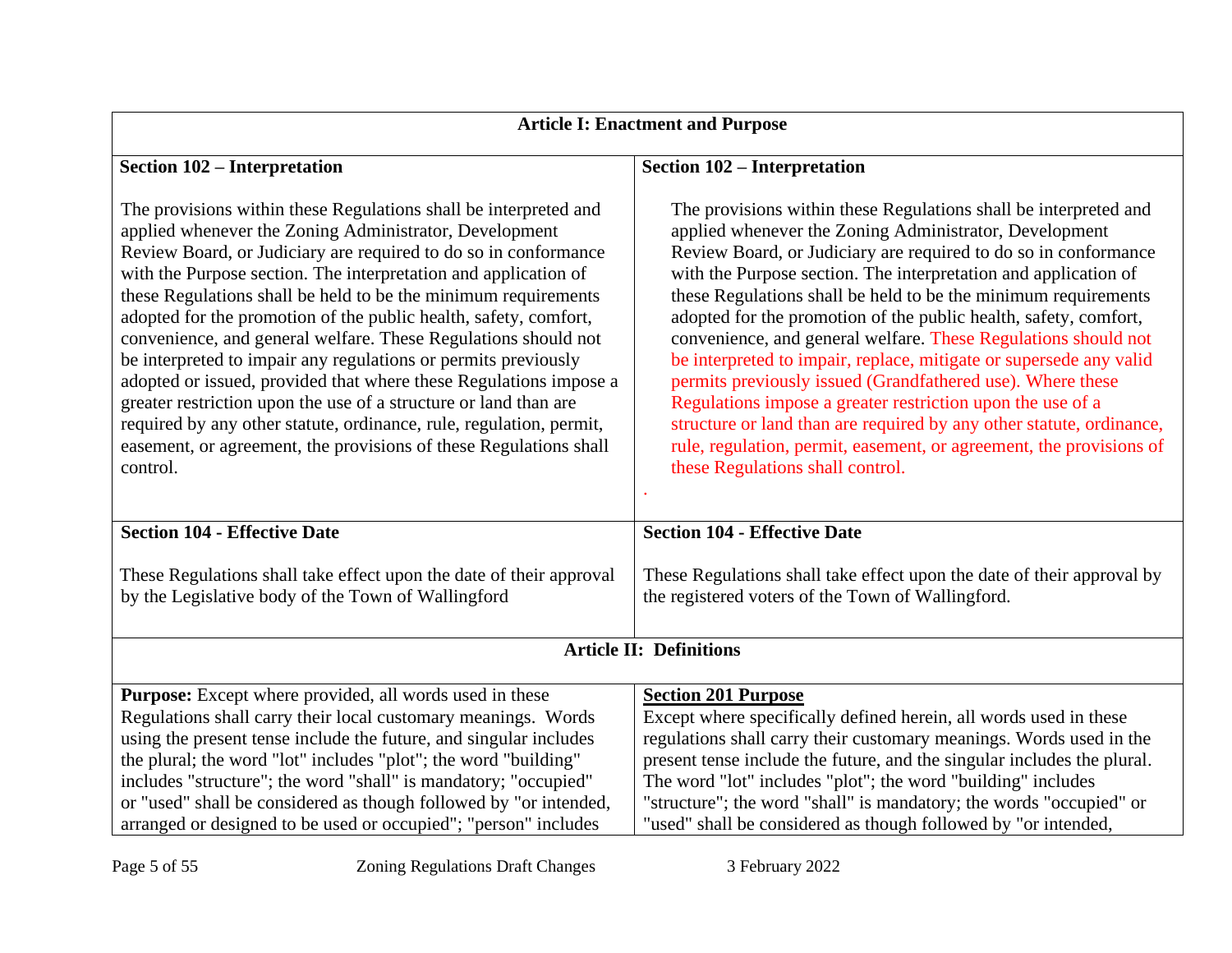| individual, partnership, association, corporation, company or<br>organization.<br>Doubt as to the precise meaning of any word used may be<br>clarified by referral to the Planning Commission. | arranged, or designed to be used or occupied'; the word "person"<br>includes "individual, partnership, association(s), corporation(s),<br>company or organization(s)" or any other incorporated or<br>unincorporated organization or group".<br>The Planning Commission shall clarify doubt as to the precise<br>meaning of any word used in these Regulations. References to<br>other Sections of the Zoning Regulations are attached to the<br>detailed list of Definitions found in Appendix A of this document. |  |
|------------------------------------------------------------------------------------------------------------------------------------------------------------------------------------------------|---------------------------------------------------------------------------------------------------------------------------------------------------------------------------------------------------------------------------------------------------------------------------------------------------------------------------------------------------------------------------------------------------------------------------------------------------------------------------------------------------------------------|--|
| Article III – Establishment of Zoning District and Zoning Maps                                                                                                                                 |                                                                                                                                                                                                                                                                                                                                                                                                                                                                                                                     |  |
| Zoning Districts: Wallingford is hereby divided into the                                                                                                                                       | <b>Section 301 Zoning Districts</b>                                                                                                                                                                                                                                                                                                                                                                                                                                                                                 |  |
| following zoning districts.                                                                                                                                                                    |                                                                                                                                                                                                                                                                                                                                                                                                                                                                                                                     |  |
| <b>Forest and Recreation</b><br>FR                                                                                                                                                             | Wallingford is hereby divided into the following zoning districts.<br>Forest and Recreation - FR                                                                                                                                                                                                                                                                                                                                                                                                                    |  |
| ARR Agricultural and Rural Residential                                                                                                                                                         | Agricultural and Rural Residential - ARR                                                                                                                                                                                                                                                                                                                                                                                                                                                                            |  |
| <b>Residential 15,000</b><br>R15                                                                                                                                                               | <b>Residential - R (formerly R15)</b>                                                                                                                                                                                                                                                                                                                                                                                                                                                                               |  |
| Multiple Residential<br><b>MR</b>                                                                                                                                                              | Multiple Residential - MR                                                                                                                                                                                                                                                                                                                                                                                                                                                                                           |  |
| NC                                                                                                                                                                                             | Neighborhood Commercial - NC                                                                                                                                                                                                                                                                                                                                                                                                                                                                                        |  |
| Neighborhood Commercial<br>Industrial<br>IN                                                                                                                                                    | Industrial IN-                                                                                                                                                                                                                                                                                                                                                                                                                                                                                                      |  |
|                                                                                                                                                                                                |                                                                                                                                                                                                                                                                                                                                                                                                                                                                                                                     |  |
| <b>Article IV: General Regulations</b>                                                                                                                                                         |                                                                                                                                                                                                                                                                                                                                                                                                                                                                                                                     |  |
| Application of Regulations: Except as provided, no building or                                                                                                                                 | <b>Section 401 - Application of Regulations</b>                                                                                                                                                                                                                                                                                                                                                                                                                                                                     |  |
| structure shall be erected, moved, altered or extended, and no land,                                                                                                                           |                                                                                                                                                                                                                                                                                                                                                                                                                                                                                                                     |  |
| building, structure, or part thereof, shall be occupied or utilized, unless                                                                                                                    | Except as provided, no building or structure shall be erected, moved.                                                                                                                                                                                                                                                                                                                                                                                                                                               |  |

Except as provided, no building or structure shall be erected, moved, altered; demolished, or extended; and no land, building, structure, or part thereof, or any substantial change or expansion of Structure or Use, unless it is in conformity with the regulations specified for the district in which it is located. Town Regulations do not supersede

which it is located.

it is in conformity with the regulations specified for the district in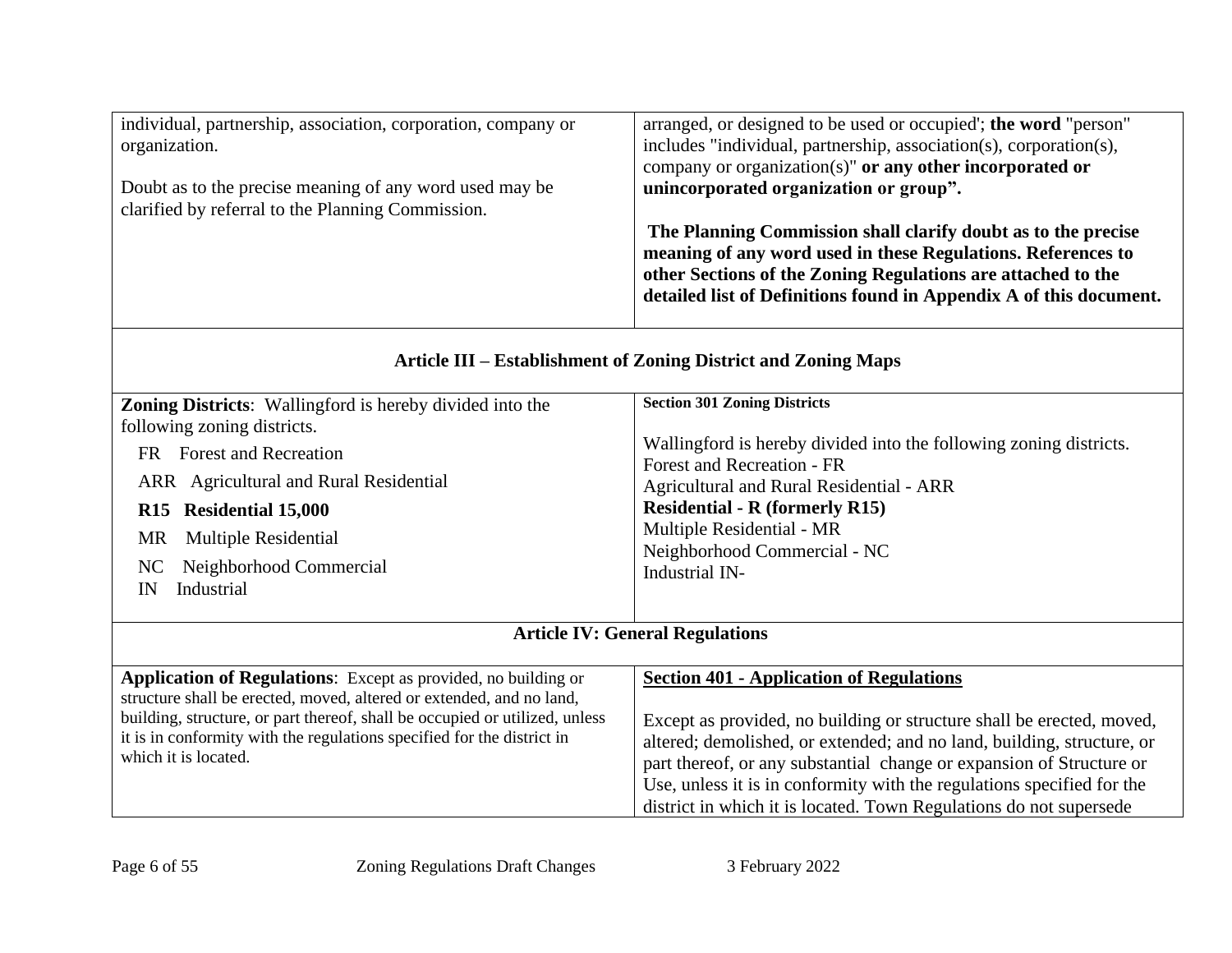|                                                                                                                                                                                                                                                                                                                                                                                                                                                | applicable Vermont or Federal Regulations. Separate Town<br>Ordinances may also apply to a regulated use of activity.                                                                                                                                                                                                                                                                                                                               |
|------------------------------------------------------------------------------------------------------------------------------------------------------------------------------------------------------------------------------------------------------------------------------------------------------------------------------------------------------------------------------------------------------------------------------------------------|-----------------------------------------------------------------------------------------------------------------------------------------------------------------------------------------------------------------------------------------------------------------------------------------------------------------------------------------------------------------------------------------------------------------------------------------------------|
| Limitations on municipal bylaws: The following uses may be<br>regulated only with respect to location, size, height, building bulk,<br>yards, courts, setbacks, density of buildings, off-street parking, loading<br>facilities, traffic, noise, lighting, landscaping, and screening<br>requirement's, and only to the extent that regulations do not have the<br>effect of interfering with the intended functional use:                     | <b>Section 402 - Limitations on Municipal Bylaws</b><br>The following uses may be regulated only with respect to location,<br>size, height, building bulk, yards, courts, setbacks, density of<br>buildings, off-street parking, loading facilities, traffic, noise,<br>lighting, landscaping, and screening requirements, and only to the<br>extent that regulations do not have the effect of interfering with the<br>intended functional use of: |
| 5. Regional solid waste management facilities certified under 10<br>V.S.A. Chapter 159.                                                                                                                                                                                                                                                                                                                                                        | 5. Regional solid waste management facilities certified under 10<br>V.S.A. Chapter 159, and applicable revisions                                                                                                                                                                                                                                                                                                                                    |
| 6. Hazardous waste management facilities for which a notice of intent<br>to construct has been received under 10 V.S.A. § 6606a.<br>In addition, there are the additional following restrictions on<br>regulations:                                                                                                                                                                                                                            | 6. Hazardous waste management facilities for which a notice of<br>intent to construct has been received under 10 V.S.A. § 6606a, and<br>applicable revisions.<br>In addition, there are the additional following restrictions on Town<br>regulations: No regulation on public utility power generating or                                                                                                                                           |
| 1. No regulation on public utility power generating or<br>transmission facilities regulated under 30 V.S.A. § 248.<br>2. If land is also subject to state regulation, the more stringent or<br>restrictive regulation applies.                                                                                                                                                                                                                 | transmission facilities regulated under 30 V.S.A. § 248. If land is<br>also subject to state regulation, the more stringent or restrictive<br>regulation applies. No regulation of accepted agricultural practices<br>and uses that are regulated under and defined by 10 V.S.A. §§                                                                                                                                                                 |
| 3. No regulation of accepted agricultural practices and uses that<br>are regulated under and defined by 10 V.S.A. §§ 1021(f) and<br>1259(f) and 6 V.S.A. § 4810.                                                                                                                                                                                                                                                                               | 1021(f) and 1259(f) and 6 V.S.A. § 4810.<br>1. Zoning laws must respect the limits on municipal power to<br>regulate hunting, fishing, trapping, and other such activities.                                                                                                                                                                                                                                                                         |
| 4. Zoning laws must respect the limits on municipal power to<br>regulate hunting, fishing, trapping, and other such activities.<br>5. Zoning laws shall not prohibit the installation, operation or<br>maintenance of solar electric generation systems that are<br>exempt from VT Statute (30 VSA Section 248; and<br>subsequent revisions) Town zoning regulations do apply to<br>other solar, wind, hydro and geo-thermal energy generation | Zoning laws shall not prohibit the installation, operation or<br>2.<br>maintenance of alternative energy-generation systems that are<br>exempt from VT Statute (30 VSA Section 248; and<br>subsequent revisions). Town zoning regulations do apply to<br>other solar, wind, hydro and geo-thermal energy generation                                                                                                                                 |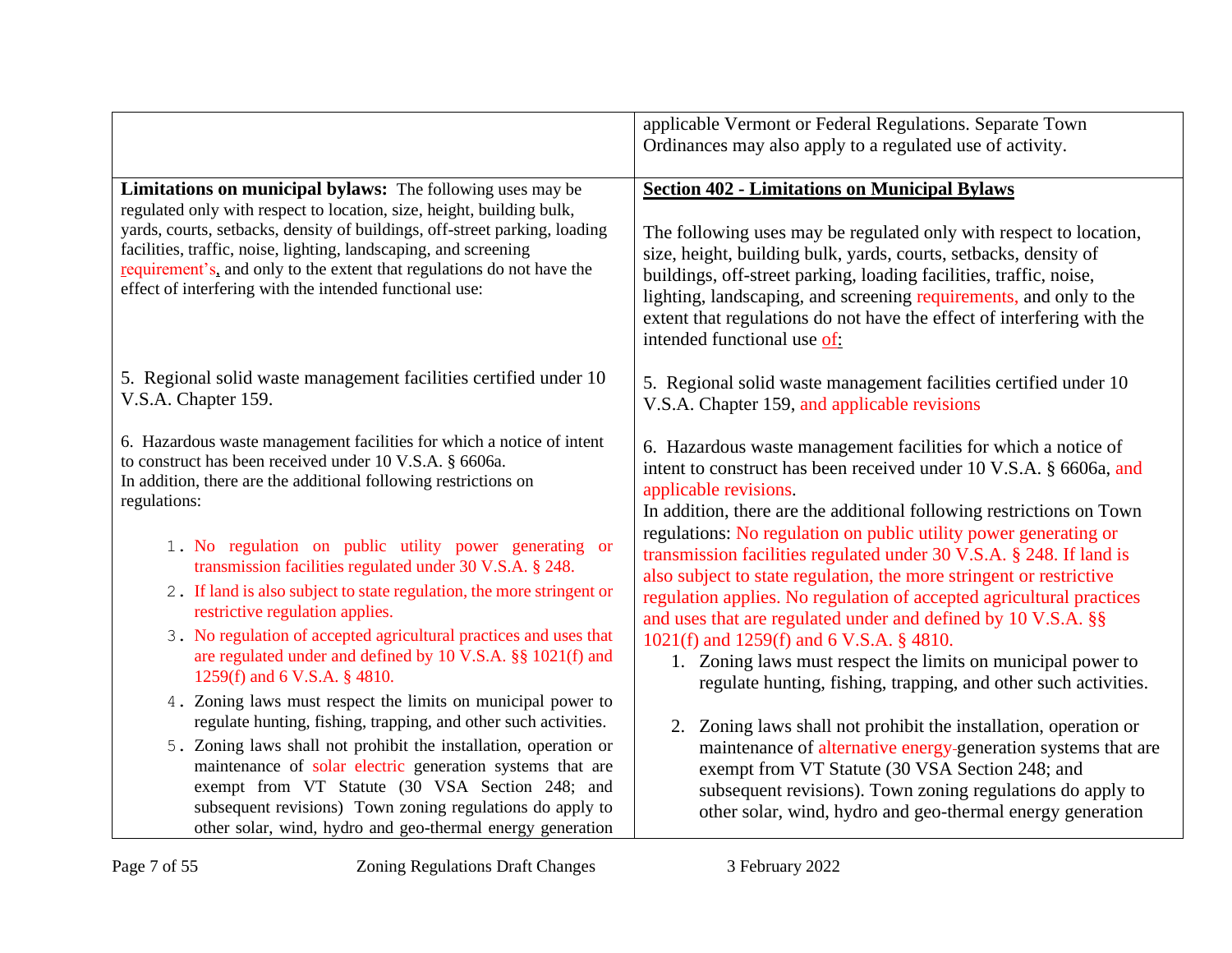| facilities that are not exempt of local jurisdiction by state or<br>federal laws.<br>6. Residential energy generation facilities not regulated by<br>the State of Vermont Public Service Board or exempt from<br>local regulation by State statute are subject to all Town<br>standards.                                                                              | facilities that are not exempt of local jurisdiction by state or<br>federal laws.<br>3. Residential energy generation facilities not regulated by the<br>State of Vermont Public Service Board or exempt from local<br>regulation by State statute are subject to all Town standards.                                                                                                  |
|-----------------------------------------------------------------------------------------------------------------------------------------------------------------------------------------------------------------------------------------------------------------------------------------------------------------------------------------------------------------------|----------------------------------------------------------------------------------------------------------------------------------------------------------------------------------------------------------------------------------------------------------------------------------------------------------------------------------------------------------------------------------------|
| Existing small lots: Any lot in individual and separate<br>and nonaffiliated ownership from surrounding properties in existence                                                                                                                                                                                                                                       | <b>Section 403- Existing small lots</b>                                                                                                                                                                                                                                                                                                                                                |
| on the effective date of these Regulations                                                                                                                                                                                                                                                                                                                            | Any lot in individual and separate and non-affiliated ownership from<br>surrounding properties in existence on the effective date of these<br>Regulations                                                                                                                                                                                                                              |
| Protection of Home Occupations:<br>None of these<br>Regulations are intended to infringe upon the right of any resident to<br>use a minor portion of a dwelling or appurtenant accessory structure<br>for an occupation which is customary in residential areas and which<br>does not change the character of the neighborhood; a zoning permit is<br>still required. | <b>Section 406 - Protection of Home Occupations</b><br>None of these Regulations are intended to infringe upon the right of<br>any resident to use a minor portion of a dwelling or appurtenant<br>accessory structure for an occupation which is customary in<br>residential areas and which does not change the character of the<br>neighborhood; a zoning permit is still required. |
| 3. The use is conducted within a portion of the dwelling or a building<br>accessory thereto by a resident of the principal dwelling, and having not<br>more than 2 employees.                                                                                                                                                                                         | 3. The use is conducted within a portion of the dwelling or a building<br>accessory thereto by a resident of the principal dwelling and having<br>not more than two $(2)$ employees.                                                                                                                                                                                                   |
| 6. Vehicle (auto; truck) bodywork or repairs are not considered home<br>occupations.                                                                                                                                                                                                                                                                                  | 6. Vehicle (auto and /or truck) bodywork or repairs are not<br>considered Home Occupations.                                                                                                                                                                                                                                                                                            |
| Conditional Use Approval: No Zoning Permit shall be<br>issued by the                                                                                                                                                                                                                                                                                                  | <b>Section 412 - Conditional Use Approval</b>                                                                                                                                                                                                                                                                                                                                          |
| Zoning administrator for any use or structure that requires Conditional<br>Use Approval until the DRB grants such approval. In considering its<br>action, the Board shall make findings on general and specific standards,                                                                                                                                            | No Zoning Permit shall be issued by the Zoning Administrator for any<br>use or structure that requires Conditional Use Approval until the<br>Development Review Board grants such approval. In considering its                                                                                                                                                                         |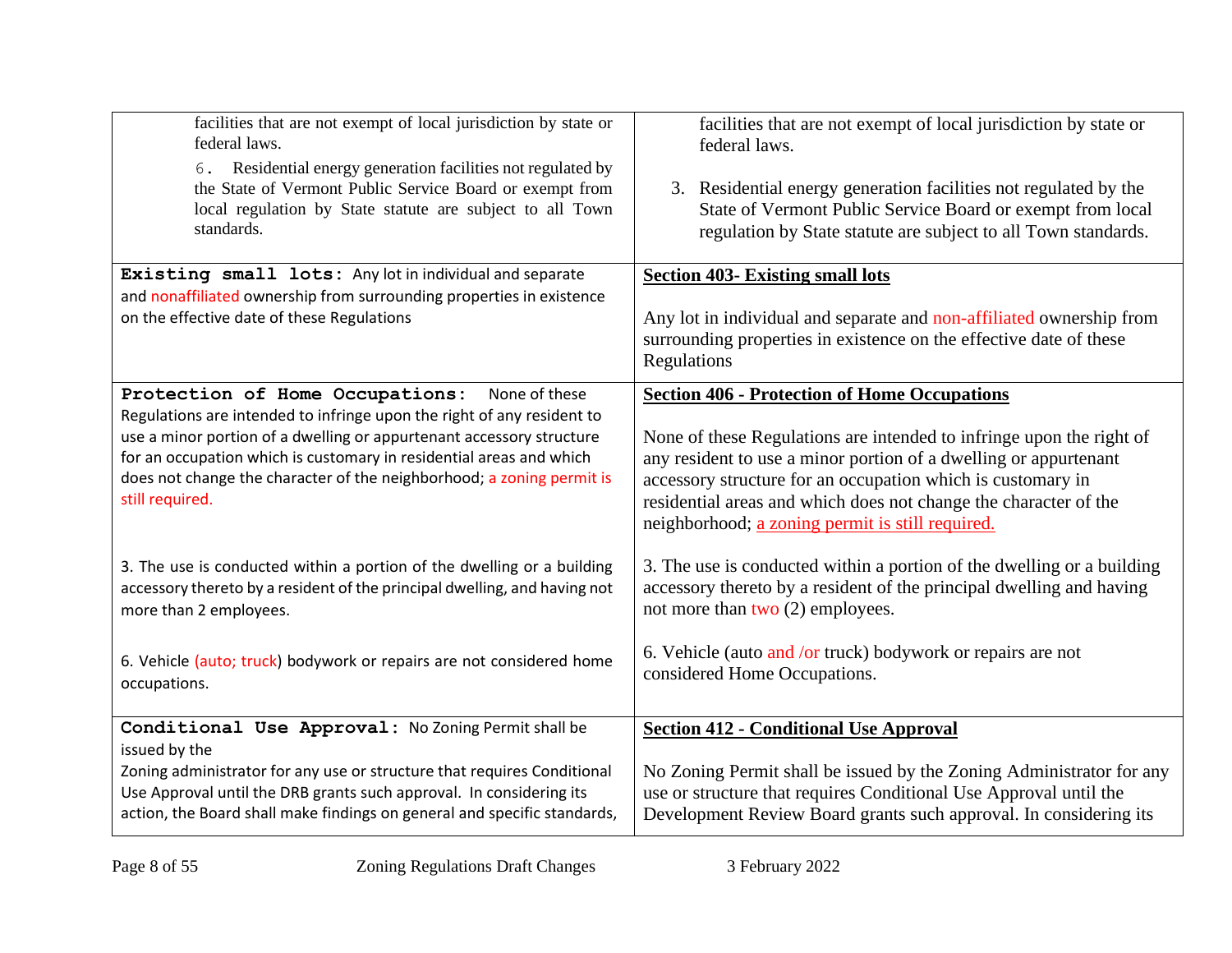| hold hearings, and attach conditions, if any, as provided for in the Act.<br>The general standards which must be met are that any proposed<br>conditional use shall not adversely affect:<br>1. The capacity of existing or planned community facilities;<br>2. The character of the area affected;<br>3. Traffic on roads and highways in the vicinity, and<br>4. By-laws then in effect. | action, the Board shall make findings on general and specific<br>standards, hold hearings, and attach conditions, if any, as provided for<br>in the Act. The general standards which must be met are that any<br>proposed conditional use shall not adversely affect:<br>1. The capacity of existing or planned community facilities.<br>The character of the area affected.<br>2.<br>3. Traffic on roads and highways in the vicinity, and<br>4. Zoning Regulations then in effect.                                            |
|--------------------------------------------------------------------------------------------------------------------------------------------------------------------------------------------------------------------------------------------------------------------------------------------------------------------------------------------------------------------------------------------|---------------------------------------------------------------------------------------------------------------------------------------------------------------------------------------------------------------------------------------------------------------------------------------------------------------------------------------------------------------------------------------------------------------------------------------------------------------------------------------------------------------------------------|
| The proposed conditional use shall conform to the specific standards<br>for the district in which it is located, with the exception of mobile<br>home parks and trailer and recreational campgrounds, which shall<br>conform to the specific standards for those particular uses as provided<br>in.                                                                                        | The proposed conditional use shall conform to the specific standards<br>for the district in which it is located. Lacking locally defined<br>standards, the Development Review Board may also apply commonly<br>accepted standards which may apply in legal precedent. An accepted<br>exception is for existing mobile home parks and trailer and<br>recreational campgrounds, which shall conform to the specific<br>standards for those particular uses as provided in these Regulations<br>provided in Articles VII and VIII. |
| Site Development Plan Approval and Procedure:                                                                                                                                                                                                                                                                                                                                              | <b>Section 413 - Site Development Plan Approval and Procedures</b>                                                                                                                                                                                                                                                                                                                                                                                                                                                              |
| No Zoning Permit shall be issued by the Zoning administrator for any use                                                                                                                                                                                                                                                                                                                   | No Zoning Permit shall be issued by the Zoning Administrator for any                                                                                                                                                                                                                                                                                                                                                                                                                                                            |
| or structure requiring Conditional Use approval, until the DRB grants                                                                                                                                                                                                                                                                                                                      | use or structure requiring Conditional Use approval, until the                                                                                                                                                                                                                                                                                                                                                                                                                                                                  |
| Site Development Plan Approval.                                                                                                                                                                                                                                                                                                                                                            | Development Review Board grants Site Development Plan Approval.                                                                                                                                                                                                                                                                                                                                                                                                                                                                 |
| Application for site plan approval shall be submitted to the DRB by the                                                                                                                                                                                                                                                                                                                    | Application for site plan approval shall be submitted to the                                                                                                                                                                                                                                                                                                                                                                                                                                                                    |
| Zoning administrator and contain the following information: plot plan                                                                                                                                                                                                                                                                                                                      | Development Review Board by the Zoning Administrator and contain                                                                                                                                                                                                                                                                                                                                                                                                                                                                |
| showing location and dimensions of the lot in question and a description                                                                                                                                                                                                                                                                                                                   | the following information: a clear and accurate site plan showing                                                                                                                                                                                                                                                                                                                                                                                                                                                               |
| of the proposed development, including a description of any building to                                                                                                                                                                                                                                                                                                                    | location and dimensions of the lot in question and a description of the                                                                                                                                                                                                                                                                                                                                                                                                                                                         |
| be constructed or altered and its intended use. The DRB shall act to                                                                                                                                                                                                                                                                                                                       | proposed development, including a description of any building to be                                                                                                                                                                                                                                                                                                                                                                                                                                                             |
| approve, or deny, any such site plan within 45 days after the date it                                                                                                                                                                                                                                                                                                                      | constructed or altered and its intended use. The Development Review                                                                                                                                                                                                                                                                                                                                                                                                                                                             |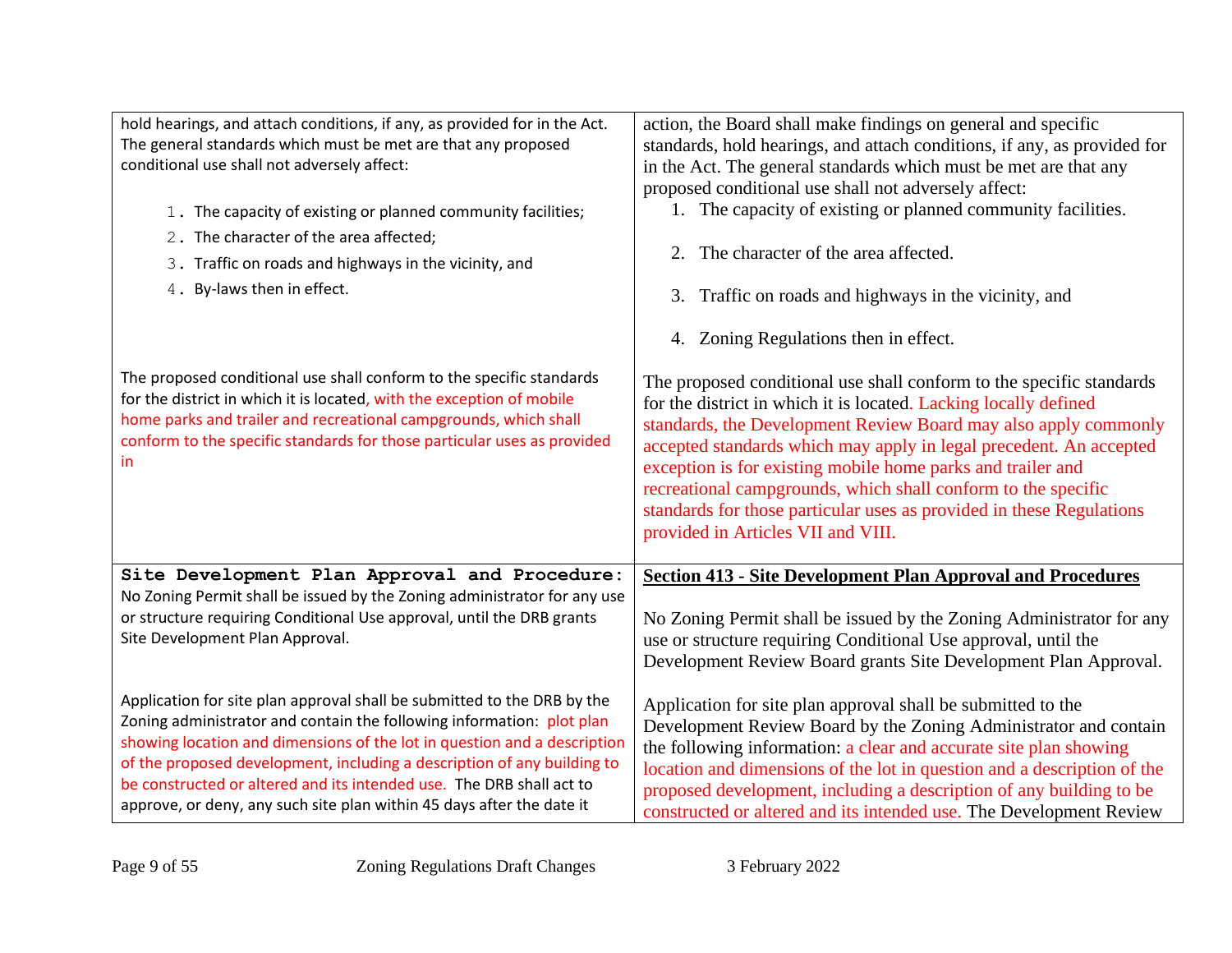| receives the proposed plan, and failure to act within such period shall be<br>deemed approval.                                                                                                                                                                                                                                                                                                                                                                                                                                                                                                                                                                                                     | Board shall act to approve, or deny, any such site plan within 45 days<br>after the date it receives the proposed plan, and failure to act within<br>such period shall be deemed approval.                                                                                                                                                                                                                                                                                                                                                                                                                                                                                                                     |
|----------------------------------------------------------------------------------------------------------------------------------------------------------------------------------------------------------------------------------------------------------------------------------------------------------------------------------------------------------------------------------------------------------------------------------------------------------------------------------------------------------------------------------------------------------------------------------------------------------------------------------------------------------------------------------------------------|----------------------------------------------------------------------------------------------------------------------------------------------------------------------------------------------------------------------------------------------------------------------------------------------------------------------------------------------------------------------------------------------------------------------------------------------------------------------------------------------------------------------------------------------------------------------------------------------------------------------------------------------------------------------------------------------------------------|
| Shoreland Protection Act Standards:                                                                                                                                                                                                                                                                                                                                                                                                                                                                                                                                                                                                                                                                | <b>Section 414 - Shoreland Protection Act Standards</b>                                                                                                                                                                                                                                                                                                                                                                                                                                                                                                                                                                                                                                                        |
| Activities that do not require a permit: Maintenance, but not<br>expansion, of lawns, gardens, landscaped areas, and beaches in<br>existence on July 1, 2014; Creation of one 6 foot wide footpath to<br>mean water level; Construction within the impervious surface footprint<br>in existence July 1, 2014; Wastewater systems and potable water<br>supplies; Repair and replacement of transportation infrastructure,<br>including private roads; silvicultural (forestry) activities; agricultural<br>activities; utility projects and lines; projects with an Act 250 permit;<br>projects within designated downtowns and village centers; and certain<br>urban and industrial redevelopment. | Activities that do not require a permit:<br>Maintenance, but not expansion, of lawns, gardens,<br>landscaped areas, and beaches in existence on July 1, 2014;<br>Creation of one 6-foot-wide footpath to mean water level;<br>Construction within the impervious surface footprint in<br>existence July 1, 2014;<br>Wastewater systems and potable water supplies;<br>Repair and replacement of transportation infrastructure,<br>including private roads; silvicultural (forestry) activities;<br>agricultural activities;<br>utility projects and lines;<br>projects with an Act 250 permit; projects within designated<br>downtowns and village centers; and certain urban and<br>industrial redevelopment. |
| Uses Not Permitted: The following uses are not permitted<br>within the Town of Wallingford or any of its Zoning Districts: hide<br>tanning or curing plants, crematoriums, asphalt manufacturing or<br>processing plants, rendering plants, manufacturing or processing of<br>fertilizer, bone, rubber, paper, ammonia, chlorine, explosives,<br>marijuana dispensary, methadone clinic, and manufacturing or<br>refining of petroleum or gas.                                                                                                                                                                                                                                                     | <b>Section 415 - Uses Not Permitted</b><br>The following uses are not permitted within the Town of Wallingford<br>or any of its Zoning Districts:<br>Hide tanning or curing plants,<br>$\bullet$<br>Crematoriums,<br>Asphalt manufacturing or processing plants,<br>$\bullet$<br>Rendering plants, manufacturing or processing of fertilizer,<br>bone, rubber, paper, ammonia, chlorine, explosives,<br>Marijuana dispensary, methadone clinic.<br>$\bullet$                                                                                                                                                                                                                                                   |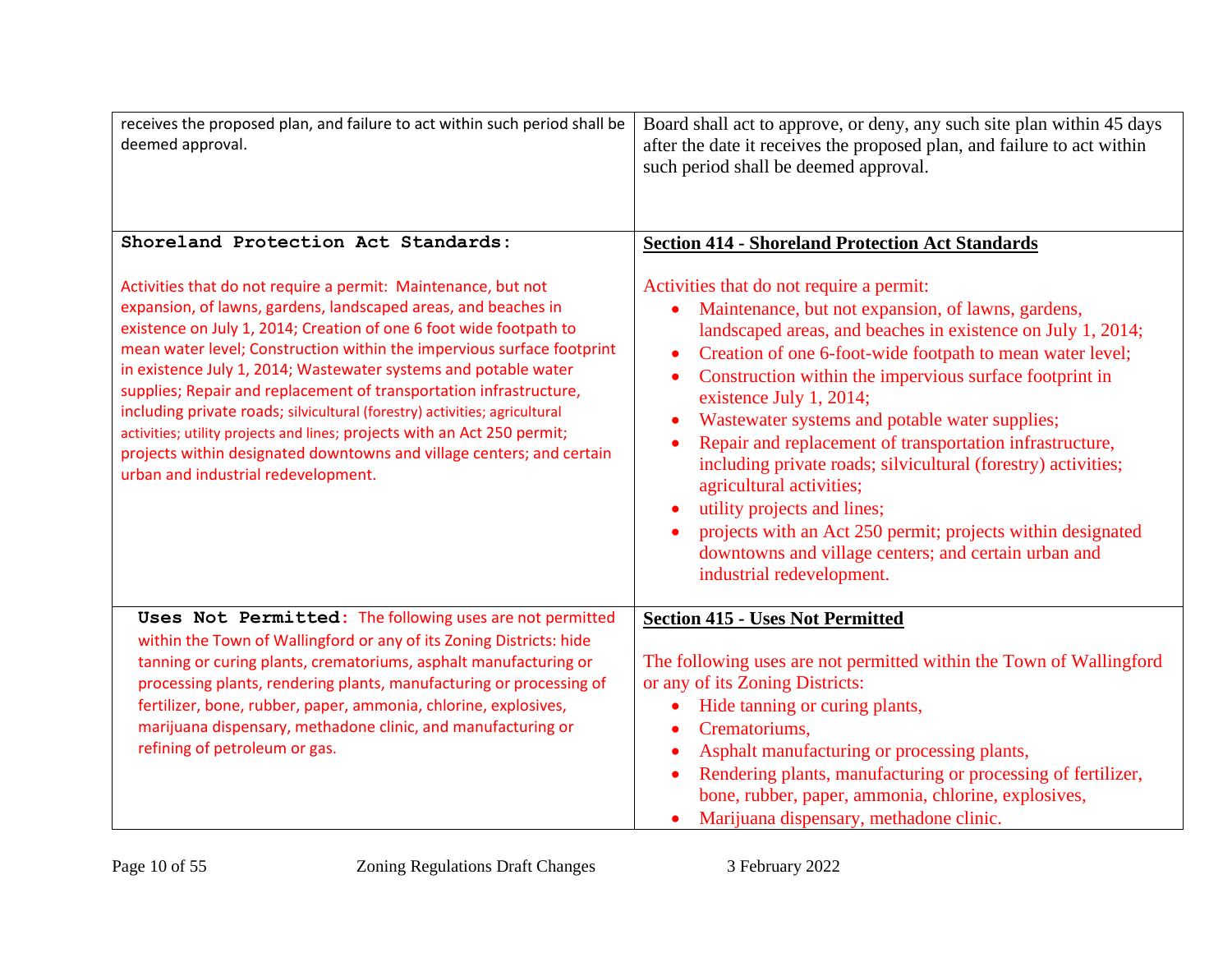|                                   |                                                                                                                                                                                                                                                                                                                                                                                 | Manufacturing or refining of petroleum or gas.<br>$\bullet$                                                                                                                                                                                                                                                                                                                                                                                                                                                |
|-----------------------------------|---------------------------------------------------------------------------------------------------------------------------------------------------------------------------------------------------------------------------------------------------------------------------------------------------------------------------------------------------------------------------------|------------------------------------------------------------------------------------------------------------------------------------------------------------------------------------------------------------------------------------------------------------------------------------------------------------------------------------------------------------------------------------------------------------------------------------------------------------------------------------------------------------|
| specifics of the                  | Flood Hazard Protection Area Standards:<br>-In<br>accordance with the Act, specialized zoning ordinances are required for<br>areas of special flood hazard in the Town of Wallingford, Vermont. The<br>"Flood Hazard Area Regulations" can be found online at<br>http://www.wallingfordvt.com/flood_hazard_area_regs.htm or may<br>be referenced at the Wallingford Town Clerk. | <b>Section 417 - Flood Hazard Protection Area Standards</b><br>The specifics of the "Flood Hazard Area Regulations" may be<br>referenced in the Wallingford Town Clerk's Office.                                                                                                                                                                                                                                                                                                                           |
| street parking space be provided. | Off-Street Parking Space: The DRB may require that off-                                                                                                                                                                                                                                                                                                                         | <b>Section 418 - Off-Street Parking Space</b><br>The Development Review Board may require specific off-street<br>parking spaces to be provided when reviewing Conditional Use<br>applications.                                                                                                                                                                                                                                                                                                             |
|                                   | <b>Exemptions to permit requirements include:</b>                                                                                                                                                                                                                                                                                                                               | <b>Section 421 - Exemptions to Town Permit Requirements</b>                                                                                                                                                                                                                                                                                                                                                                                                                                                |
| $1$ .                             | Sheds of less than 120 square feet and 15 feet in<br>height.                                                                                                                                                                                                                                                                                                                    | 1. Residential (detached) Storage and Accessory Structures of<br>120 square feet or less and 15 feet in height. These exempted<br>non-commercial structures, when used exclusively by the<br>property Owner, are also exempt from prescribed side and rear<br>setbacks, providing they are installed in all zoning districts a<br>minimum setback of ten (10) feet. Front setbacks for the<br>specific zoning district still apply. Commercial use of new<br>detached accessory structures are not exempt. |
| 2.                                | Accepted Agricultural Practices (AAPs), including<br>the construction of farm structures, as those<br>practices are defined by the Secretary of                                                                                                                                                                                                                                 | 2. Accepted/Required Agricultural Practices (AAPs & RAP's),<br>including the construction of farm structures, as those practices<br>are defined by the Secretary of Agriculture, Food and Markets,                                                                                                                                                                                                                                                                                                         |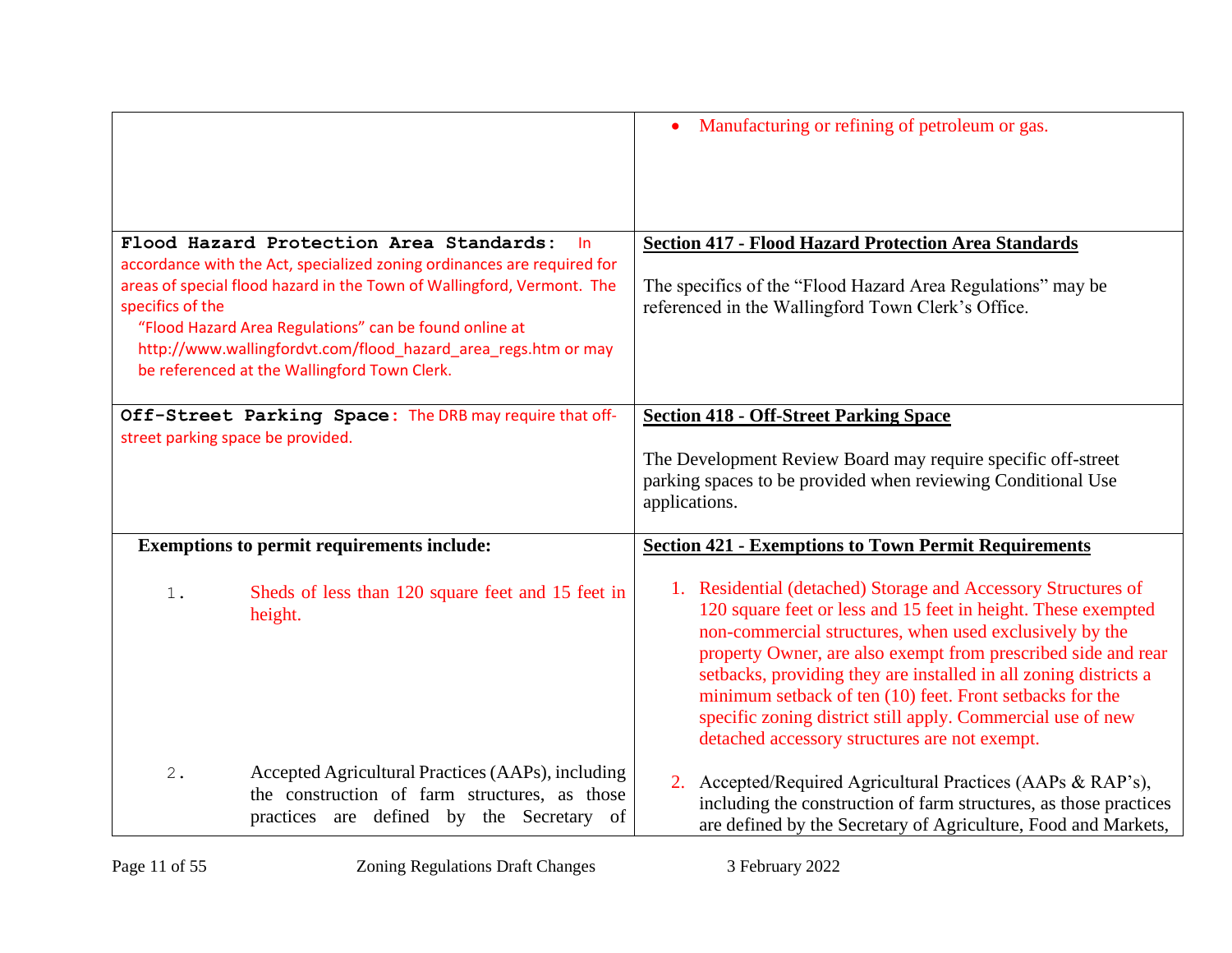Agriculture, Food and Markets, in accordance with the Act. Written notification, including a sketch plan showing structure setback distances from road rights-of-way, property lines, and surface waters shall be submitted to the Zoning Administrator prior to any construction, as required for AAPs. Such structures shall meet all setback requirements under these regulations; unless specifically waived by the Secretary.

- 3. Accepted Management Practices (AMPs) for silviculture (forestry) as those practices are defined by the Commissioner of Forests, Parks, and Recreation.
- 4. Power generation and transmission facilities, which are regulated under 30 V.S.A. 248 by the Vermont Public Service Board. Such facilities, however, should conform to policies and objectives specified for such development in the Town Plan.
- 5. Hunting, fishing, and trapping as specified under 24 V.S.A. 2295 on private or public land. This does not include facilities supporting such activities, such as firing ranges or rod and gun clubs, which for the purposes of these regulations are defined as outdoor recreation facilities.

in accordance with applicable VT Statutes. Written notification, including a Site Plan showing structure setback distances from road rights-of-way, property lines, and surface waters shall be submitted to the Zoning Administrator prior to any construction, as required by AAP/RAPs. Such structures shall meet all setback requirements under these regulations, unless specifically waived by the Secretary. The Zoning Administrator may require a Determination Letter from the Vermont Agency of Agriculture, Food & Markets as a required component of any application for a qualified Agricultural Structure or Use.

- 3. Accepted Management Practices (AMPs) for silviculture (forestry) as the Commissioner of Forests defines those practices, Parks, and Recreation.
- 4. Power generation and transmission facilities, which are regulated under 30 V.S.A. 248 by the **Vermont Public Service Board.** Such facilities, however, should conform to policies and objectives specified for such development in the Town Plan.
- 5. Hunting, fishing, and trapping as specified under 24 V.S.A. 2295 on private or public land. This does not include facilities supporting such activities, such as firing ranges or rod and gun clubs, which for the purposes of these regulations are defined as outdoor recreation facilities.
- 6. Normal maintenance and repair of an existing structure which does not result in exterior alterations or expansion of exterior area (footprint or height), or a change of use.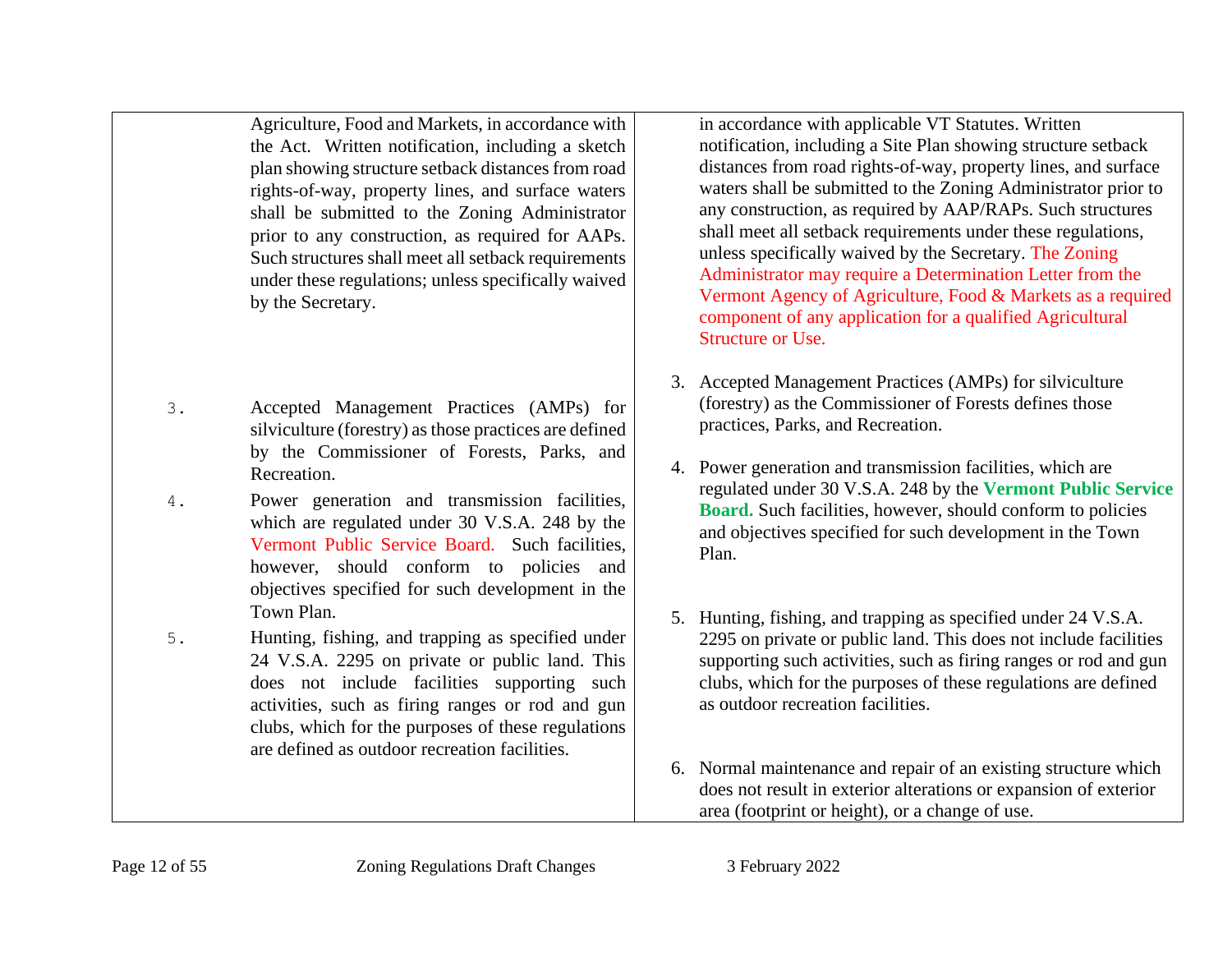|           | $\alpha$ manufacture and repair of an existing<br>structure which do not result in exterior alterations<br>or expansion of a change of use.                                                                                                                                                                    |
|-----------|----------------------------------------------------------------------------------------------------------------------------------------------------------------------------------------------------------------------------------------------------------------------------------------------------------------|
| $7$ .     | Interior alterations or repairs to a structure which<br>do not result in exterior alterations or expansion or<br>a change in use.                                                                                                                                                                              |
| $\bf 8$ . | Exterior alterations to structures which do not<br>result in any change to the footprint or height of<br>the structure or a change in use.                                                                                                                                                                     |
| 9.        | Residential entry stairs (excluding decks and<br>porches), handicap access ramps, walkways, and<br>fences or walls less than or equal to 6 feet in height<br>which do not extend into or obstruct public rights-<br>of-way, or interfere with corner visibilities or sight<br>distances for vehicular traffic. |
| 10.       | Minor grading and excavation associated with road<br>and driveway maintenance or which is otherwise<br>incidental to an improved use. This specifically<br>does not include extraction and quarrying<br>activities.                                                                                            |
| 11.       | Outdoor recreational trails (e.g., walking, hiking,<br>crosscountry skiing and snow mobile trails) which                                                                                                                                                                                                       |

6. Normal maintenance and repair of an existing

- 7. Interior alterations or repairs to a structure which do not result in exterior alterations, or expansion, or a change in use.
- 8. Exterior alterations to structures which do not result in any change to the footprint or height of the structure or a change in use.
- 9. Residential entry stairs (excluding decks and porches), handicap access ramps and required landings (40 square feet maximum), walkways, and fences or walls less than or equal to 6 feet in height which do not extend into or obstruct public rights-of-way, or interfere with corner visibilities or sight distances for vehicular traffic. (See also section 424 Fences Non-Agricultural)
- 10. Minor grading and excavation associated with road and driveway maintenance, or which is otherwise incidental to an improved use. This specifically does not include extraction and quarrying activities. This exemption applies to common residential landscaping projects involving only earthen materials to include open patios and retaining walls.
- 11. Outdoor recreational trails (e.g., walking, hiking, cross-country skiing, and snow mobile trails) which do not require the installation of structures or parking areas.
- 12. Street Sales Garage, tag, yard, moving, estate, and similar temporary sales of goods, for up to 15 days per calendar year,

do not require the installation of structures or

parking areas.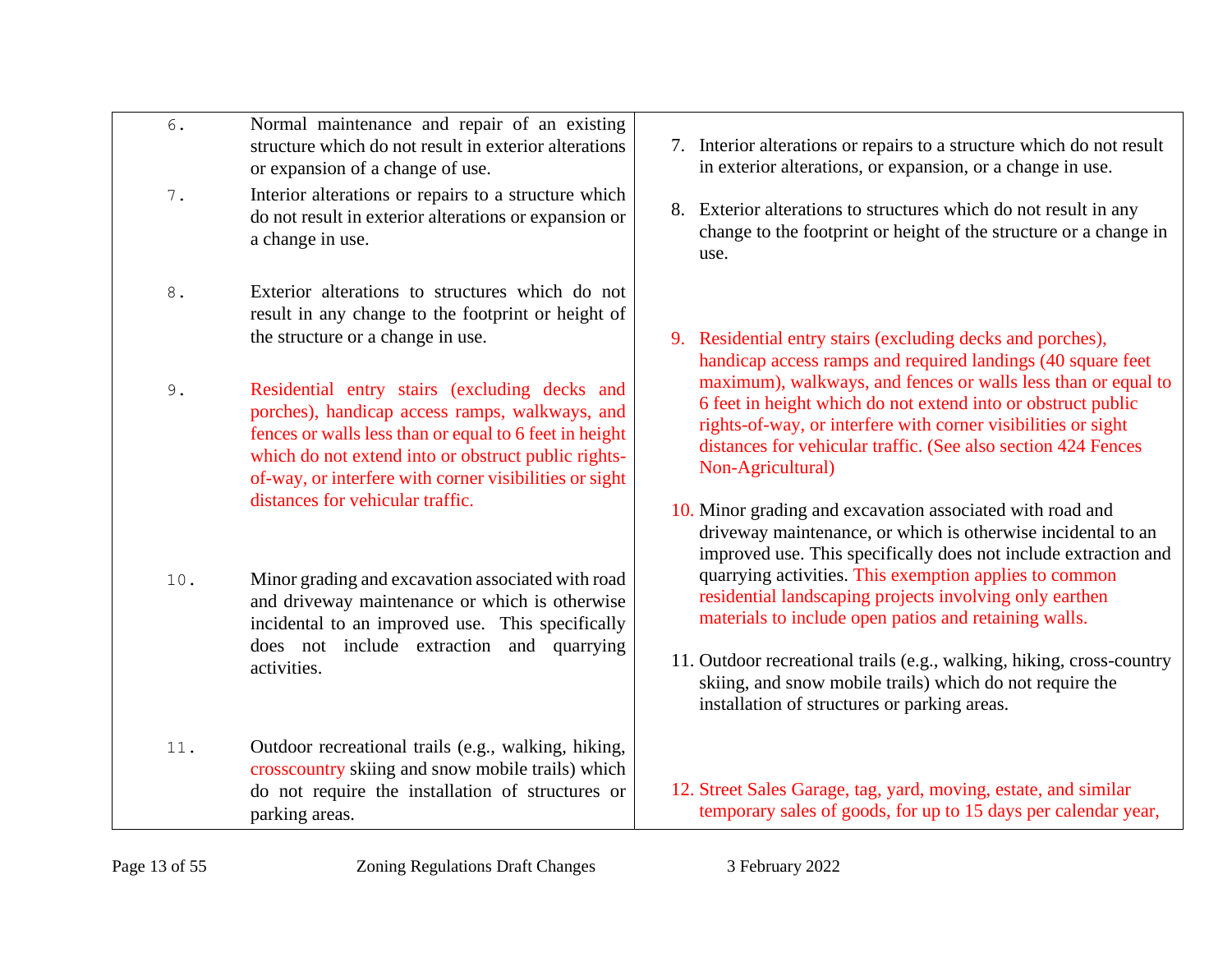| 12.       | Garage sales, yard sales, auctions, or similar<br>activities that do not exceed 3 consecutive days,<br>nor more than 15 total days, in any calendar year.                                                                                                                        | will not require a local permit, providing the sale does not<br>interfere with public right of way or safety issues, as<br>determined by the appropriate Public Authorities. Marketing<br>of goods, materials, food, etc., for longer than this permitted<br>period requires the applicable zoning permit.<br>13. Other uses as designated in the Table of Contents. |
|-----------|----------------------------------------------------------------------------------------------------------------------------------------------------------------------------------------------------------------------------------------------------------------------------------|----------------------------------------------------------------------------------------------------------------------------------------------------------------------------------------------------------------------------------------------------------------------------------------------------------------------------------------------------------------------|
| 13.       | Other uses as designated in the Table of Contents.                                                                                                                                                                                                                               |                                                                                                                                                                                                                                                                                                                                                                      |
| Permits:  | Potable Water Supply and Wastewater<br>The Zoning Administrator may withhold the issuance                                                                                                                                                                                        | <b>Section 422 - Potable Water Supply and Wastewater Permits</b>                                                                                                                                                                                                                                                                                                     |
| Division. | of a zoning permit until the applicant has successfully demonstrated<br>receipt of a State of Vermont Potable Water Supply and Wastewater<br>Permit or for pre-existing and functioning water & septic systems, an<br>exemption from Vermont's Wastewater & Potable Water Supply | The Zoning Administrator may withhold the issuance of a zoning<br>permit until the applicant has successfully demonstrated receipt of a<br>State of Vermont Potable Water Supply and Wastewater Permit or for<br>pre-existing and functioning water and septic systems, an exemption<br>from Vermont's Wastewater & Potable Water Supply Division.                   |
|           |                                                                                                                                                                                                                                                                                  | Existing water supply or sewage disposal systems that have been<br>considered abandoned or discontinued, failed in daily performance; or<br>expect expanded/increased use from existing use (as of 1/1/2007) will<br>require further proof of compliance with VT regulations in any application<br>for a Town permit.                                                |

# **Section 423 – Farm Animals**

Unless kept or raised as an Accepted Agricultural Practice as defined by the Secretary of Agriculture, Food and Markets, no farm animals (including but not limited to, horses, cows, hogs, fowl) may be kept or large-scale animal raising undertaken in the village proper. The following criteria must be met for limited scale within the village proper:

1. No farm animal shall be kept within such place or manner as to be offensive or cause a nuisance to persons residing in the vicinity. The buildings and yards shall be kept deodorized by the application of dry earth or some other effective absorbent or disinfectant. All farm animals so kept within the village limits shall be confined in an enclosure and shall not be permitted to run at large. Violation of the provisions of this section shall constitute violation of this ordinance.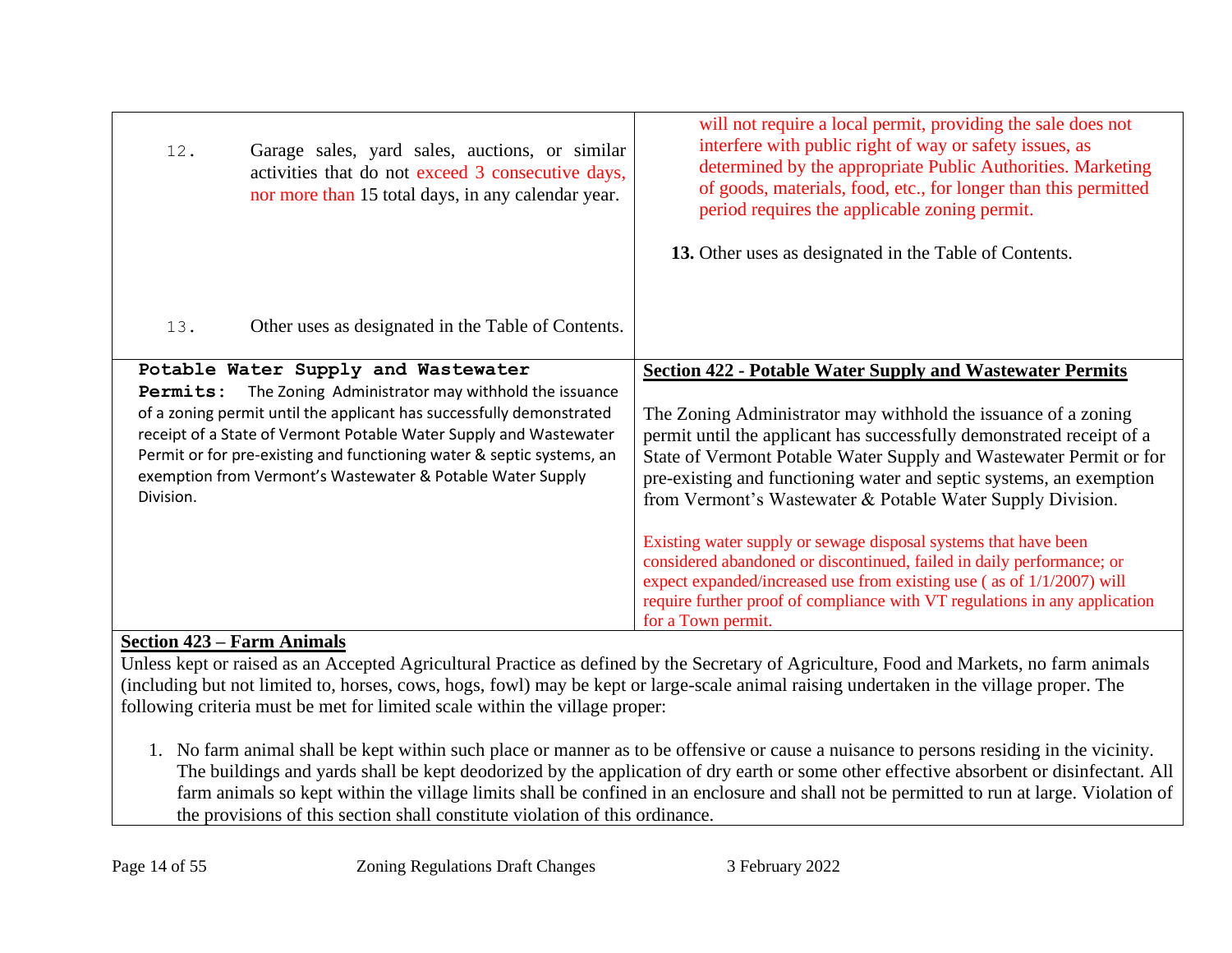- 2. No manure piles will be stored within the village limits and shall be removed and discarded in an ecologically responsible manner every two (2) months
- 3. Manure piles are located so as to minimize the possibility of pollution to wells and surface waters. In the absence of an otherwise acceptable plan, manure piles shall be located no closer than 200 feet from surface water. If a manure pile is located upslope from a well, the isolation distance shall be at least 200 feet; if it is located downslope from a well, the isolation distance shall be at least 100 feet.

# **Section 424 – Fences (non-agricultural)**

Fences may be built in front, side and rear yards provided they do not exceed six and one-half (6.5 feet in height from ground to peak and are maintained in a proper state of repair with the finished side of such fence facing adjacent properties. Fences shall be constructed so that they can be maintained from the premises of the owner (minimum distance from boundary line of 4 feet).

Boundary line fences shall be allowed if the parties involved **agree in writing**, the agreement shall include the design and facing of the fence as well as a statement of which party or parties is/are responsible for its maintenance. A copy of the written agreement shall be attached to Permit Application and kept on file in the Zoning Administrator's Office (See Article V: Specific District Regulations for setbacks.)

### **Section 425 – Subdivision/ Parceling**

The legal (deeded) boundary description of a property (or adjacent properties acquired over time) shall define the outside perimeter(s) of an ownership. The existence of a Public (municipal owned) road or navigable waterway that may transect the legal boundaries of a property **does not create** two or more individual "n*aturally subdivided"* parcels unless approved in accordance with Town Zoning and Subdivision regulations.

# **Section 426 - Swimming Pools**

A private inground or aboveground swimming pool shall be installed and maintained in a manner to meet all State Health Code Standards, shall be fenced or otherwise protected to prohibit unauthorized or accidental entry, shall not constitute a hazardous or nuisance situation, and shall meet all applicable setback requirements.

# **Section 427 – Tiny Houses**

Tiny houses (see Definition Tiny House in Appendix A) will be consider as a permanent structure falling under current set-backs and other applicable district zoning (Article V - Specific District Regulations, page 15) when house is mounted on a permanent site e.g., Foundation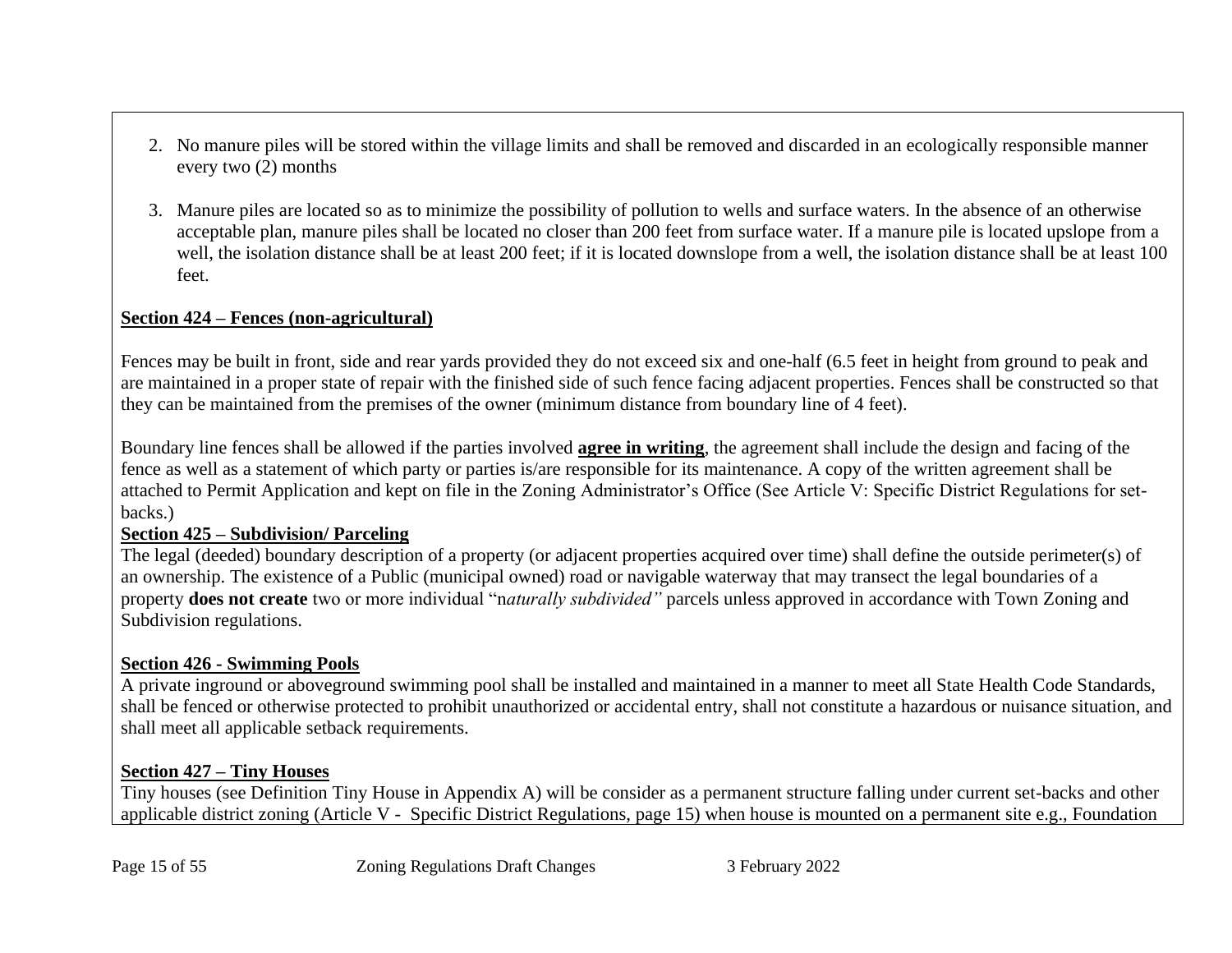Bound Unit. If the Tiny House is on a temporary hook-up or still able to be moved, it will be considered a Recreational Vehicle and will be governed under RV regulations (Article VIII - Trailer, Recreational Campground and Recreational Equipment Storage, page 30). A Recreational Vehicle (RV) designed for temporary camping travel or seasonal use is not considered a Tiny House.

# **Section 428 - Alternate Energy**

Pursuant to 24 VSA 4412 the height of wind turbines with blades less than 20 feet in diameter, or rooftop solar collectors less than 10 feet high on sloped roofs, any of which are mounted on complying structures, shall not be regulated unless the bylaws provide specific standards for regulation. For the purpose of this subdivision, a sloped roof means a roof having a slope of more than five degrees. The use of solar energy systems, whether as a part of a building or incidental to a building, are permitted accessory uses in all districts. Certain architectural features needed for the operation of active and passive solar energy systems, including but not limited to overhangs, detached solar collectors, reflectors and piping may be permitted by the Zoning Administrator to project into the required yard setback if conformance with yard setback requirements will cause undue expense or unusual difficulties and such projections do not adversely affect the character of the neighborhood.

Pursuant to 24 VSA section 4414 (15), ground mounted solar arrays shall be screened according to the screening requirements outlined below.

Pursuant to 30 VSA section 248 (s) ground mounted solar arrays exceeding 150 kW in size shall be set back from municipal road and highway boundaries at least 100 feet, and from all other property boundaries at least 50 feet.

Landscaping will required in all districts under these regulations to be installed in the front, rear and side yards shall take the form of shade trees, deciduous shrubs, evergreens, well-kept grassed areas and ground cover. Tree species that may cause future shading of the most southerly facing wall and/or roof of adjacent buildings or plantings which will detrimentally shade an installed solar energy system should not be permitted.

All landscaping shall be maintained in a healthy growing condition with ground cover or grassed areas. Landscaping is subject to future review if at any time it is proven to be inadequate.

Following are the minimum landscaping requirements:

A minimum of two (2) trees shall be planted in the front yard for each one hundred (100) feet of lot frontage, provided that no tree shall be planted nearer than five (5) feet to any lines.

- Where any land use in a non-residential district abuts land in any residential district, a strip of land at least thirty (30) feet in width shall be maintained as a landscape area in the front, side and rear yards adjoining the residential district.
- Where any non-residential land use in a residential district abuts any residential use, a strip of land at least twenty (20) feet in width shall be maintained as a landscaped area in front, side, and rear yards which adjoin these residential uses.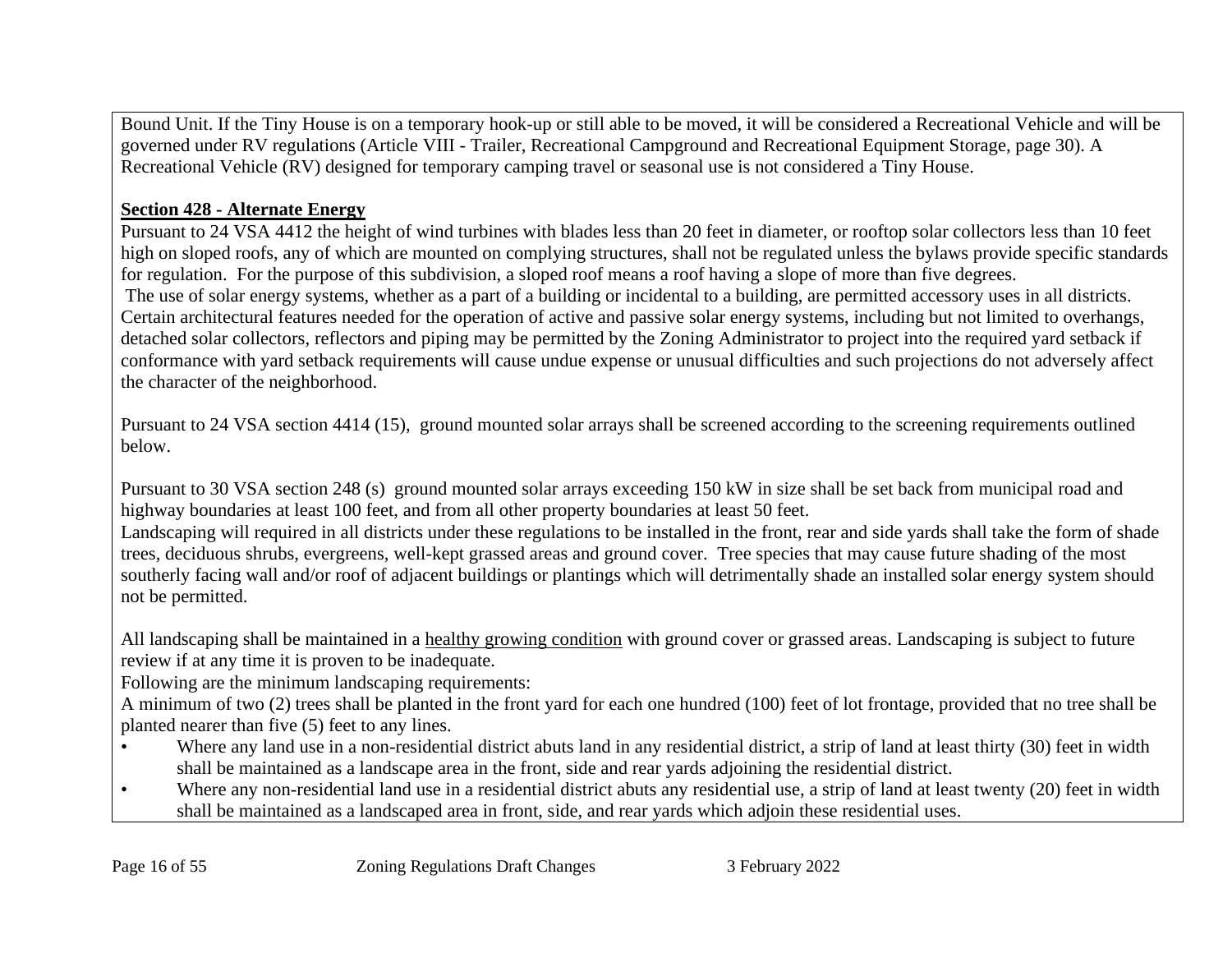• In an industrial district, each industrial lot or use shall have a strip of land at least twenty (20) feet in width in the front yard and at least ten (10) feet in width in the rear and side yards which shall be maintained as a landscaped area.

#### S**ection 429 - Screened Service Areas**

In any district, all areas designated or used as service areas for any building or land use, other than one-family and two-family dwellings shall be screened from view with either a wall, a solid fence or a fence and evergreens to a height that conceals the view of the service area (a height of at least five (5) feet) on all sides where the adjacent land is in a residential district or residential use.

**Article V Specific District Regulations**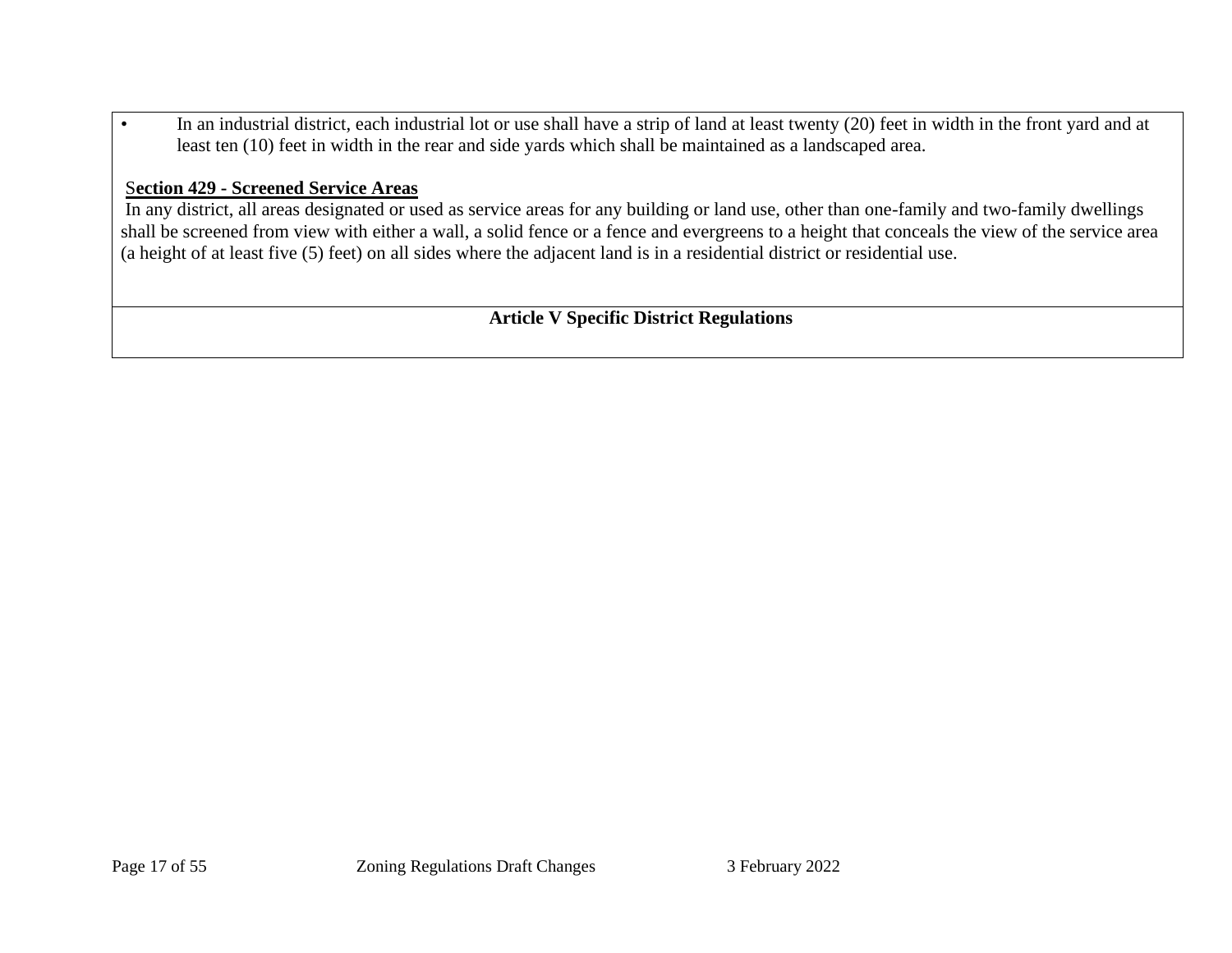| FR - Forest and Recreation                                                                                                                                                                                                                                                                                                   | <b>Section 501 Forest and Recreation (FR)</b>                                                                                                                                                                                                                                                                                                                                                    |
|------------------------------------------------------------------------------------------------------------------------------------------------------------------------------------------------------------------------------------------------------------------------------------------------------------------------------|--------------------------------------------------------------------------------------------------------------------------------------------------------------------------------------------------------------------------------------------------------------------------------------------------------------------------------------------------------------------------------------------------|
| <b>ARR - Agricultural and Rural Residential</b>                                                                                                                                                                                                                                                                              | Section 502 - Agricultural and Rural Residential (ARR)                                                                                                                                                                                                                                                                                                                                           |
| <b>R15 - Residential 15,000</b>                                                                                                                                                                                                                                                                                              | Section $503$ – Residential (R)                                                                                                                                                                                                                                                                                                                                                                  |
| 3 stories or 38 feet, whichever is less.<br>Height maximum:<br>No height limit for agricultural use.<br>The height maximum for telecommunications facilities and energy<br>generation facilities 75 feet high; without the review and express<br>permission of the DRB.<br>Free-Standing Signs: 16 sq. ft. sign area maximum | <b>Height maximum:</b> 3 stories or 38 feet, whichever is less. No<br>height limitations for agricultural use. The height maximum for<br>telecommunications and renewable energy generation facilities<br>to be 75 feet; 100 feet maximum height" as reviewed and<br>approved by Development Review Board for "visual<br>environmental blending" of antenna /tower impact to area<br>aesthetics. |
| Flush-Mounted Signs: 16 sq. ft. sign area maximum                                                                                                                                                                                                                                                                            | <b>Zone specific sign limitations:</b> in addition to Article IX Free-<br>standing, non-internally illuminated, flush-mounted signs<br>requirements, not more than 16 square feet (maximum area).                                                                                                                                                                                                |
| MR - Multiple Residential                                                                                                                                                                                                                                                                                                    | <b>Section 504 Multiple Residential (MR)</b>                                                                                                                                                                                                                                                                                                                                                     |
| NC - Neighborhood Commercial                                                                                                                                                                                                                                                                                                 | Section 505 Neighborhood Commercial (NC)                                                                                                                                                                                                                                                                                                                                                         |
| Free-Standing Signs: 16 sq. ft. sign area maximum                                                                                                                                                                                                                                                                            |                                                                                                                                                                                                                                                                                                                                                                                                  |
| Flush-Mounted Signs: 16 sq. ft. sign area maximum                                                                                                                                                                                                                                                                            | <b>Height maximum:</b> 3 stories or 38 feet, whichever is less. No<br>height limitations for agricultural use. The height maximum for<br>telecommunications and renewable energy generation facilities<br>to be 75 feet; 100 feet maximum height" as reviewed and<br>approved by Development Review Board for "visual<br>environmental blending" of antenna /tower impact to area<br>aesthetics. |
|                                                                                                                                                                                                                                                                                                                              | Zone specific sign limitations: in addition to Article IX Free-<br>standing, non-internally illuminated, flush-mounted signs<br>requirements, not more than 16 square feet (maximum area).                                                                                                                                                                                                       |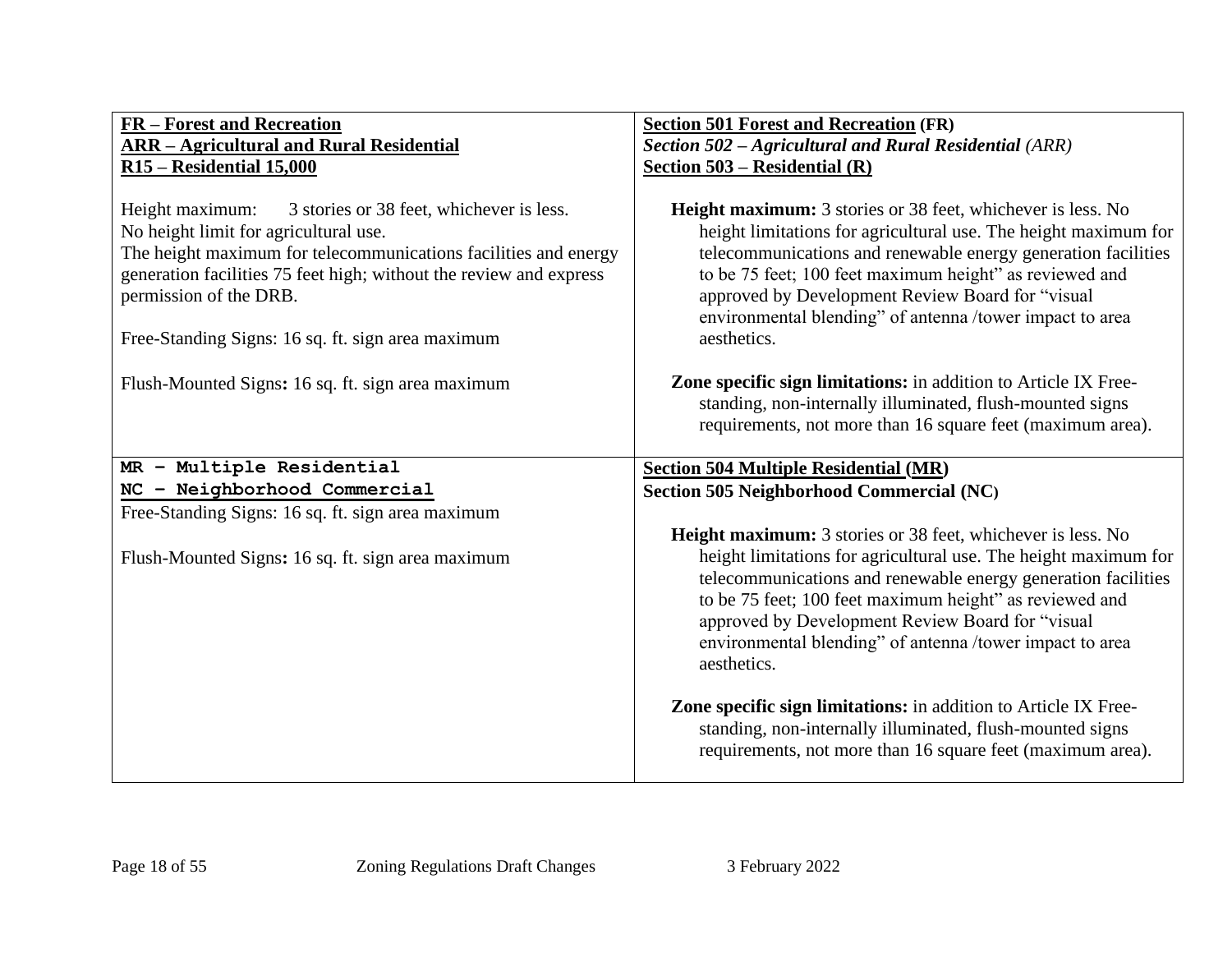| $IN$ – Industrial                                 | Section 506 - Industrial (IN)                                             |
|---------------------------------------------------|---------------------------------------------------------------------------|
| Free-Standing Signs: 16 sq. ft. sign area maximum |                                                                           |
|                                                   | <b>Height maximum:</b> 3 stories or 38 feet, whichever is less. No height |
| Flush-Mounted Signs: 16 sq. ft. sign area maximum | limitations for agricultural use. The height maximum for                  |
|                                                   | telecommunications and renewable energy generation facilities to be       |
|                                                   | 75 feet; 100 feet maximum height as reviewed and approved by              |
|                                                   | Development Review Board for "visual environmental blending" of           |
|                                                   | antenna /tower impact to area aesthetics.                                 |
|                                                   |                                                                           |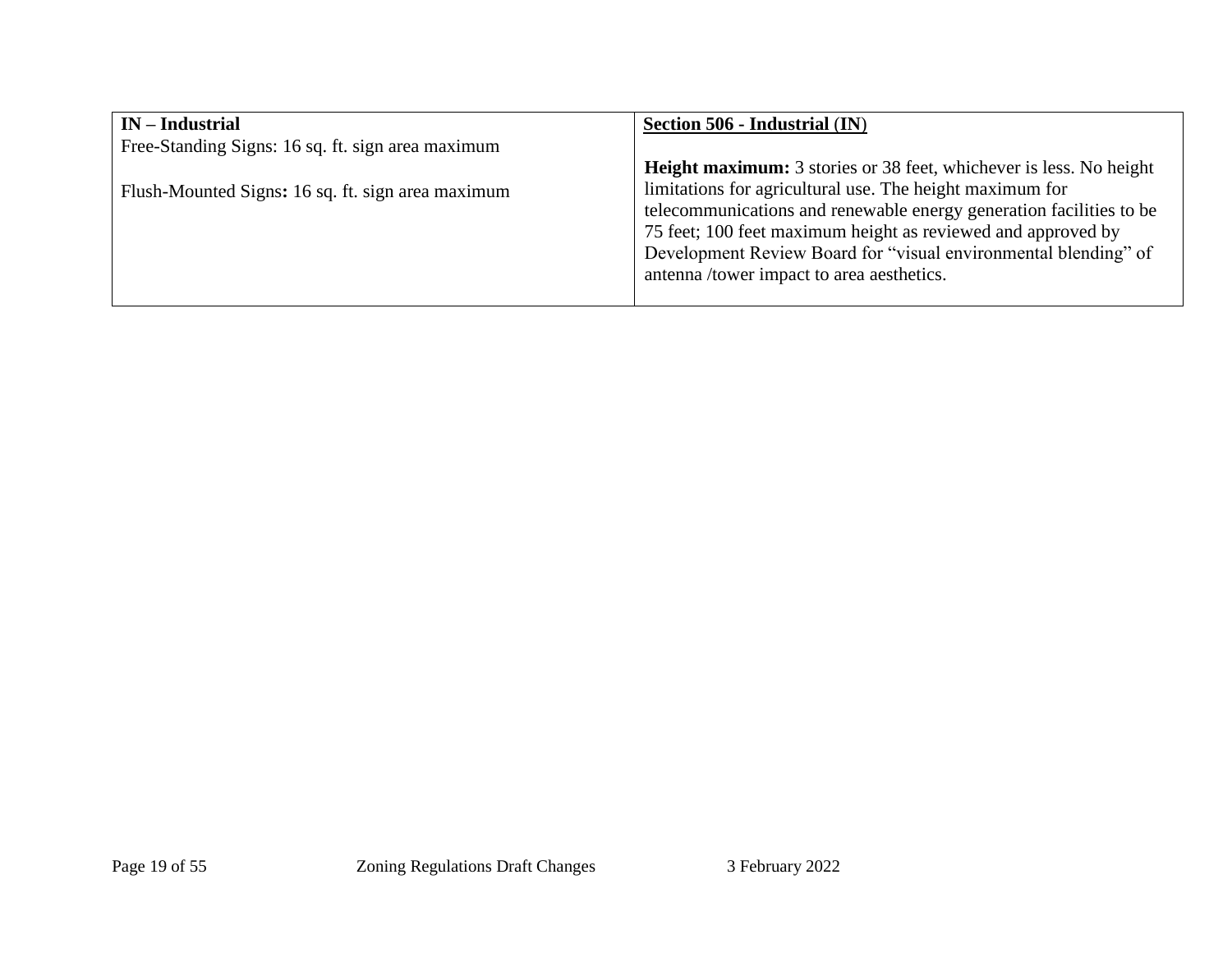APPENDIX B – Definition Changes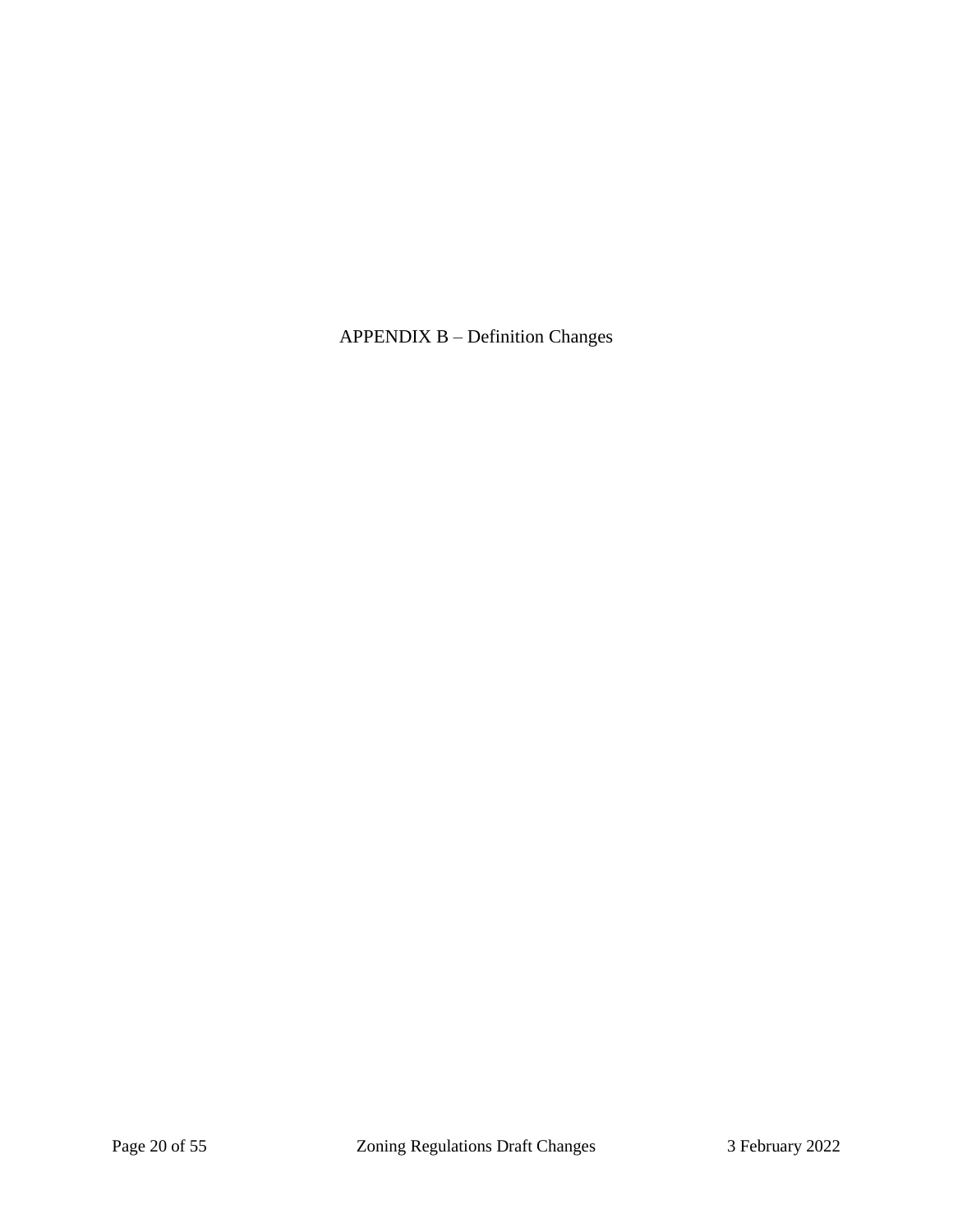| <b>Term</b>                                                                                   | 2015                                                                                                                                                 | (Proposed) 2022                                                                                                                                                                                                                                                                                                                        |
|-----------------------------------------------------------------------------------------------|------------------------------------------------------------------------------------------------------------------------------------------------------|----------------------------------------------------------------------------------------------------------------------------------------------------------------------------------------------------------------------------------------------------------------------------------------------------------------------------------------|
| <b>Accessory</b><br><b>Building</b>                                                           |                                                                                                                                                      | A detached building or structure<br>subordinate to and customarily<br>incidental to a permitted principal<br>building or structure located on the<br>same lot or on an adjoining lot under the<br>same ownership or Planned Unit<br>Development designation.                                                                           |
| <b>Accessory</b><br>Dwelling /<br><b>Apartment</b>                                            |                                                                                                                                                      | A dwelling unit with adequate water,<br>septic, parking, sleeping, bathing and<br>cooking facilities, constructed within or<br>attached to a single-family residence or<br>apartment accessory structure The area<br>of the apartment not to exceed 49% of<br>the Living Area of the principal<br>residence.                           |
| <b>Accessory Use</b>                                                                          | The use of a building incidental and<br>subordinate to the principal use of said<br>building                                                         | A use of land, buildings, or structures<br>subordinate to and customarily<br>incidental to a permitted principal use<br>located on the same lot, or on an<br>adjoining lot under the same ownership<br>or Planned Unit Development<br>designation.                                                                                     |
| <b>Studio</b><br><b>Proposed title</b><br>change to:<br><b>Artisan/Craft</b><br><b>Studio</b> |                                                                                                                                                      | A place that may be used as both a<br>dwelling place and/or a place of work<br>by an artesian or craftsman, including<br>persons engaged in the practice,<br>application, teaching, or performance of<br>fine arts, such as but not limited to<br>drawing, vocal or instrumental music,<br>painting, sculpture and writing.            |
| <b>Agricultural Use</b>                                                                       | A farm, as defined by Section 2.05 of the<br>AAP's and that engages in accepted<br>agricultural practices as defined in section<br>3.2 of the AAP's. | Land whose use conforms to Vermont's<br>Agricultural Act, and whose structure<br>(s) are used for the raising livestock,<br>agricultural or forest products, including<br>qualified farm and storage of<br>agricultural equipment and crops. This<br>definition includes sale of agricultural<br>products raised on the same property. |
| <b>Agricultural</b><br><b>Structure</b>                                                       |                                                                                                                                                      | A structure used for accepted or<br>required agricultural practices as<br>defined by the State of Vermont.                                                                                                                                                                                                                             |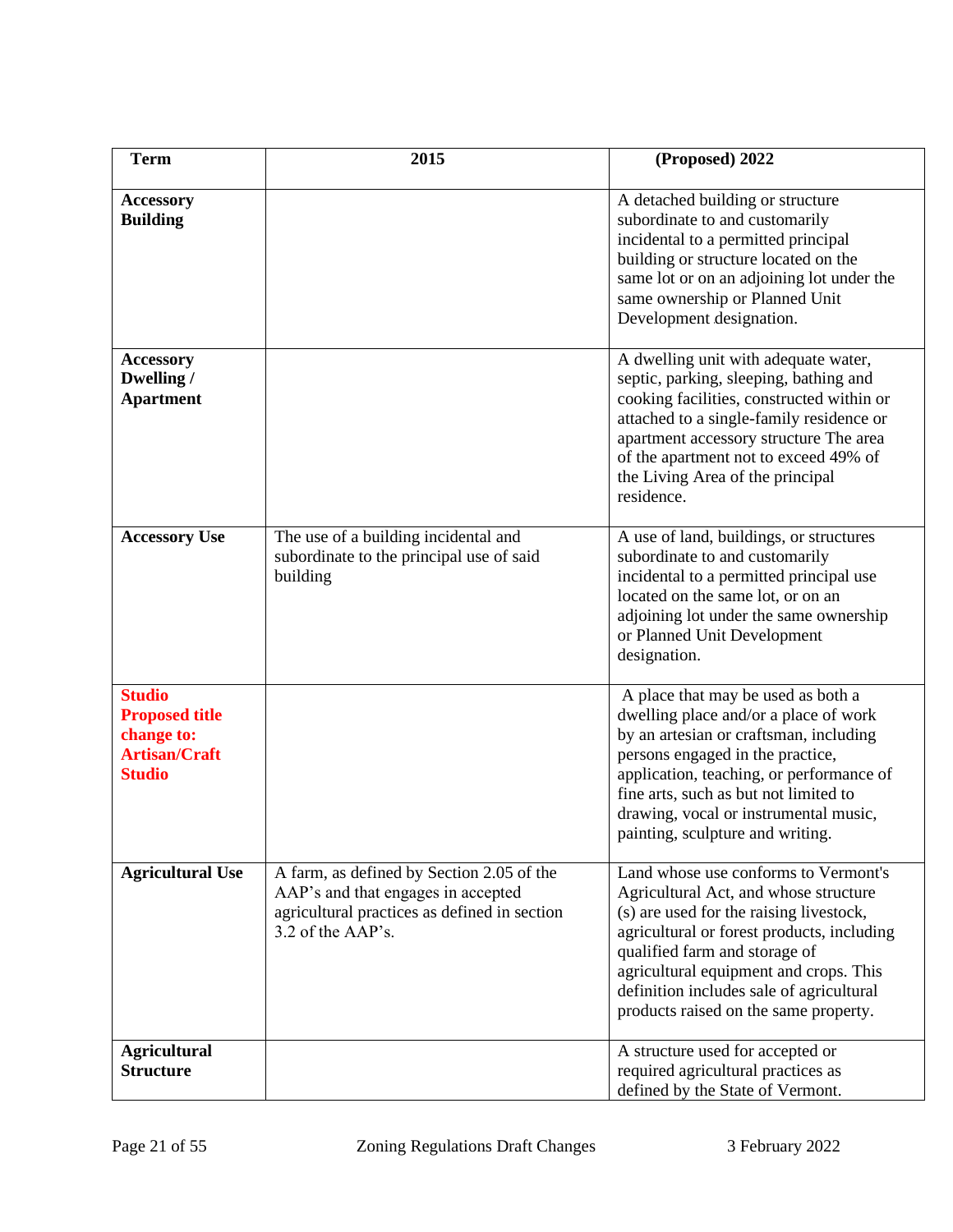| <b>Term</b>                                                           | 2015                                                                                                          | (Proposed) 2022                                                                                                                                                                                                                                                                                                                                                                                                                                                                                                                                                                                |
|-----------------------------------------------------------------------|---------------------------------------------------------------------------------------------------------------|------------------------------------------------------------------------------------------------------------------------------------------------------------------------------------------------------------------------------------------------------------------------------------------------------------------------------------------------------------------------------------------------------------------------------------------------------------------------------------------------------------------------------------------------------------------------------------------------|
| <b>Alteration</b>                                                     | Any structural changes, rearrangements,                                                                       | Any exterior structural change which                                                                                                                                                                                                                                                                                                                                                                                                                                                                                                                                                           |
|                                                                       | change of location or addition to a building,<br>other than repairs and modification in<br>building equipment | results in the changing the front, side or<br>rear setbacks; any interior structural<br>change for the purpose of changing use;<br>any change of location of, or addition<br>to, a building other than repairs or<br>modification to a building or equipment.                                                                                                                                                                                                                                                                                                                                  |
| <b>Animal Housing</b><br><b>Facility, Pet</b><br><b>Store, Kennel</b> |                                                                                                               | An establishment housing dogs, cats,<br>birds, or other domestic pets, large and<br>small, and where grooming, breeding,<br>boarding, training, or selling of animals<br>is conducted as a business.                                                                                                                                                                                                                                                                                                                                                                                           |
| <b>Assisted Living</b><br>Home                                        |                                                                                                               | <b>Refer to Nursing Home</b>                                                                                                                                                                                                                                                                                                                                                                                                                                                                                                                                                                   |
| Associations/Lod<br>ges and Club                                      |                                                                                                               | An organization of persons having<br>common interests, purposes etc.                                                                                                                                                                                                                                                                                                                                                                                                                                                                                                                           |
| <b>Attic</b>                                                          |                                                                                                               | The part of a building directly under the<br>roof with a headroom of less than 5.5 ft.<br>over three quarters of the floor area, the<br>headroom shall be measured vertically<br>from the top of the floor or floor beams<br>to the bottom or underside of the roof or<br>roof rafters. The floor area shall be<br>measured horizontally from the inside<br>of the exterior walls or underside of the<br>roof or roof rafters at the floor level.<br>The attic generally would not have to be<br>finished or insulated and would not be<br>occupied or used as living area (storage)<br>only). |
| <b>Auto Service</b><br><b>Station</b>                                 |                                                                                                               | Any premises where gasoline and other<br>petroleum products are sold and/or light<br>maintenance activities such as engine<br>tune-ups, inspections, lubrication, minor<br>repairs, and carburetor cleaning are<br>conducted. Service stations shall not<br>include premises maintenance activities<br>such as truck repairs (with GVW rating<br>over 18000 lbs.); automobile painting,<br>and body or fender work are conducted.                                                                                                                                                              |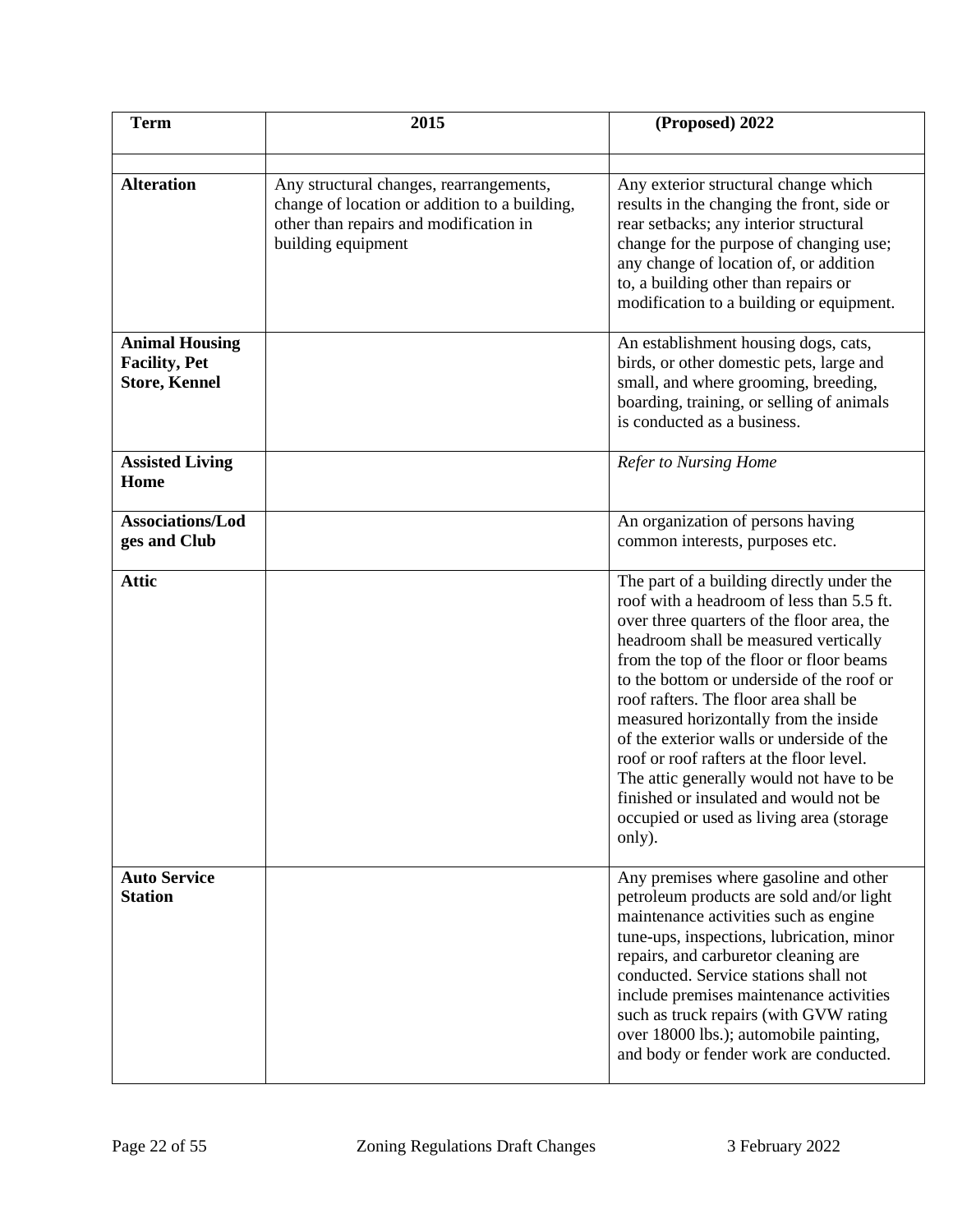| <b>Term</b>                                                         | 2015 | (Proposed) 2022                                                                                                                                                                                                                                                                                               |
|---------------------------------------------------------------------|------|---------------------------------------------------------------------------------------------------------------------------------------------------------------------------------------------------------------------------------------------------------------------------------------------------------------|
| <b>Basement</b>                                                     |      | Any area of the building having its floor<br>sub grade (below ground level) on all<br>sides. Use of a Basement for dwelling<br>purposes may be prohibited in certain<br>situations.                                                                                                                           |
| Bar, Tavern                                                         |      | A place of business where the primary<br>function is the serving of alcoholic<br>beverages. The Use may be permitted<br>with other Uses. (see Night Club,<br>Restaurant, Lodge)                                                                                                                               |
| <b>Bed and</b><br>Breakfast (a.k.a.<br>"Air BnB, or<br>similar use) |      | A structure, residential in nature, that<br>has overnight lodging facilities for<br>temporary and transitory guests, and<br>where the only optional meal served to<br>guests is breakfast.                                                                                                                    |
| <b>Brewery; also</b><br>Cidery,<br><b>Distillery, Winery</b>        |      | A commercial or business facility to<br>process ingredients into an alcoholic<br>beverage or product; including the<br>storing, canning or bottling, and retail or<br>wholesale sale of the products produced<br>by the facility.                                                                             |
| <b>Building</b>                                                     |      | Structure having a roof (including an<br>awning or other similar covering,<br>whether or not permanent in nature)<br>supported by columns or walls and<br>intended for the shelter or enclosure of<br>persons, animals or chattel.                                                                            |
| <b>Building Area</b>                                                |      | Total of areas taken on a horizontal<br>plane at the finished grade                                                                                                                                                                                                                                           |
| <b>Boundary/Lot</b><br>Line<br><b>Adjustment</b><br>(BLA)           |      | Minor amendments or realignment of<br>property boundaries, with the agreement<br>of the adjacent Owners involved, and<br>where no new lots are created. BLA<br>shall not adversely impact access,<br>improvements, or natural resources to<br>any parcel, or create a non-conforming<br>situation to any lot. |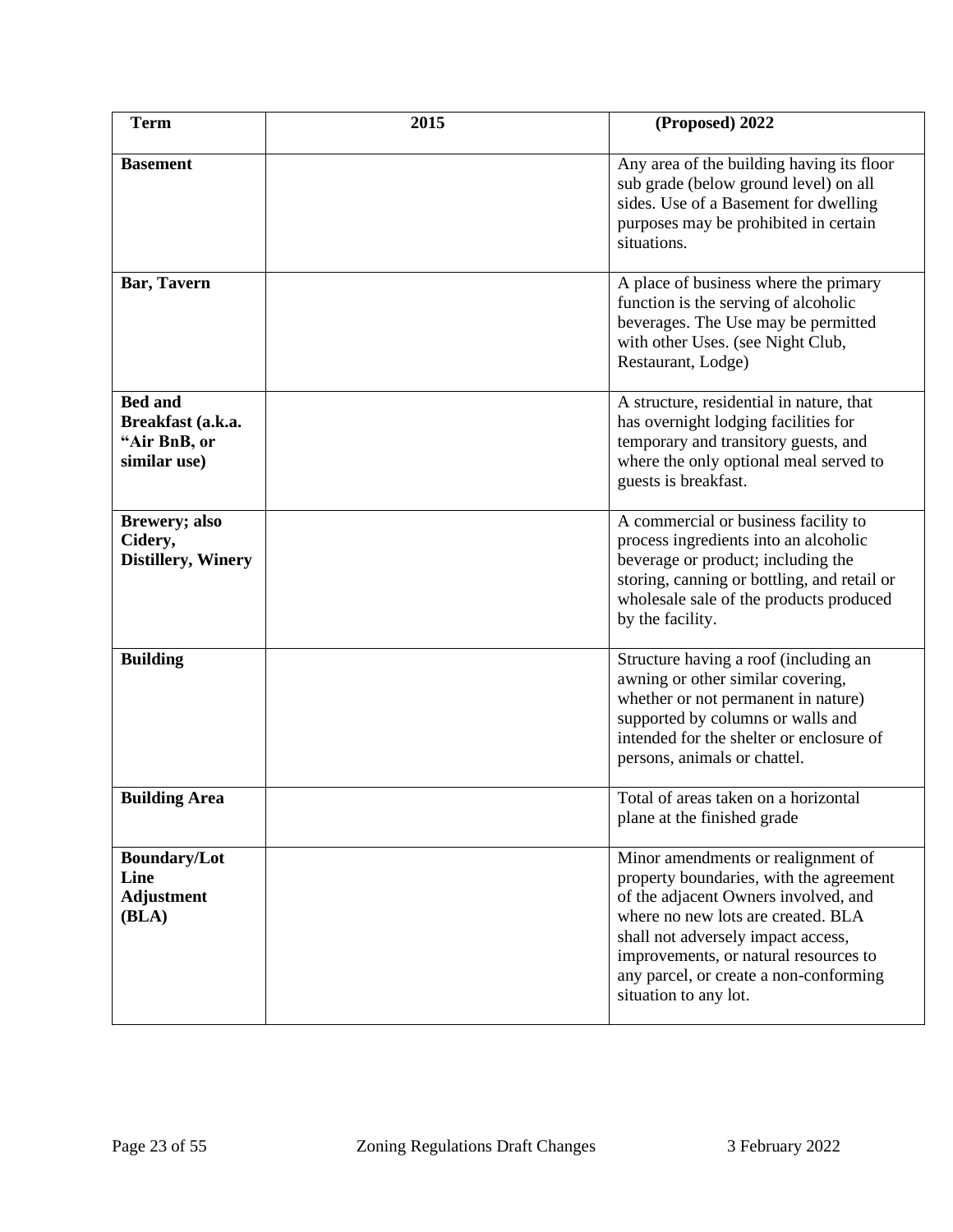| <b>Term</b>                                    | 2015                                                                                                                                                                                                              | (Proposed) 2022                                                                                                                                                                                                                                                                                                                             |
|------------------------------------------------|-------------------------------------------------------------------------------------------------------------------------------------------------------------------------------------------------------------------|---------------------------------------------------------------------------------------------------------------------------------------------------------------------------------------------------------------------------------------------------------------------------------------------------------------------------------------------|
| <b>Building front</b><br>line                  | A line that is parallel to the front lot line<br>transecting the point in the building face<br>closest to the front lot line. Includes<br>porches, whether enclosed or unenclosed,<br>but does not include steps. | Moved to Setback under Front Set-back                                                                                                                                                                                                                                                                                                       |
| <b>Building Height</b>                         | Finished grade to ridgeline, excluding<br>chimney and cupola like structures.                                                                                                                                     | Vertical distance measured from the<br>highest elevation of the structure's<br>ridgeline to the average proposed<br>finished grade at-the building, excluding<br>customary chimneys and antennas,<br>church steeples, and cupolas on pre-<br>zoning structures. Building height<br>provisions shall not apply to agriculture<br>structures. |
| <b>Business Office</b>                         |                                                                                                                                                                                                                   | A legally permitted occupant of land or<br>premises engaged in a commercial,<br>industrial, or professional activity. A<br>business may be a for-profit, not-for-<br>profit (ex: Credit Union), non-profit (ex.<br>Charity), or for social purposes in which<br>profits are invested into the Community.                                    |
| Camp                                           |                                                                                                                                                                                                                   | A building suitable for seasonal or<br>temporary living purposes and never<br>occupied for more than (90) days in any<br>twelve (12) month period and not more<br>than 21 continuous days, if without<br>legally permitted sewage disposal and<br>water supply systems.                                                                     |
| <b>Camper</b>                                  | See trailer on page 7.                                                                                                                                                                                            | see Trailer                                                                                                                                                                                                                                                                                                                                 |
| <b>Camping Trailer</b><br>Park<br>(Campground) | A lot containing more than 3 campsites<br>occupied for vacation of recreational<br>purposes by camping units. No distinction<br>made between non-commercial and<br>commercial operations.                         | A private or public facility with more<br>than two spaces, with or without<br>electrical, water and sewer hookups for<br>the temporary use of tents, travel trailers<br>and recreational vehicles, "tiny houses",<br>and similar mobile types of shelters.                                                                                  |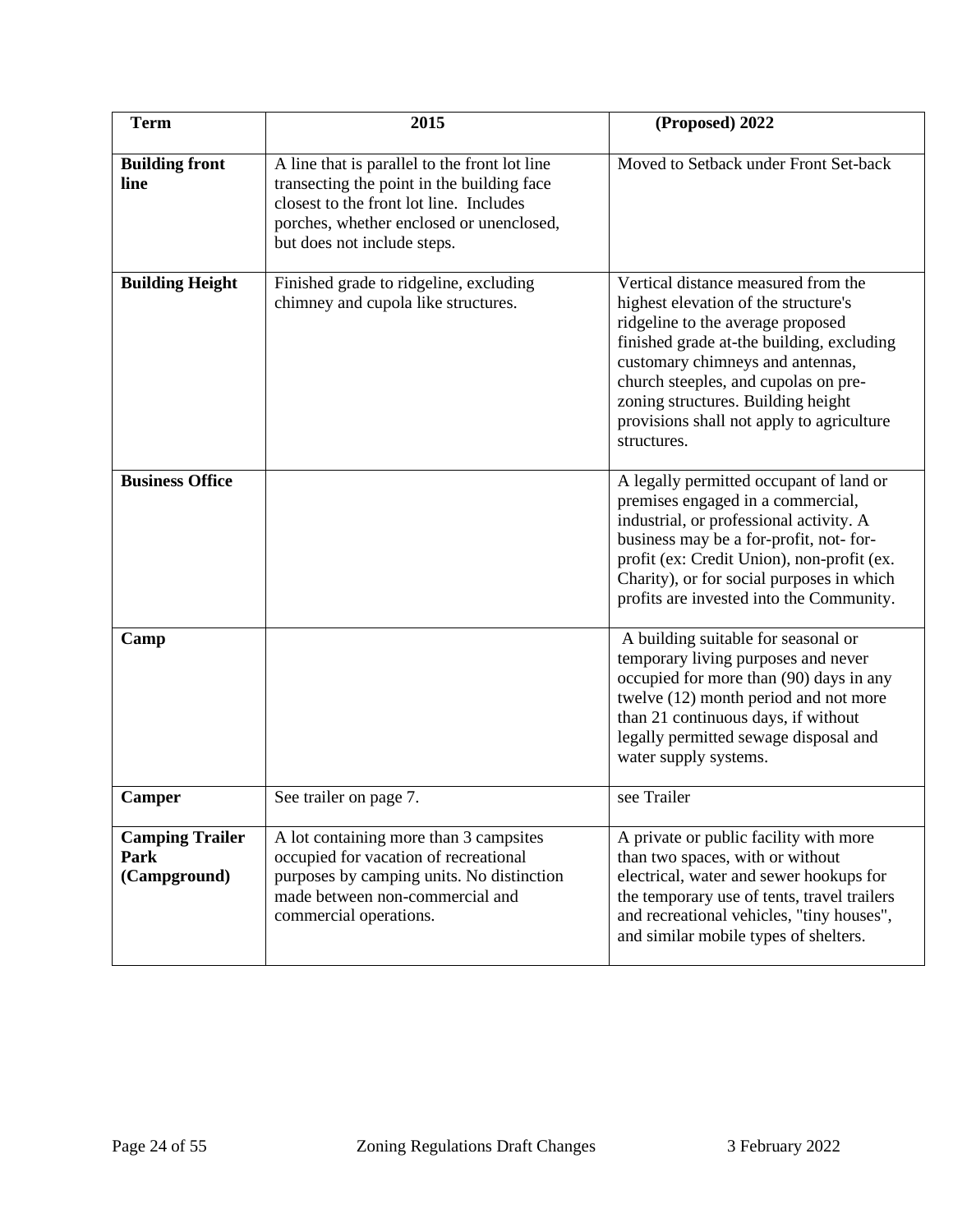| <b>Term</b>                             | 2015                                                                          | (Proposed) 2022                                                                                                                                                                                                                                                                                                                                                                                    |
|-----------------------------------------|-------------------------------------------------------------------------------|----------------------------------------------------------------------------------------------------------------------------------------------------------------------------------------------------------------------------------------------------------------------------------------------------------------------------------------------------------------------------------------------------|
| <b>Camping Units</b>                    | Tents, yurts, tepees, lean-tos, camping<br>cabins, and recreational vehicles. | Removed                                                                                                                                                                                                                                                                                                                                                                                            |
| Cemetery,<br><b>Mausoleum</b>           |                                                                               | Land or structure used for the burial or<br>internment of remains of deceased<br>people or animals.                                                                                                                                                                                                                                                                                                |
|                                         |                                                                               | A Commercial cemetery is open<br>for use by a community of people or<br>open to the public and pets, in<br>which space is purchased or leased<br>for a fee.<br>A Family cemetery is a private<br>burial ground or structure where no<br>space is sold or leased, and use is<br>restricted to a group of persons (or<br>their beloved pets) related to each<br>other by genetic history or marriage |
| <b>Change of Use</b>                    |                                                                               | The change from one use to another use.<br>Alter the intensity of use, or vary the<br>function, service purpose of any portion<br>of a building, structure, or land from<br>one use to another. A change in use may<br>require a Town permit, especially<br>involving a business.                                                                                                                  |
| <b>Clinic, Health</b><br>and/or Therapy |                                                                               | An office building used by members of<br>the medical, therapeutic, and dental<br>professions for the diagnosis and<br>outpatient treatment of human ailments.                                                                                                                                                                                                                                      |
| Commercial                              |                                                                               | A Use of Structure that is intended to<br>generate revenue. Commercial uses and<br>structures may be subject to different<br>regulations from residential uses and<br>structures. Any rental of land,<br>improvements or structures creates a<br>non-residential commercial use.                                                                                                                   |
| <b>Community</b><br><b>Center</b>       |                                                                               | A public or private meeting hall, place<br>of assembly, museum, art gallery,<br>library, educational facility, or church.                                                                                                                                                                                                                                                                          |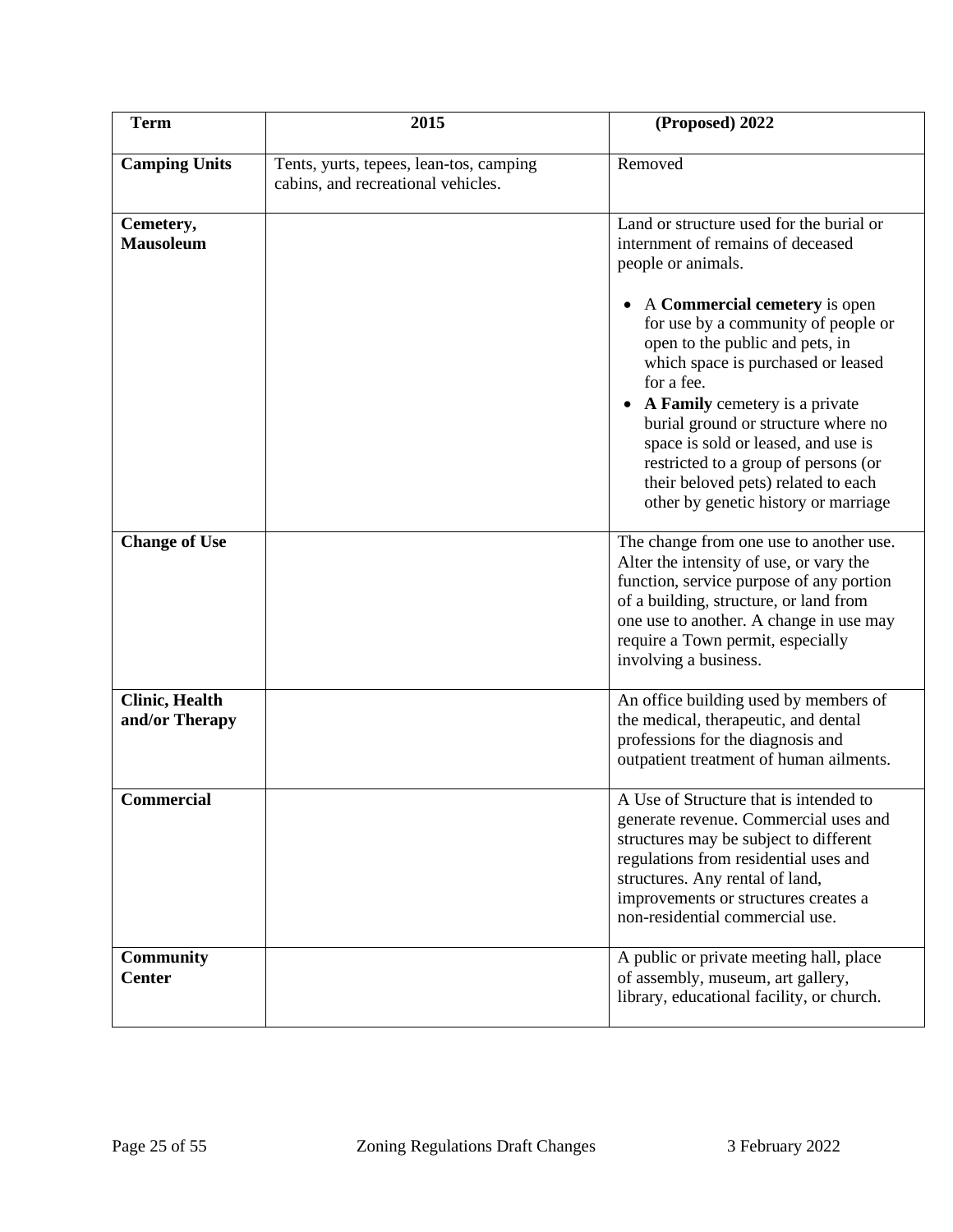| <b>Term</b>                            | 2015                                                                                                                                                                                                                 | (Proposed) 2022                                                                                                                                                                                                                                                                                                                                                                                                          |
|----------------------------------------|----------------------------------------------------------------------------------------------------------------------------------------------------------------------------------------------------------------------|--------------------------------------------------------------------------------------------------------------------------------------------------------------------------------------------------------------------------------------------------------------------------------------------------------------------------------------------------------------------------------------------------------------------------|
| <b>Conditional Use</b>                 | A use or activity that may be allowed in a<br>zoning district only upon showing that it can<br>or will comply with all criteria and<br>standards outlines in these Regulations, the<br>Town Plan, and Regional Plan. | A use that has been determined to meet<br>the general standards for conditional for<br>the District in which it is proposed to be<br>located and for which specific standards<br>have been developed and detailed in<br>Article IV.                                                                                                                                                                                      |
| Condominium                            |                                                                                                                                                                                                                      | Real property consisting of units of<br>individual ownership combined with<br>ownership of common elements by the<br>individual unit owners.                                                                                                                                                                                                                                                                             |
| <b>Country Inn</b>                     |                                                                                                                                                                                                                      | A primary building without or with<br>detached building(s) used to provide<br>overnight accommodations, and one or<br>more meals, to guests for short periods<br>of stay (e.g. tourists). Inns may<br>incorporate the primary structure on the<br>Lot as well as accessory structures but<br>shall not exceed 12 guest rooms.                                                                                            |
| Coverage,<br><b>Building</b>           |                                                                                                                                                                                                                      | The percentage of a lot or development<br>site occupied or intended to be occupied<br>by all buildings and structures. Building<br>coverage shall include the building area,<br>but not more than 20% of the land<br>covered by water bodies, watercourses,<br>wetlands, and land having slopes of<br>25% or greater shall be included in the<br>lot area used for computing the<br>maximum allowable building coverage. |
| <b>Craft / Artesian</b><br><b>Shop</b> |                                                                                                                                                                                                                      | A building or portion thereof where<br>hand-crafted articles are produced<br>and/or sold.                                                                                                                                                                                                                                                                                                                                |
| <b>Crawl Space</b>                     |                                                                                                                                                                                                                      | That portion of a building located<br>below the first floor of the building and<br>which is less than five (5) feet in height<br>from floor to under beam,                                                                                                                                                                                                                                                               |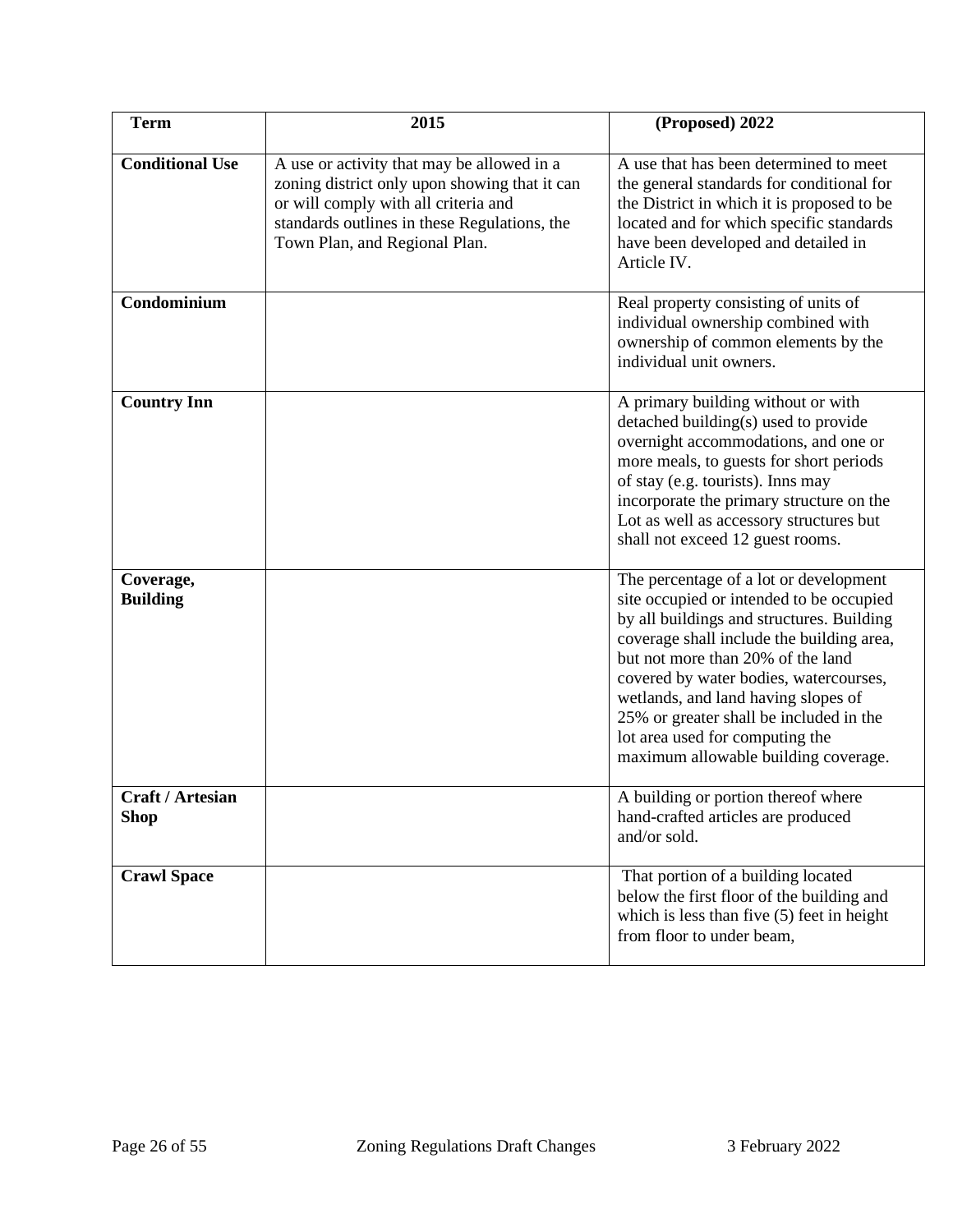| <b>Term</b>                                              | 2015                                                                                                                                                                                                     | (Proposed) 2022                                                                                                                                                                                                                                                                                                                                                                                                                                                                                                                                                              |
|----------------------------------------------------------|----------------------------------------------------------------------------------------------------------------------------------------------------------------------------------------------------------|------------------------------------------------------------------------------------------------------------------------------------------------------------------------------------------------------------------------------------------------------------------------------------------------------------------------------------------------------------------------------------------------------------------------------------------------------------------------------------------------------------------------------------------------------------------------------|
| <b>Day Care Facility</b>                                 |                                                                                                                                                                                                          | Any place operated under a VT day care<br>license as a business or service on a<br>regular or continuous basis, whether for<br>compensation or not. Its primary<br>function is the protection, care, and<br>supervision of persons outside their<br>homes, for periods of less than 24 hours<br>a day.                                                                                                                                                                                                                                                                       |
| <b>Development</b>                                       | Division of a parcel of land into two or more<br>parcels; alteration of buildings or structures;<br>mining, excavating, or landfills, changes or<br>extensions of use buildings, structures, or<br>land. | The division of a parcel into two $(2)$ or<br>more parcels, boundary line adjustment,<br>the construction, reconstruction,<br>demolition, conversion, structural<br>alteration, relocation or enlargement of<br>any building(s) or other structure(s), or<br>any mining, excavation or landfill, and<br>any change in the use of any building or<br>other structure, or land, or extension of<br>use of land.                                                                                                                                                                |
| <b>Development</b><br><b>Review Board</b>                |                                                                                                                                                                                                          | A body appointed by the Select Board<br>to decide cases involving variances,<br>conditional uses, appeals, and other<br>matters as set forth in these regulations.                                                                                                                                                                                                                                                                                                                                                                                                           |
| <b>District</b>                                          |                                                                                                                                                                                                          | A specific portion of the town as<br>established by the provisions of this<br>ordinance and the zoning map.                                                                                                                                                                                                                                                                                                                                                                                                                                                                  |
| Drive-In/Service<br>or Other<br><b>Drive-Up Facility</b> |                                                                                                                                                                                                          | A business establishment such as a<br>restaurant, pharmacy, or bank so<br>developed that it includes part of its<br>principal retail or service by providing a<br>driveway approach with stacking or<br>parking spaces for motor vehicles so as<br>to either provide service to patrons<br>while in a motor vehicle or intended to<br>permit consumption outside of the<br>building. A drive-in food service<br>restaurant shall include self-service<br>restaurants where food is generally<br>served in disposable containers or plates<br>and primarily over the counter. |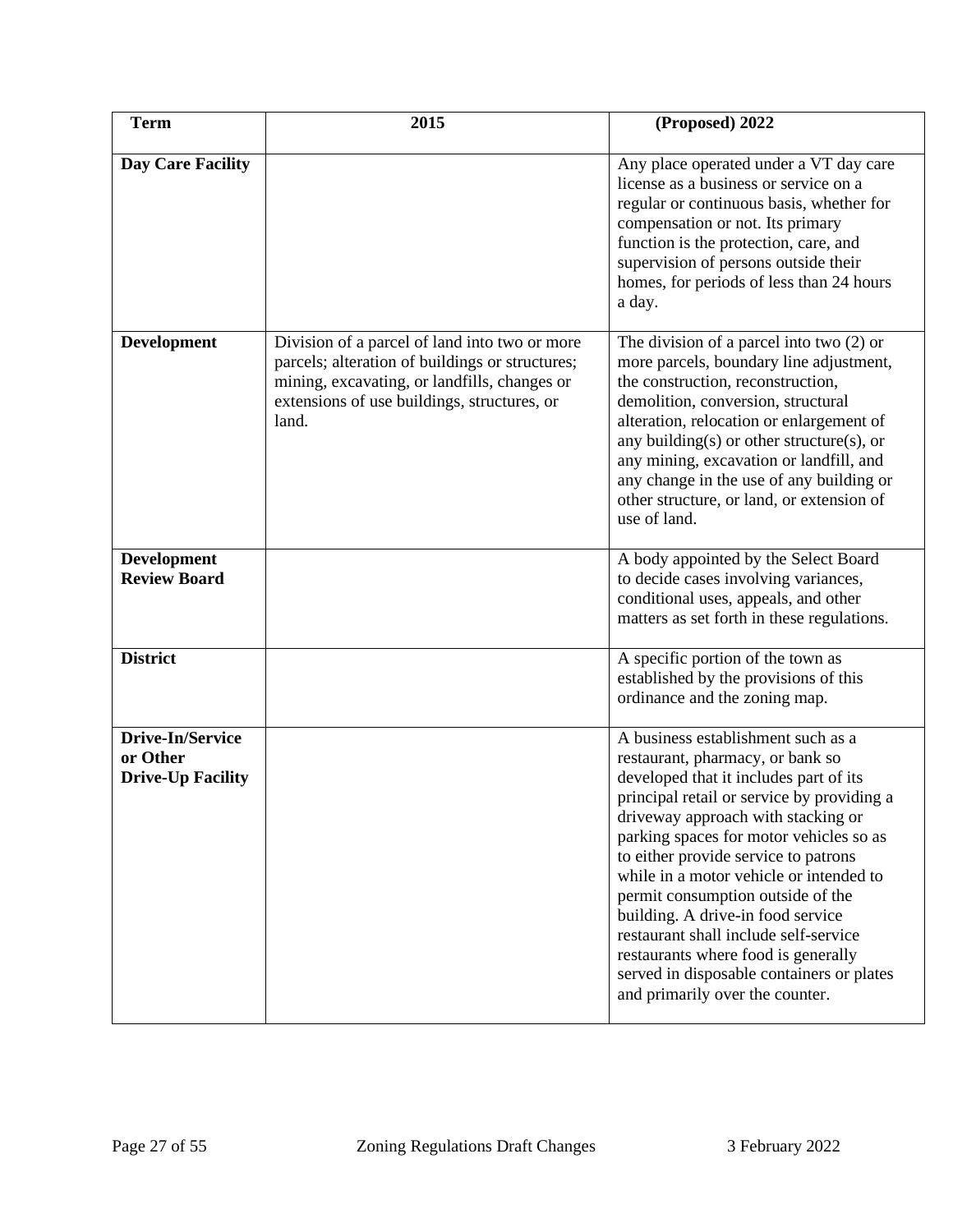| <b>Term</b>                     | 2015                                                                                                                   | (Proposed) 2022                                                                                                                                                                                                                                                                                                                                                                                                                                                                   |
|---------------------------------|------------------------------------------------------------------------------------------------------------------------|-----------------------------------------------------------------------------------------------------------------------------------------------------------------------------------------------------------------------------------------------------------------------------------------------------------------------------------------------------------------------------------------------------------------------------------------------------------------------------------|
| Dump                            |                                                                                                                        | Land or any approved permitted area<br>where trash, garbage, sewage, waste<br>materials, refuse of any nature, junk,<br>discarded machinery, vehicles or parts<br>thereof are collected, stored, or<br>deposited. Also refer to Recycling<br>Collection Point/Station.                                                                                                                                                                                                            |
| <b>Dwelling Unit</b>            | A Building or part of a building built and<br>used as a living quarters for one family.                                | Building or part thereof used as a living<br>quarters for one family use and<br>occupancy; having exclusive use of its<br>own kitchen, bathroom and sleeping<br>area. The terms "dwelling", "one-family<br>dwelling", "two-family dwelling",<br>"multi-family dwelling", or "dwelling<br>group" shall not include a motel, hotel,<br>boarding house, bed and breakfast<br>lodging, or similar structure, but shall<br>include a mobile home.                                      |
| <b>Dwelling, One-</b><br>Family |                                                                                                                        | Detached building (including a mobile<br>home) used as living quarters by one<br>family. A state licensed or registered<br>residential care home or group home<br>serving not more than eight persons who<br>are developmentally disabled or<br>physically handicapped, shall be<br>considered by right to constitute a<br>permitted single family residential use<br>except that no such home shall be so<br>considered if it locates within 1,000 feet<br>of another such home. |
| Dwelling, Multi-<br>Family      | Dwelling, <i>multiple</i> family: A Dwelling unit<br>for three or more families living<br>independently of each other. | Building used as living quarters by three<br>or more families, living independently<br>of each other.                                                                                                                                                                                                                                                                                                                                                                             |
| <b>Dwelling, Two-</b><br>family | Two dwelling units either attached or<br>appurtenant (detached) to the primary<br>structure.                           | Building used as living quarters by two<br>families, living independently of each<br>other.                                                                                                                                                                                                                                                                                                                                                                                       |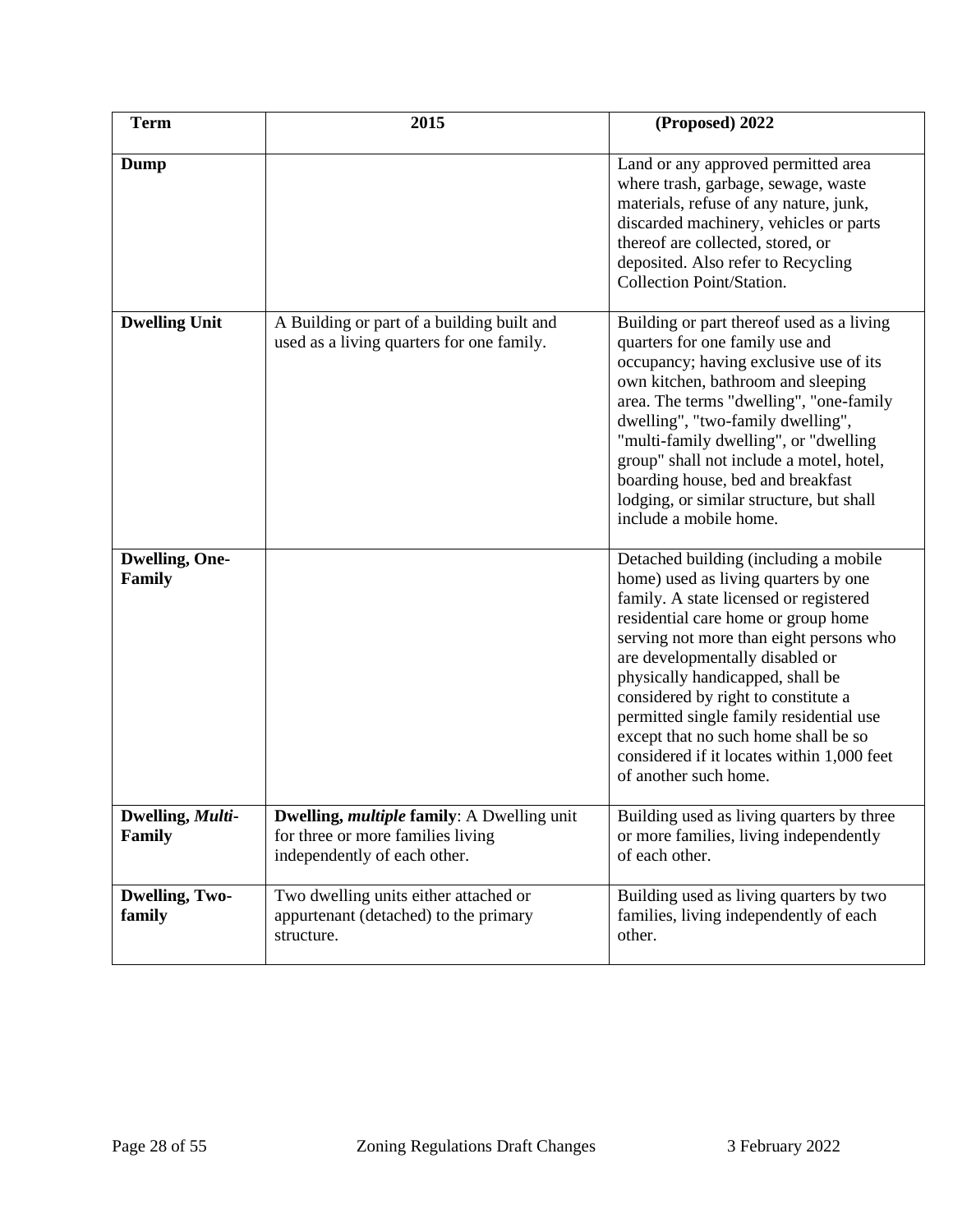| <b>Term</b>                   | 2015                                                                                                                                                                                                                                                         | (Proposed) 2022                                                                                                                                                                                                                                                                                                                    |
|-------------------------------|--------------------------------------------------------------------------------------------------------------------------------------------------------------------------------------------------------------------------------------------------------------|------------------------------------------------------------------------------------------------------------------------------------------------------------------------------------------------------------------------------------------------------------------------------------------------------------------------------------|
| Dwelling,<br><b>Accessory</b> | A dwelling subordinate to a single-family<br>dwelling on the same lot that allows for<br>independent living; sleeping, cooking and<br>sanitation. The footprint shall not exceed 30<br>percent of the total habitable floor area of<br>the dominant dwelling | <b>Removed</b>                                                                                                                                                                                                                                                                                                                     |
| <b>Easement</b>               |                                                                                                                                                                                                                                                              | An easement is a limited right of use<br>over the property of another and may be<br>created by grant or reservation.<br>Easements are either express or implied,<br>affirmative, or negative, and<br>appurtenant or in gross.                                                                                                      |
| <b>Enclosed Storage</b>       |                                                                                                                                                                                                                                                              | A storage area that is surrounded by<br>fencing, screening and/or other means<br>which conceals the material to be stored<br>from all abutting properties.                                                                                                                                                                         |
| Family                        |                                                                                                                                                                                                                                                              | One or more persons living, sleeping,<br>cooking and eating on the same<br>premises as a single housekeeping unit,<br>provided that unless all members are<br>related by blood, marriage or adoption,<br>no such single housekeeping unit shall<br>contain more than five members.                                                 |
| Fence                         |                                                                                                                                                                                                                                                              | Any material or combination of<br>materials erected to enclose, screen,<br>separate, or demarcate areas of land. A<br>solid fence (without spacing between its<br>materials, such as a stone or masonry<br>assembly) must be called a wall.<br>Boundary line fences should have<br>neighbor's written approval see<br>section 424. |
| Fill                          |                                                                                                                                                                                                                                                              | Stone or mix of earthen aggregate<br>material(s) placed on the ground.                                                                                                                                                                                                                                                             |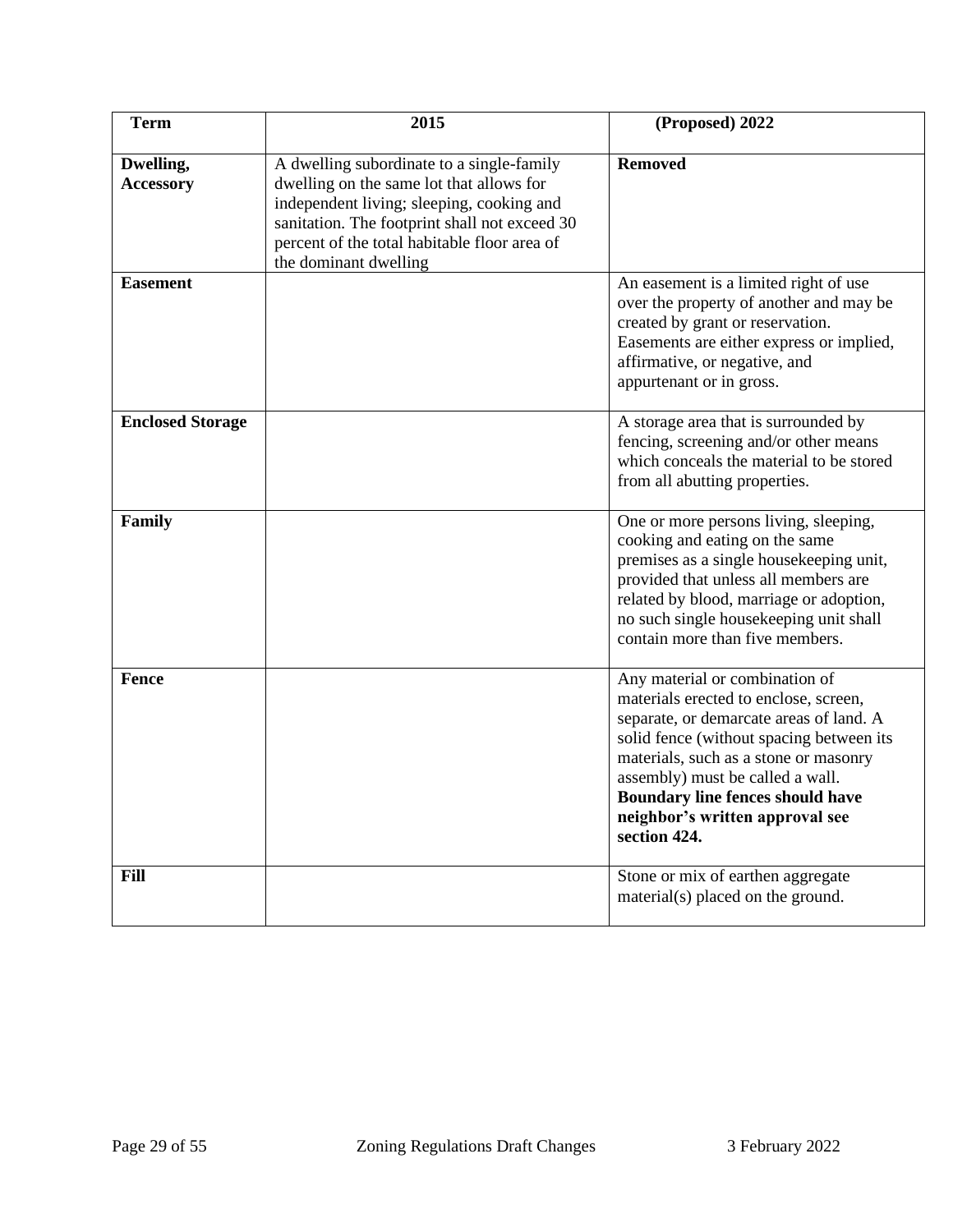| <b>Term</b>                    | 2015                                                                   | (Proposed) 2022                                                                                                                                                                                                                                                                                                                                                                                                                                                                                          |
|--------------------------------|------------------------------------------------------------------------|----------------------------------------------------------------------------------------------------------------------------------------------------------------------------------------------------------------------------------------------------------------------------------------------------------------------------------------------------------------------------------------------------------------------------------------------------------------------------------------------------------|
| <b>Floor Area</b><br>(Gross)   |                                                                        | Sum of the gross horizontal area of the<br>floors of a building, dimensions shall be<br>measured between interior wall faces.<br>Gross Floor Area shall include the area<br>of basements, cellars, and half stories<br>but not attics or crawl spaces as defined<br>herein. Gross floor area shall exclude<br>stairwells, elevator shafts, atriums, and<br>other similar holes in a floor above the<br>lowest floor level.                                                                               |
| <b>Floor Area</b><br>(Patron)  |                                                                        | All floor space accessible to customers,<br>including foyers and hallways but<br>excluding bathrooms and coatrooms.                                                                                                                                                                                                                                                                                                                                                                                      |
| Front Line,<br><b>Building</b> |                                                                        | The line, parallel to the street line, that<br>passes through the point of the principal<br>building nearest the front lot line.                                                                                                                                                                                                                                                                                                                                                                         |
| Frontage                       | The portion of a lot that faces a street,<br>highway, or right-of-way. | Moved to setback definition and in<br>illustration                                                                                                                                                                                                                                                                                                                                                                                                                                                       |
| <b>Gasoline Station</b>        |                                                                        | See Auto Service station.                                                                                                                                                                                                                                                                                                                                                                                                                                                                                |
| <b>Golf Course</b>             |                                                                        | A golf course shall consist of at least<br>nine holes where regulation play is<br>permitted as well as par three and pitch<br>and putt courses.                                                                                                                                                                                                                                                                                                                                                          |
| <b>Grade, Finished</b>         |                                                                        | Completed surfaces of ground, lawns,<br>walks, paved areas, and roads brought to<br>grades as shown on plans relating<br>thereto.                                                                                                                                                                                                                                                                                                                                                                        |
| <b>Group Home</b>              |                                                                        | Any residential facility operating under<br>a license or registration granted or<br>recognized by a state agency, that serves<br>not more than eight unrelated persons,<br>who have a handicap or disability as<br>defined in 9 V.S.A. section 4501, and<br>who live together as a single<br>housekeeping unit. In addition to room,<br>board and supervision, residents of a<br>group home may receive other services<br>at the group home meeting their health,<br>developmental or educational needs. |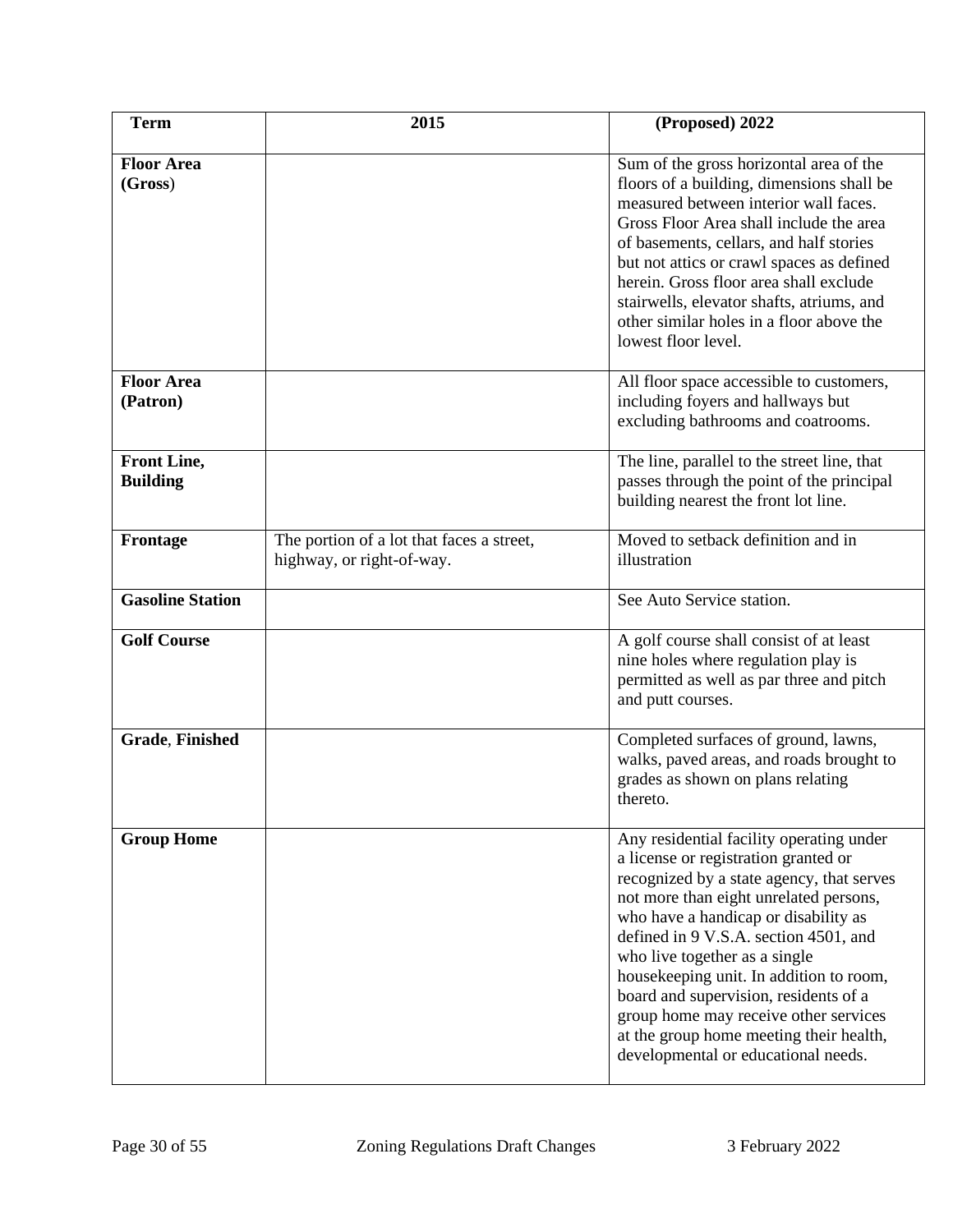| <b>Term</b>                         | 2015 | (Proposed) 2022                                                                                                                                                                                                                                                                                                                                                                                                                                                                                                                                                                                                                                                                                                                                                                                                                                                                                                                                                                                                                                                                                                                                       |
|-------------------------------------|------|-------------------------------------------------------------------------------------------------------------------------------------------------------------------------------------------------------------------------------------------------------------------------------------------------------------------------------------------------------------------------------------------------------------------------------------------------------------------------------------------------------------------------------------------------------------------------------------------------------------------------------------------------------------------------------------------------------------------------------------------------------------------------------------------------------------------------------------------------------------------------------------------------------------------------------------------------------------------------------------------------------------------------------------------------------------------------------------------------------------------------------------------------------|
| <b>Guest Room</b>                   |      | Any room or space in a hotel, motel,<br>lodge or bed-and-breakfast residence<br>offered to the public for compensation<br>for transient occupancy and which has<br>furnishings designed to accommodate<br>not more than four $(4)$ people per room.                                                                                                                                                                                                                                                                                                                                                                                                                                                                                                                                                                                                                                                                                                                                                                                                                                                                                                   |
| <b>Historic Site</b>                |      | An area deemed worthy of preservation<br>for historical reasons. The area may be<br>so classified by federal, state, or local<br>authority.                                                                                                                                                                                                                                                                                                                                                                                                                                                                                                                                                                                                                                                                                                                                                                                                                                                                                                                                                                                                           |
| <b>Historic</b><br><b>Structure</b> |      | Any structure that is<br>Listed individually in the<br>1.<br>National Register of Historic Places (a<br>listing maintained by the Department of<br>Interior) or preliminarily determined by<br>the Secretary of the Interior as meeting<br>the requirements for individual listing<br>on the National Register.<br>Certified or preliminarily<br>2.<br>determined by the Secretary of the<br>Interior as contributing to the historical<br>significance of a registered historic<br>district or a district preliminarily<br>determined by the Secretary to qualify<br>as a registered historic district.<br>3.<br>Individually listed on a state<br>inventory of historic places in states<br>with historic preservation programs<br>which have been approved by the<br>Secretary of the Interior; or<br>4.<br>Individually listed on a local<br>inventory of historic places in<br>communities with historic preservation<br>programs that have been certified either.<br>By an approved state program<br>as determined by the Secretary of the<br>Interior, or directly by the Secretary of<br>the Interior in states without approved<br>programs. |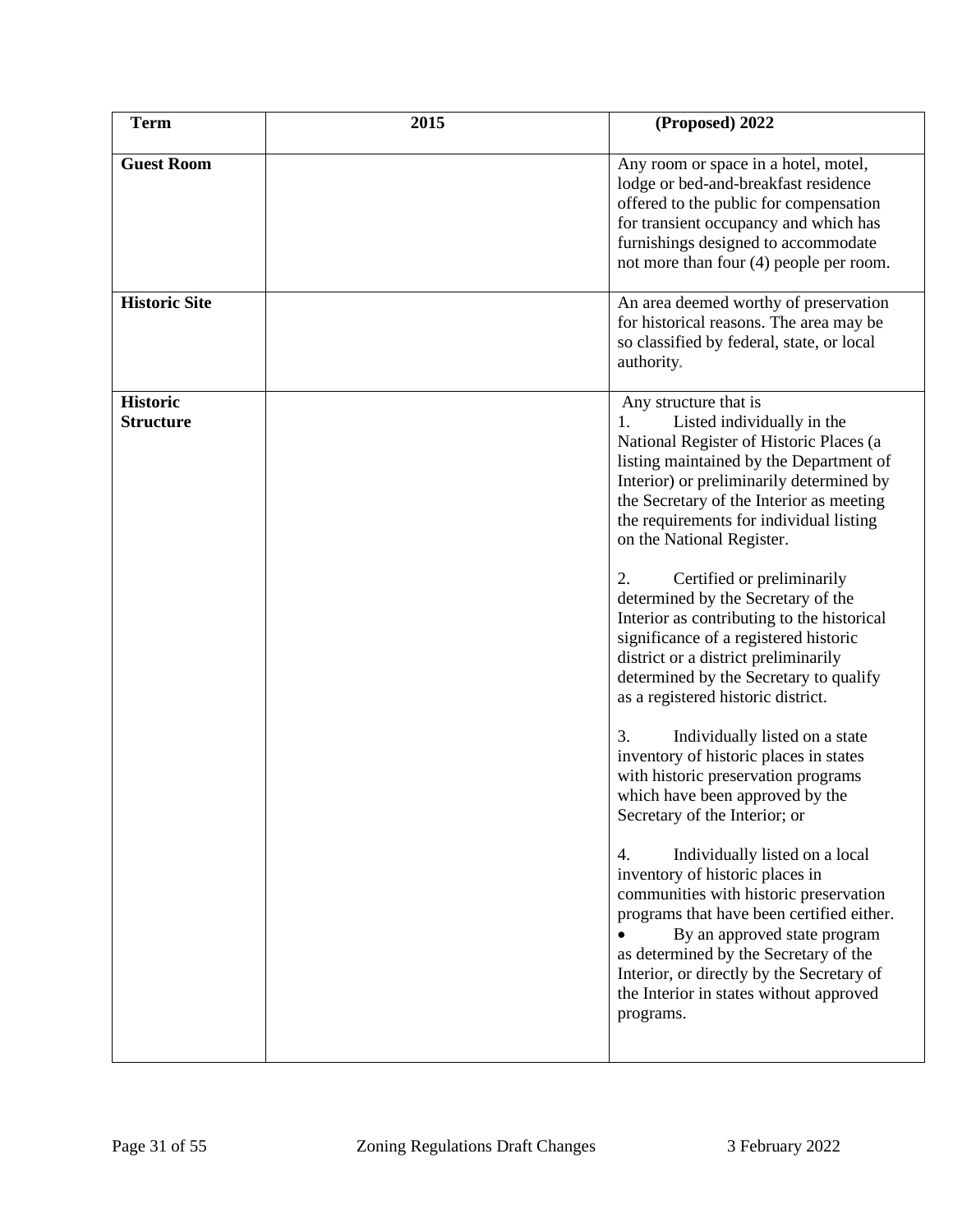| <b>Term</b>                                                    | 2015                                                                                                                                                                                                                                                                                                                                                                                                                                                                                                                                        | (Proposed) 2022                                                                                                                                                                                                                                                                                                                                                                                                                                                                                                                                                                                                                                                                                                             |
|----------------------------------------------------------------|---------------------------------------------------------------------------------------------------------------------------------------------------------------------------------------------------------------------------------------------------------------------------------------------------------------------------------------------------------------------------------------------------------------------------------------------------------------------------------------------------------------------------------------------|-----------------------------------------------------------------------------------------------------------------------------------------------------------------------------------------------------------------------------------------------------------------------------------------------------------------------------------------------------------------------------------------------------------------------------------------------------------------------------------------------------------------------------------------------------------------------------------------------------------------------------------------------------------------------------------------------------------------------------|
| Home<br>Occupation                                             | The 'Accessory use' of a service character<br>that is conducted within a dwelling by its<br>resident(s), secondary to, and does not<br>change the character of, the dwelling's use<br>for living purposes. This is a business use<br>that is conducted in or on the same lot as<br>occupied by an existing one- or two-family<br>dwelling, which use is clearly incidental and<br>secondary to the use of the dwelling for<br>residential purposes, and does not change<br>the residential character and appearance of<br>the neighborhood. | Any use conducted chiefly within a<br>minor portion of a one or two-family<br>dwelling, or the use of an accessory<br>building on the same lot as such<br>dwelling, carried on by the occupants<br>thereof, which use is clearly incidental<br>and secondary to the use of the dwelling<br>for living purposes and does not change<br>the residential character thereof.                                                                                                                                                                                                                                                                                                                                                    |
| <b>Hotel Lodge</b>                                             |                                                                                                                                                                                                                                                                                                                                                                                                                                                                                                                                             | A building or portion there of kept,<br>used, maintained, advertised, or held out<br>to the transient public to provide<br>overnight accommodations to said<br>public for compensation, by the renting<br>of rooms or a bed with a room.<br>Allowable accessory uses may include<br>restaurants and other dining or<br>conference areas, bars/lounges, pools,<br>and fitness facilities.                                                                                                                                                                                                                                                                                                                                    |
| <b>Indoor Sports</b><br><b>Recreational</b><br><b>Facility</b> |                                                                                                                                                                                                                                                                                                                                                                                                                                                                                                                                             | A fully enclosed building or area<br>containing facilities for the practice of<br>one or more recreational sports.                                                                                                                                                                                                                                                                                                                                                                                                                                                                                                                                                                                                          |
| <b>Industry</b>                                                |                                                                                                                                                                                                                                                                                                                                                                                                                                                                                                                                             | Primarily the use of basic industrial<br>activities, many of which<br>characteristically store bulk quantities of<br>raw or scrap material for processing or<br>manufacture to semi-finished projects.<br>Major manufacturing and related<br>industrial activities are also included.<br>Production performance of the<br>Manufacturing Industries consists<br>primarily of receiving or storing semi-<br>finished products or, in some cases, raw<br>agricultural food products (other than<br>livestock) for further processing,<br>refining, or assembling into finished or<br>more finished products. The district Use<br>is generally related to rail transportation<br>for delivery of the heaviest bulk<br>products. |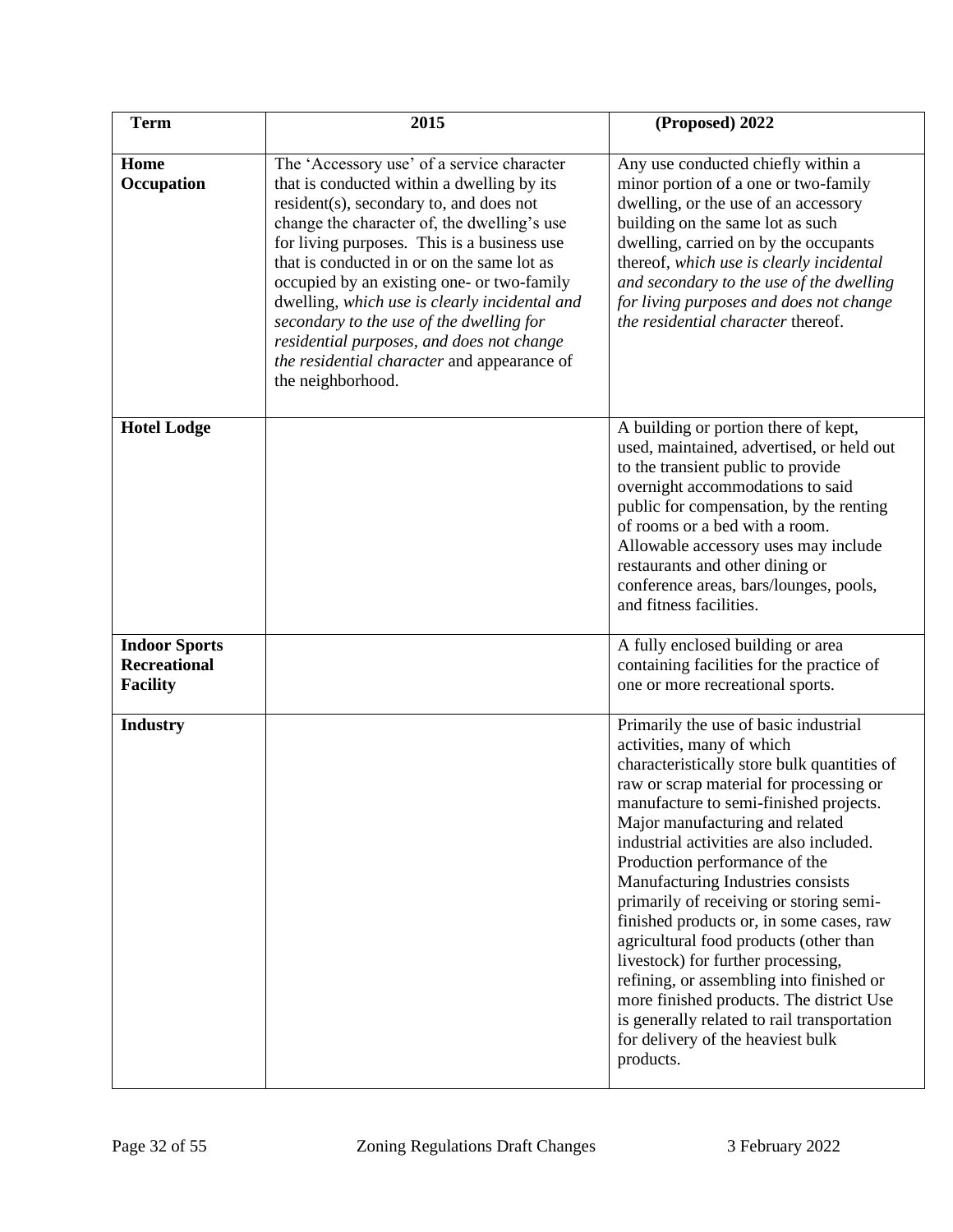| <b>Term</b>                                                       | 2015 | (Proposed) 2022                                                                                                                                                                                                                                                                                                                                                                                                                                                                                                                                    |
|-------------------------------------------------------------------|------|----------------------------------------------------------------------------------------------------------------------------------------------------------------------------------------------------------------------------------------------------------------------------------------------------------------------------------------------------------------------------------------------------------------------------------------------------------------------------------------------------------------------------------------------------|
| <b>Industrial, Light</b><br>or Light<br><b>Manufacturing</b>      |      | Those industries which are primarily for<br>lighter manufacturing and related<br>activities which characteristically<br>produces a finished product from semi-<br>finished materials, or in some cases<br>from raw food products, but requires<br>little or no outside material storage. This<br>use does not regularly cause offensive<br>odors, dust, smoke, or noise. The district<br>may have less specific relation to fixed<br>transportation routes and may rely<br>primarily upon truck or air cargo<br>deliveries for lighter bulk items. |
| <b>Industrial Park</b><br>or Industrial<br><b>Zoning District</b> |      | see Planned Unit Development.                                                                                                                                                                                                                                                                                                                                                                                                                                                                                                                      |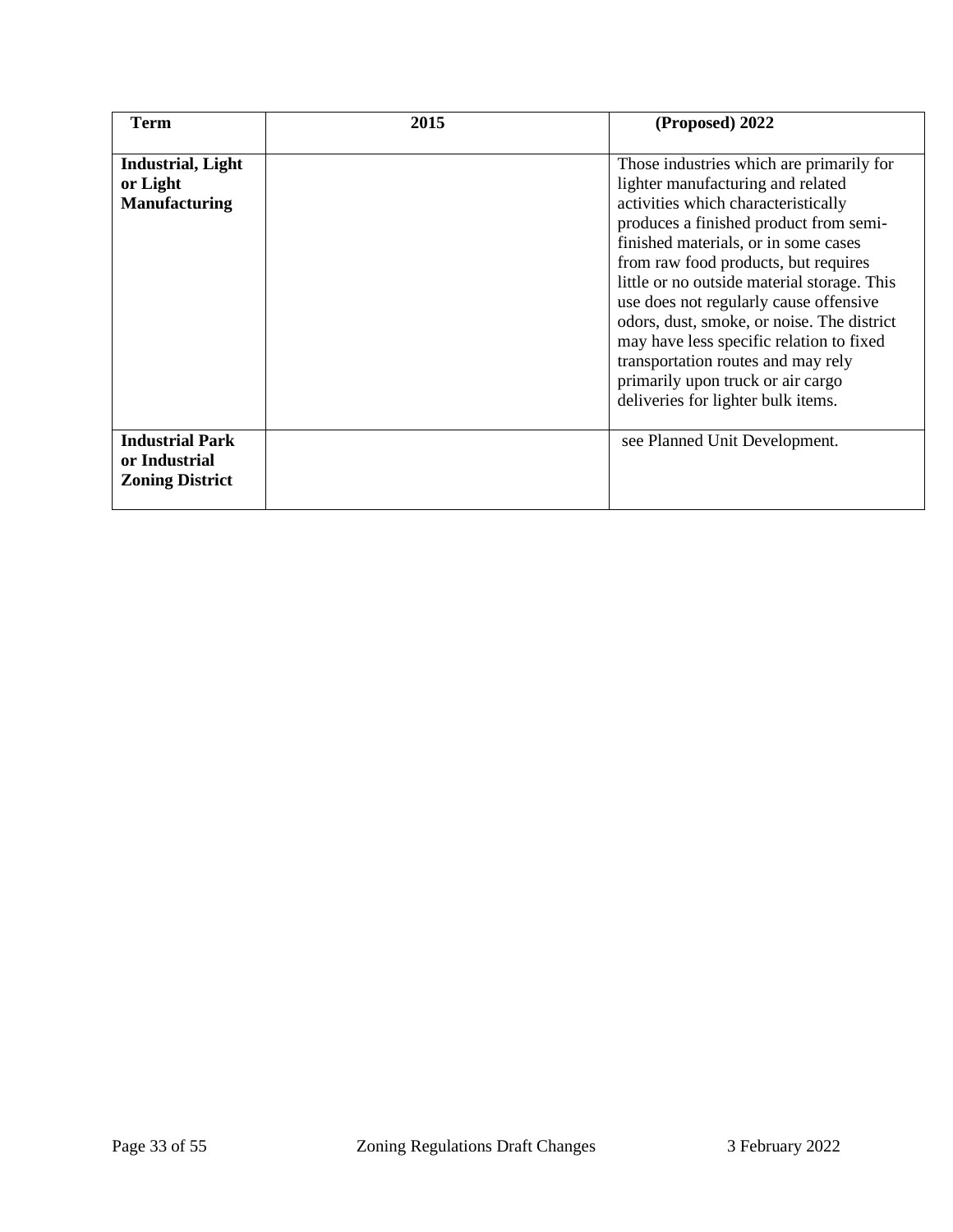| <b>Term</b>              | 2015                                                                                                                                                                                                                                                                                                                                                                                                                                                                                                                                                                                                                                                                                                                                                                                                                                                                                                                                                                                                                                                                                                                                                                                                                                                                                                                                                                                                                                                                                                                                                                                                                                                                                                                                                                                                                                                                                                                                                                                      | (Proposed) 2022 |
|--------------------------|-------------------------------------------------------------------------------------------------------------------------------------------------------------------------------------------------------------------------------------------------------------------------------------------------------------------------------------------------------------------------------------------------------------------------------------------------------------------------------------------------------------------------------------------------------------------------------------------------------------------------------------------------------------------------------------------------------------------------------------------------------------------------------------------------------------------------------------------------------------------------------------------------------------------------------------------------------------------------------------------------------------------------------------------------------------------------------------------------------------------------------------------------------------------------------------------------------------------------------------------------------------------------------------------------------------------------------------------------------------------------------------------------------------------------------------------------------------------------------------------------------------------------------------------------------------------------------------------------------------------------------------------------------------------------------------------------------------------------------------------------------------------------------------------------------------------------------------------------------------------------------------------------------------------------------------------------------------------------------------------|-----------------|
| <b>Interested Person</b> | An interested person means any one of the<br>following:<br>A person owning title to property<br>$1$ .<br>affected by a bylaw who alleges that the<br>bylaw imposes unreasonable or<br>inappropriate restrictions on use of the<br>property, or a municipality or solid waste<br>management district empowered to<br>condemn it, or an interest in it, who<br>alleges the same.<br>A municipality that has a plan or<br>2.<br>bylaw at issue in an appeal brought under<br>this chapter or any municipality that<br>adjoins that municipality.<br>A person owning or occupying<br>3.<br>property in the immediate neighborhood<br>of a property that is the subject of any<br>decision or act taken under this chapter<br>who can demonstrate a physical or<br>environmental impact on their interest<br>under the criteria reviewed and who<br>alleges that the decision or act, if<br>confirmed, will not be in accord with the<br>policies, purposes, or terms of the plan or<br>bylaw of that municipality.<br>Any 10 persons in any combination<br>4.<br>of voters or real property owners within a<br>municipality listed in subdivision (2) of<br>this subsection who by signed petition to<br>the appropriate municipal panel of a<br>municipality, the plan or a bylaw of<br>which is at issue in any appeal brought<br>under this title, allege that any relief<br>requested by a person under this title, if<br>granted, will not be in accord with the<br>policies, purposes, or terms of the plan or<br>bylaw of that municipality. This petition<br>to the appropriate municipal panel must<br>designate one person to serve as the<br>representative of the petitioners regarding<br>all matters related to the appeal.<br>Any department and administrative<br>5.<br>subdivision of this state owning property<br>or any interest in property within a<br>municipality listed in this subsection and<br>the agency of commerce and community<br>development of this state. | <b>Removed</b>  |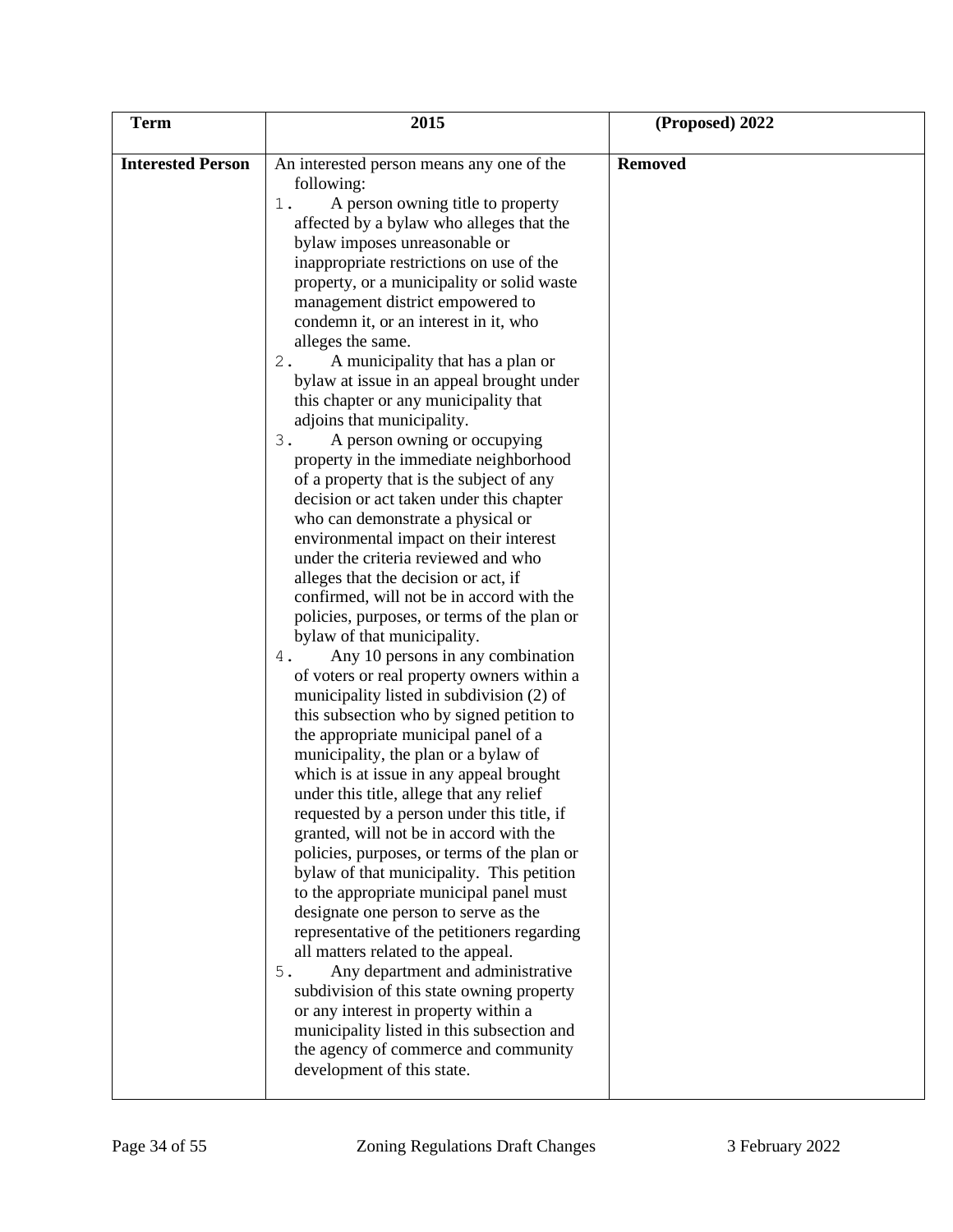| <b>Term</b>                   | 2015                                                                                                                                                   | (Proposed) 2022                                                                                                                                                                                                                                                                                                                                                                                                         |
|-------------------------------|--------------------------------------------------------------------------------------------------------------------------------------------------------|-------------------------------------------------------------------------------------------------------------------------------------------------------------------------------------------------------------------------------------------------------------------------------------------------------------------------------------------------------------------------------------------------------------------------|
| <b>Junk Yard</b>              |                                                                                                                                                        | Any land, buildings or structure,<br>excepting a licensed recycling facility,<br>used for collecting or storage of<br>discarded material; or for the collecting,<br>wrecking, dismantling, storage,<br>salvaging or sale of machinery parts or<br>vehicles; or the storage of any<br>unlicensed or non-operative vehicles not<br>enclosed in a building. (Refer to Dump,<br>Recycling Collection Point).                |
| <b>Kennels</b>                |                                                                                                                                                        | see Animal Housing Facility.                                                                                                                                                                                                                                                                                                                                                                                            |
| Land<br><b>Development</b>    |                                                                                                                                                        | See Development.                                                                                                                                                                                                                                                                                                                                                                                                        |
| <b>Legislative Body</b>       | The Selectboard of the Town of Wallingford                                                                                                             | No change                                                                                                                                                                                                                                                                                                                                                                                                               |
| <b>Licensing</b><br>authority | The Town of Wallingford                                                                                                                                | No change                                                                                                                                                                                                                                                                                                                                                                                                               |
| <b>Loading Space</b>          |                                                                                                                                                        | Space logically and conveniently<br>located for pickups and deliveries, on<br>the same lot as the principal use. It<br>should be scaled to the delivery vehicles<br>expected to be used but not less than 15<br>feet by 25 feet with a minimum 15-foot<br>height clearance. Required off-street<br>loading space is not to be included as<br>off-street parking space in computation<br>of required off-street parking. |
| Lot                           |                                                                                                                                                        | Land occupied or to be occupied by a<br>building and its accessory buildings,<br>together with the required open spaces,<br>having not less than the minimum area,<br>width, and depth required for a lot in the<br>district in which such land is situated.<br>and having frontage on the street, or<br>other means of access.                                                                                         |
| Lot Area                      | The total area within the property lines<br>excluding any part-thereof lying within the<br>boundaries of a public street, or proposed<br>public street | Total contiguous area within the<br>property line as shown on the property<br>boundary maps.                                                                                                                                                                                                                                                                                                                            |
| Lot, Corner                   |                                                                                                                                                        | A lot abutting on and at the intersection<br>of two or more streets.                                                                                                                                                                                                                                                                                                                                                    |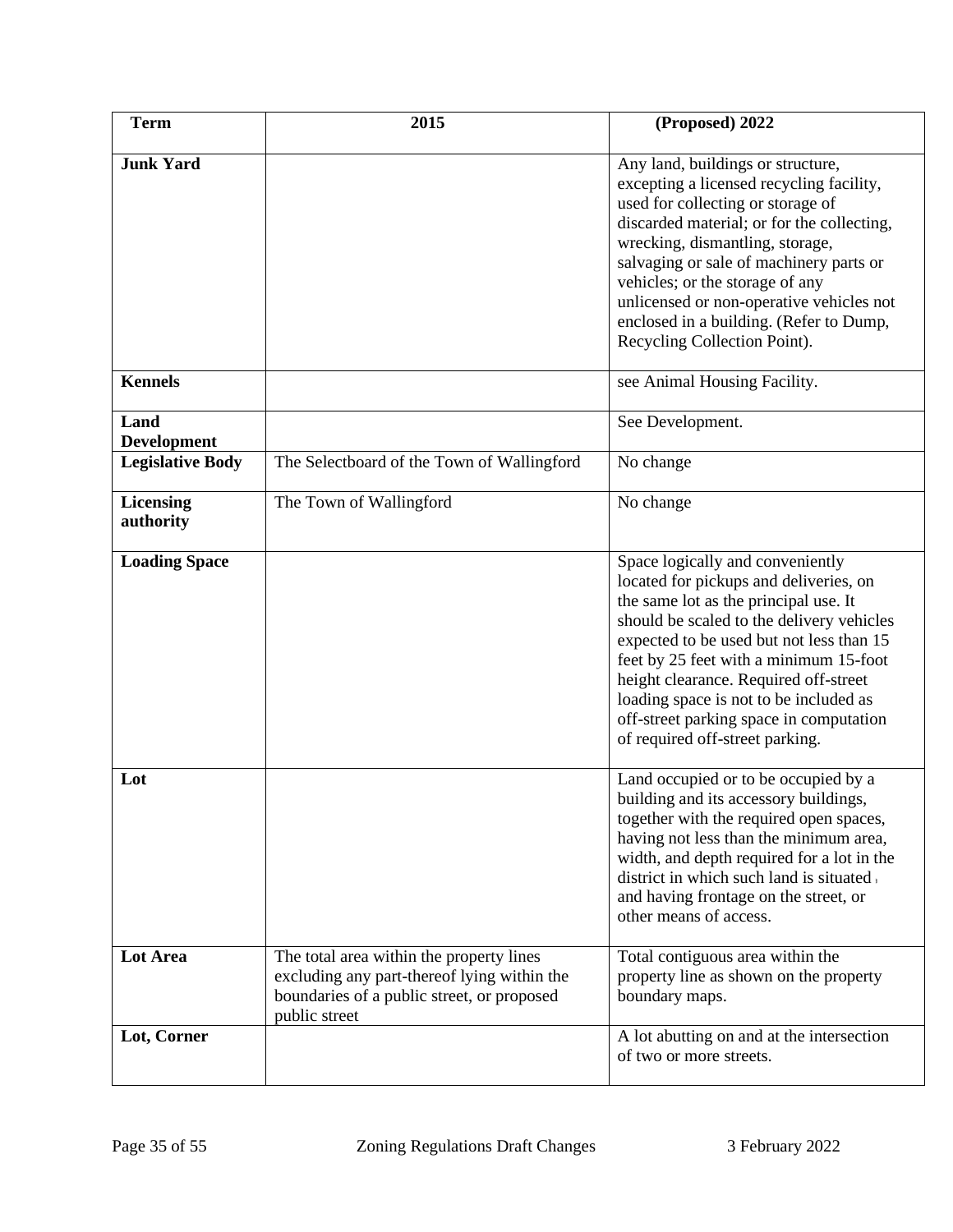| <b>Term</b>                                | 2015                                                                                                                                                                                                                                                                                                                                         | (Proposed) 2022                                                                                                                                                                                                                                                                                                                                                       |
|--------------------------------------------|----------------------------------------------------------------------------------------------------------------------------------------------------------------------------------------------------------------------------------------------------------------------------------------------------------------------------------------------|-----------------------------------------------------------------------------------------------------------------------------------------------------------------------------------------------------------------------------------------------------------------------------------------------------------------------------------------------------------------------|
| <b>Lot Coverage</b>                        | The percentage of the area of a lot which is<br>covered by structures and other roofed<br>improvements, excluding parking, loading<br>and service areas, and access roads. Lawns,<br>planting areas, driveways, walkways, and<br>pedestrian amenities shall not be considered<br>improvements for the purpose of calculating<br>lot coverage | <b>Removed</b>                                                                                                                                                                                                                                                                                                                                                        |
| <b>Lot Depth</b>                           | Lot Depth and front yard: Minimum<br>distances shall be measured from the edge<br>of the street, highway, or right-of-way                                                                                                                                                                                                                    | The mean horizontal distance from the<br>street line of the lot to its opposite rear<br>line measured at right angles to the<br>street line.                                                                                                                                                                                                                          |
| <b>Lot Frontage</b>                        | Measured across the width of the lot at the<br>actual or proposed building front line.                                                                                                                                                                                                                                                       | Each division line between any land and<br>a public highway right of way or a<br>private vehicular right of way existing<br>or proposed. AKA. the length of such<br>line.                                                                                                                                                                                             |
| <b>Lot Line</b>                            |                                                                                                                                                                                                                                                                                                                                              | Property lines bounding a lot.                                                                                                                                                                                                                                                                                                                                        |
| <b>Lot Width</b>                           |                                                                                                                                                                                                                                                                                                                                              | Width measured at right angles to its lot<br>depth, at the required lot frontage. For<br>irregular shaped lots, an average<br>(mean) depth shall be determined by the<br>Administrative Officer; if necessary.                                                                                                                                                        |
| Manufactured /<br><b>Mobile Home</b>       | <b>Mobile Home:</b> A dwelling unit designed<br>for long term/continuous occupancy to be<br>moved on wheels, whole or in sections,<br>and on arrival at the site is complete and<br>ready for occupancy, except for<br>incidentals. Mobile homes have an<br>internal steel platform which attach to<br>wheel axles and a hitch.              | A Housing and Urban Development<br>certified factory built, single family<br>structure transportable in one or two<br>sections on a permanent chassis and<br>axles, designed to be used on a concrete<br>slab or temporary foundation and<br>remain transportable, or be set on a<br>permanent foundation.                                                            |
| <b>Modular or Panel</b><br><b>Building</b> |                                                                                                                                                                                                                                                                                                                                              | A factory built, single, two-family,<br>multifamily, or commercial structure<br>transportable in one or more sections,<br>which is not built on a permanent<br>chassis, and is designed to permit<br>delivery to a permanent site for use with<br>a permanent foundation system when<br>connected to the required utilities as a<br>place of human use or habitation. |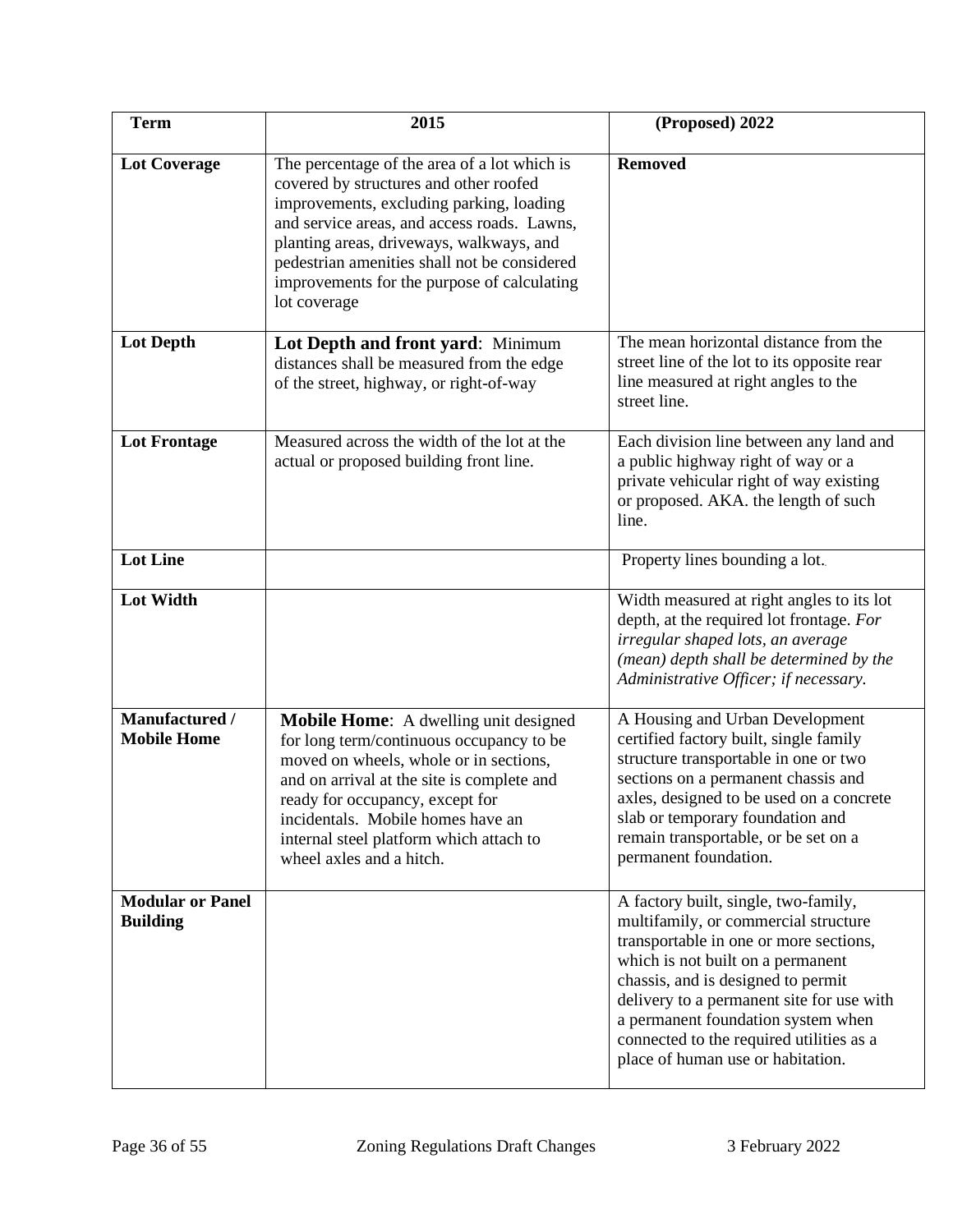| <b>Term</b>                                    | 2015                                                                                                                                                                                                                                                                                                                                                                                  | (Proposed) 2022                                                                                                                                                                                                                                                                                                     |
|------------------------------------------------|---------------------------------------------------------------------------------------------------------------------------------------------------------------------------------------------------------------------------------------------------------------------------------------------------------------------------------------------------------------------------------------|---------------------------------------------------------------------------------------------------------------------------------------------------------------------------------------------------------------------------------------------------------------------------------------------------------------------|
| Manufacturing,<br>Light                        |                                                                                                                                                                                                                                                                                                                                                                                       | A use engaged in the manufacture,<br>predominantly from previously prepared<br>materials, of finished products or parts,<br>including processing, fabrication,<br>assembly, treatment, packaging,<br>incidental storage, sales, and<br>distribution of such products, but<br>excluding basic industrial processing. |
| <b>Medical Center</b>                          |                                                                                                                                                                                                                                                                                                                                                                                       | A facility for diagnosis and treatment of<br>patients.                                                                                                                                                                                                                                                              |
| <b>Mobile Home</b><br>Park                     | A parcel of land under single or common<br>ownership or control that contains, or is<br>designed, laid out or adapted to<br>accommodate two or more mobile homes.                                                                                                                                                                                                                     | Same – no change                                                                                                                                                                                                                                                                                                    |
| "Mobile home<br>park owner" or<br>"park owner" | The owners, operators, officers, or<br>managing agents of a mobile home park as<br>well as any person who acts through any<br>corporate or other device and who has the<br>practical authority to establish rules,<br>policies, or other requirements for the<br>operation of the mobile home park; and not<br>a stockholder for a corporation owning<br>stock in a mobile home park. | <b>Removed</b>                                                                                                                                                                                                                                                                                                      |
| <b>Motel</b>                                   |                                                                                                                                                                                                                                                                                                                                                                                       | Building containing rooms, which are<br>rented as a series of individual sleeping<br>units each with an outside entrance.<br>Commonly for use by transient guests,<br>each sleeping unit consisting of at least<br>a bedroom and bathroom.                                                                          |
| <b>Motor</b> coach                             |                                                                                                                                                                                                                                                                                                                                                                                       | A mobile vehicle designed for short-<br>term occupancy, overnight lodging, or<br>camping purposes, capable of being<br>towed or self-propelled.                                                                                                                                                                     |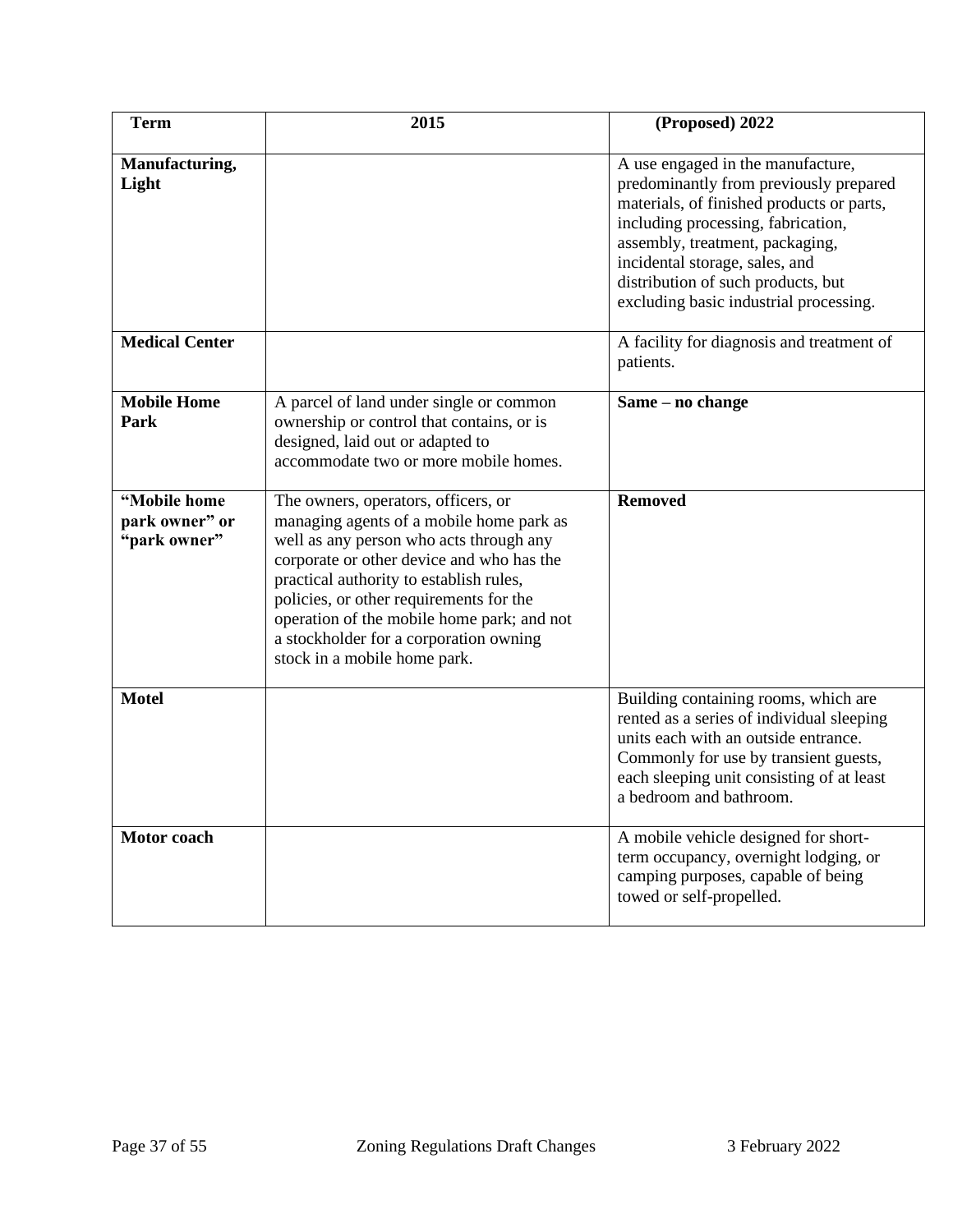| <b>Term</b>                                          | 2015 | (Proposed) 2022                                                                                                                                                                                                                                                                                                                                                                                       |
|------------------------------------------------------|------|-------------------------------------------------------------------------------------------------------------------------------------------------------------------------------------------------------------------------------------------------------------------------------------------------------------------------------------------------------------------------------------------------------|
| <b>Motor Vehicle</b>                                 |      | Includes any equipment designed to<br>carry or transport persons or materials,<br>whether powered by an internal motor,<br>or pulled or carried by other motor-<br>powered equipment. Includes but not<br>limited to aircraft, boats, cars, trucks<br>trailers, Recreational Vehicles,<br>snowmobiles, motorcycles, all-terrain<br>vehicles, farming equipment (excludes<br>lawn & garden equipment). |
| <b>Motor Sales</b><br><b>Dealership</b>              |      | Land and/or buildings used for the<br>display, sale, rent or lease, and service<br>of new or used motor vehicles.                                                                                                                                                                                                                                                                                     |
| Neighborhood<br><b>Commercial</b><br><b>Facility</b> |      | A commercial enterprise which<br>primarily provides convenience goods<br>and services, or basic necessities. This<br>definition excludes bars, lounges and<br>those commercial activities that have<br>been specifically designated to<br>nonresidential districts by the Zoning<br>Ordinance Regulations.                                                                                            |
| Nightclub,<br>Lounge, Bistro                         |      | A place of business whose primary<br>function is the serving of alcoholic<br>beverages and providing entertainment.<br>This Use may be permitted with a<br>Restaurant Use.                                                                                                                                                                                                                            |
| <b>Non-Commercial</b>                                |      | An activity or facility run by non-profit<br>organizations and/or available to the<br>public without a fee.                                                                                                                                                                                                                                                                                           |
| Non-Conforming<br>Lots<br>or Parcels                 |      | Lots or parcels that do not conform to<br>the present bylaws covering<br>dimensional requirements but were in<br>conformance with all applicable laws,<br>ordinances and regulations prior to the<br>enactment of the present bylaws,<br>including a lot or parcel improperly<br>authorized as a result of error by the<br>administrative officer.                                                    |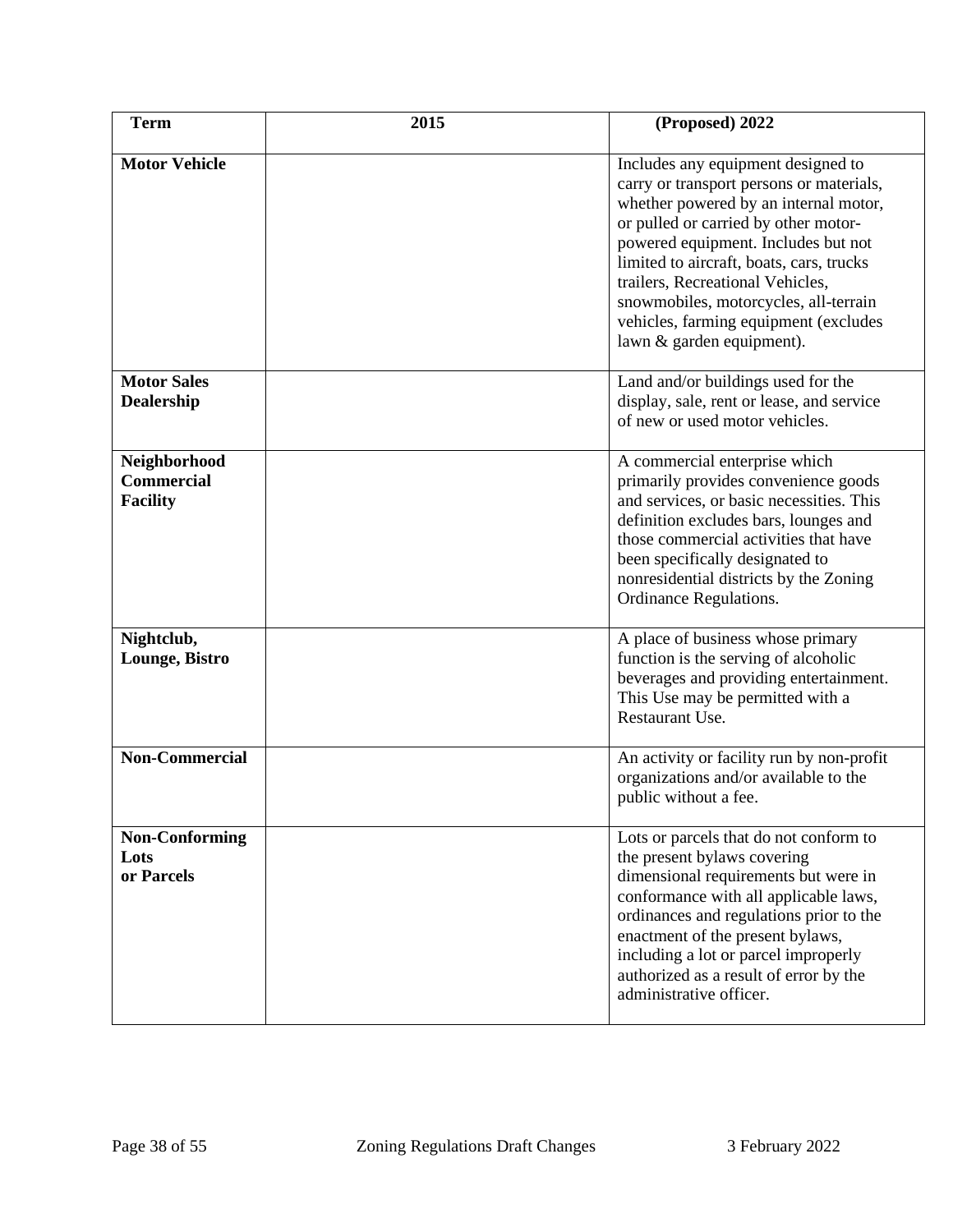| <b>Term</b>                        | 2015                                                                                                                                                                                                | (Proposed) 2022                                                                                                                                                                                                                                                                                                                                                                                                                                                                                |
|------------------------------------|-----------------------------------------------------------------------------------------------------------------------------------------------------------------------------------------------------|------------------------------------------------------------------------------------------------------------------------------------------------------------------------------------------------------------------------------------------------------------------------------------------------------------------------------------------------------------------------------------------------------------------------------------------------------------------------------------------------|
| Non-conforming<br><b>Use</b>       | The use of land or structure which does<br>not comply with all Zoning Regulations<br>for the district in which it is located, but<br>where such use was in compliance with<br>previous regulations. | Use of land that does not conform to the<br>present bylaws but did conform to all<br>applicable laws, ordinances and<br>regulations prior to the enactment of the<br>present bylaws, including a structure<br>improperly authorized as a result of<br>error by the administrative officer.                                                                                                                                                                                                     |
| Non-conforming<br><b>Structure</b> |                                                                                                                                                                                                     | A structure or part of a structure that<br>does not conform to the present bylaws<br>but was in conformance with all<br>applicable laws, ordinances, and<br>regulations prior to the enactment of the<br>present bylaws, including a structure<br>improperly authorized as a result of<br>error by the administrative officer.                                                                                                                                                                 |
| <b>Nursing Home</b>                |                                                                                                                                                                                                     | A place, other than a hospital which<br>maintains and operates facilities, for<br>profit or otherwise, accommodating two<br>or more persons unrelated to the home<br>operator, who are suffering from illness,<br>disease, injury or deformity and require<br>nursing care. Nursing Home shall<br>include Intensive Care, Skilled Care,<br>Intermediate Care, Assisted Living<br>(with or without private living quarters),<br>Minimum Nursing Care, and Pediatric<br>Convalescent facilities. |
| <b>Official Zoning</b><br>Map      |                                                                                                                                                                                                     | The one true signed copy of the Town<br>Zoning Map located in the office of the<br>Town Clerk.                                                                                                                                                                                                                                                                                                                                                                                                 |
| <b>Open Storage</b>                |                                                                                                                                                                                                     | The keeping in an unroofed area, of any<br>goods, garbage, junk, materials,<br>merchandise, or un-registered and/or<br>un-inspected vehicles in the same place<br>for more than seven $(7)$ days and easily<br>visible from streets or property<br>boundaries.                                                                                                                                                                                                                                 |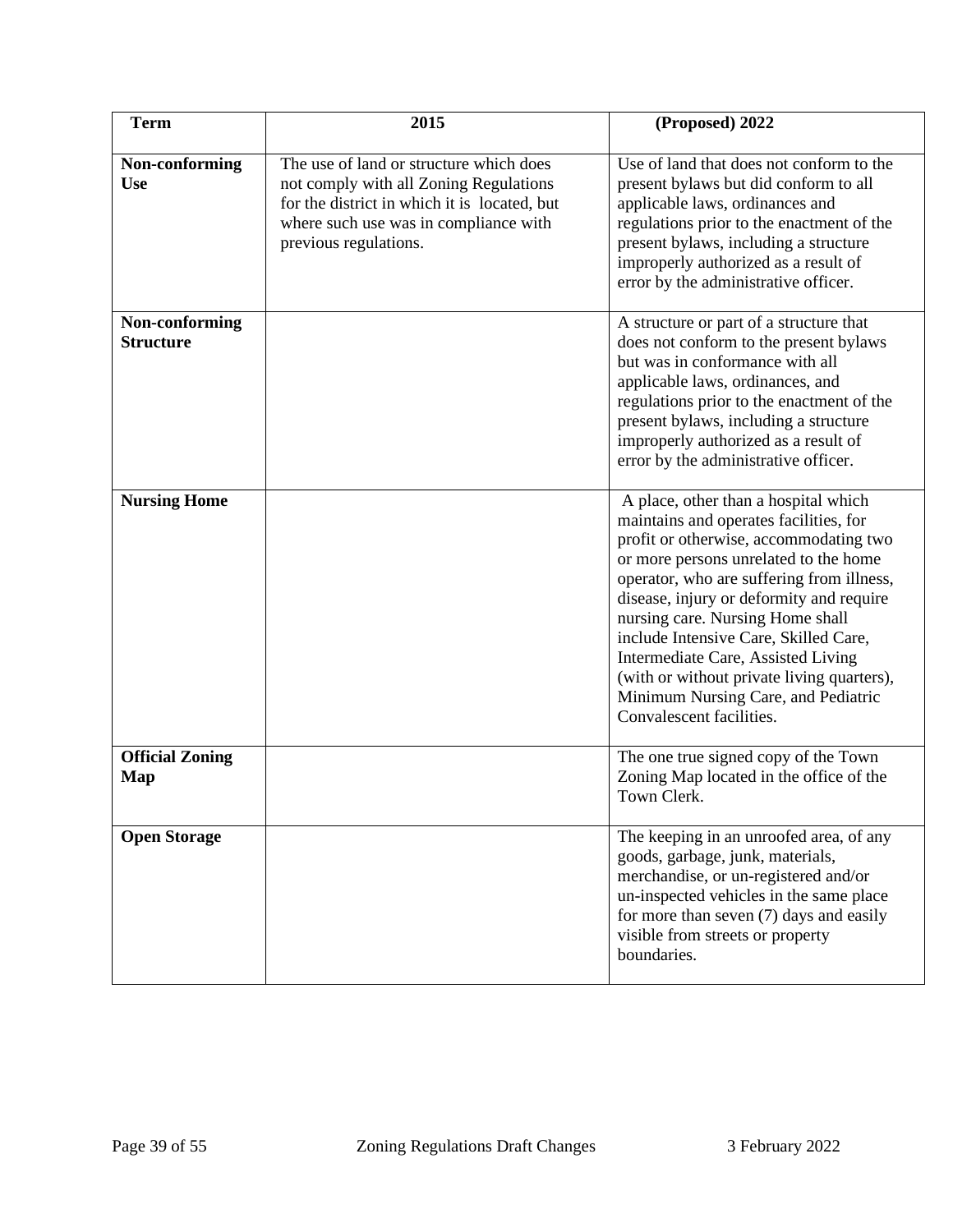| <b>Term</b>                                 | 2015                                                                                                                                                                   | (Proposed) 2022                                                                                                                                                                                                                                                                                                                                                                                                                                                                                |
|---------------------------------------------|------------------------------------------------------------------------------------------------------------------------------------------------------------------------|------------------------------------------------------------------------------------------------------------------------------------------------------------------------------------------------------------------------------------------------------------------------------------------------------------------------------------------------------------------------------------------------------------------------------------------------------------------------------------------------|
| Outdoor<br><b>Recreation</b>                |                                                                                                                                                                        | Outdoor sports and activities such as<br>skiing, hiking, tennis, golf, horseback<br>riding, fishing, hunting, swimming, and<br>similar activities, and structures<br>necessary to and incidental to the actual<br>carrying on of such activities.                                                                                                                                                                                                                                              |
| Park, Municipal                             |                                                                                                                                                                        | Any recreation area or park facility<br>owned by the Town Wallingford                                                                                                                                                                                                                                                                                                                                                                                                                          |
| <b>Parking Space</b>                        | Off-street space that is used for temporary<br>location of licensed motor vehicle, at least 9<br>feet wide, 22 feet long, having direct access<br>to a street or alley | A defined space, which is at least nine<br>$(9)$ feet wide and twenty $(20)$ feet long,<br>located outside of the right of way,<br>parking aisle, or driveway, used for the<br>parking of one motor vehicle, with<br>practical access to the road or right of<br>way, and sufficiently surfaced with<br>durable material to permit year-round<br>use.                                                                                                                                          |
| <b>Permitted Use</b>                        | A use requiring approval only by the Zoning<br>Administrator.                                                                                                          | Use specifically allowed in a district<br>excluding illegal uses, conditional uses,<br>and nonconforming uses; permits are<br>required for each permitted use. The<br>Zoning Administrator may issue permits<br>for conforming Permitted Uses without<br>further Development Review Board<br>review.                                                                                                                                                                                           |
| <b>Personal Services</b>                    |                                                                                                                                                                        | Businesses providing services of a<br>personal nature.                                                                                                                                                                                                                                                                                                                                                                                                                                         |
| <b>Planned Unit</b><br>(Development<br>PUD) |                                                                                                                                                                        | An area of land, controlled by a<br>landowner or landowners, to be<br>developed as a unified project and<br>single entity for a number of dwelling<br>units and/or commercial and industrial<br>uses, the proposal for which does not<br>correspond to the requirements of uses<br>listed in Section under "Not in PUD" in<br>any one or more districts created in<br>these Zoning regulations, with respect to<br>setbacks, coverage, lot size, density,<br>required open space, and/or uses. |
| <b>Poster or Banner</b>                     | A temporary (14 consecutive days or less)<br>sign, not exceeding 40 square feet,<br>advertising an event.                                                              | <b>Removed and addressed in Article IX</b><br>(Section 902-904)                                                                                                                                                                                                                                                                                                                                                                                                                                |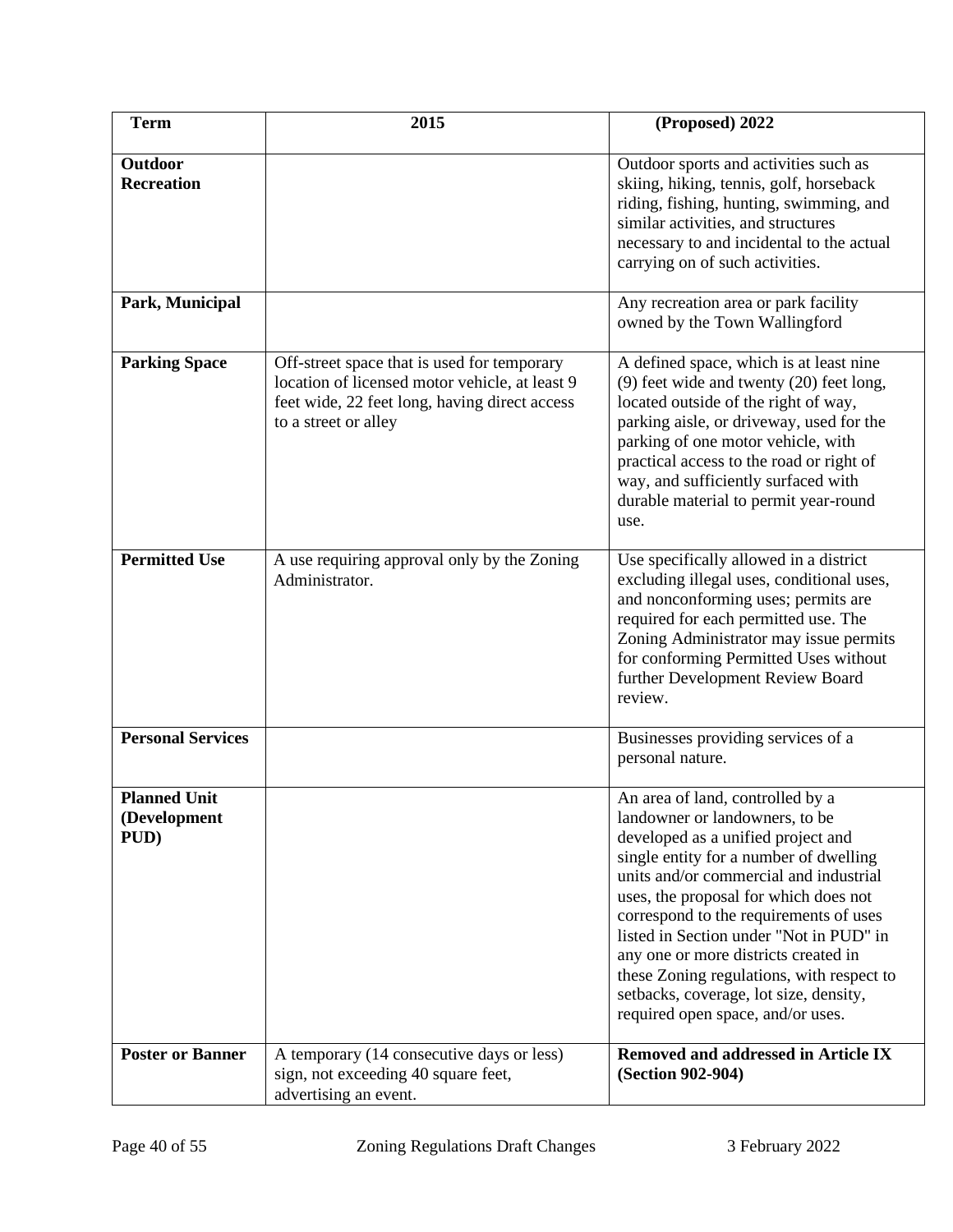| <b>Term</b>                                    | 2015                                                                                                                                               | (Proposed) 2022                                                                                                                                                                                                                                                                                                                                                                                                                               |
|------------------------------------------------|----------------------------------------------------------------------------------------------------------------------------------------------------|-----------------------------------------------------------------------------------------------------------------------------------------------------------------------------------------------------------------------------------------------------------------------------------------------------------------------------------------------------------------------------------------------------------------------------------------------|
| Principal<br><b>Building</b>                   |                                                                                                                                                    | A building in which is conducted the<br>main or principal use of the lot on which<br>said building is located. Attached<br>garages or carports, open at the sides but<br>roofed, are part of the principal<br>building.                                                                                                                                                                                                                       |
| <b>Private Club</b>                            |                                                                                                                                                    | A building or portion of a building, or<br>use open to club members and their<br>guests, and not to the general public,<br>and not operated for profit. (See<br>Association)                                                                                                                                                                                                                                                                  |
| <b>Professional</b><br><b>Residence-Office</b> |                                                                                                                                                    | Residence in which the occupant has a<br>government issued license professional<br>office (Examples but not limited to<br>architect, accountant, chiropractor,<br>dentist, doctor of medicine, landscape<br>architect, land surveyor, lawyer,<br>optometrist, osteopath, physiotherapist,<br>consultant, podiatrist, engineer, or<br>psychologist) and maintains a Home<br>Office which does not change the<br>residential character thereof. |
| <b>Public Water,</b><br><b>Public Sewer</b>    |                                                                                                                                                    | Water supply and sewage disposal<br>systems approved by the legislative<br>body for municipal operation.                                                                                                                                                                                                                                                                                                                                      |
| Recreation,<br><b>Private</b>                  |                                                                                                                                                    | Recreation uses privately owned and<br>commercially operated.                                                                                                                                                                                                                                                                                                                                                                                 |
| <b>Recreational</b><br><b>Vehicle</b>          | A portable, temporary dwelling used for<br>travel and recreation, constructed as an<br>integral part of a self-propelled vehicle<br>(see Trailer). | <b>Removed (See Trailer)</b>                                                                                                                                                                                                                                                                                                                                                                                                                  |
| <b>Recycling</b><br><b>Collection Point</b>    |                                                                                                                                                    | A public or privately operated location,<br>where this use incidental to the principal<br>use that serves as a local drop-off point<br>for temporary storage of recoverable<br>resources. No processing of such items<br>is allowed. This facility would generally<br>be located in a shopping center parking<br>lot or in other public/quasi-public areas<br>such as churches and schools,                                                   |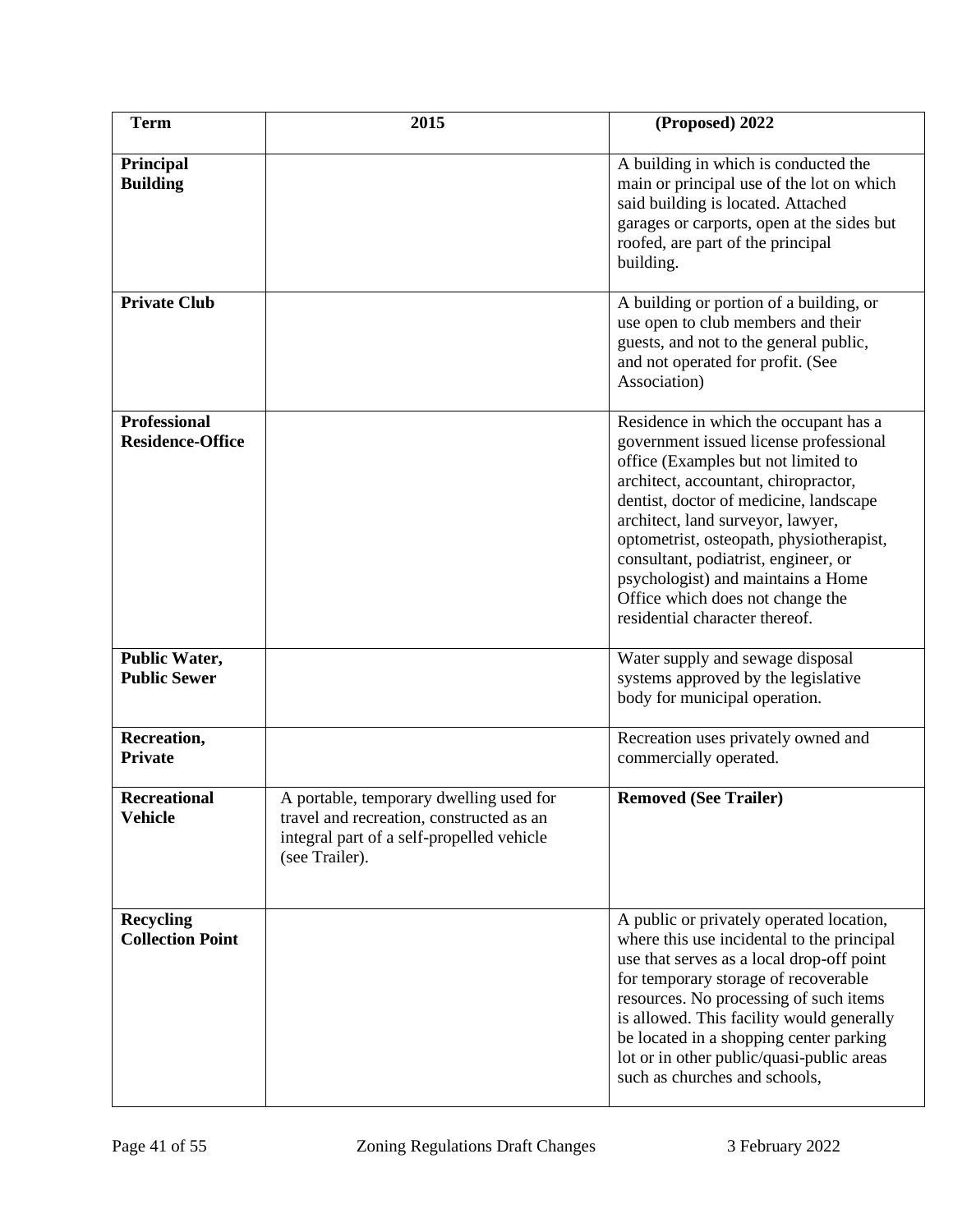| <b>Term</b>                                           | 2015 | (Proposed) 2022                                                                                                                                                                                                                                                                                                                                                       |
|-------------------------------------------------------|------|-----------------------------------------------------------------------------------------------------------------------------------------------------------------------------------------------------------------------------------------------------------------------------------------------------------------------------------------------------------------------|
| <b>Rear Lot Line</b>                                  |      | A lot line opposite and most distant<br>from any lot front.                                                                                                                                                                                                                                                                                                           |
| <b>Religious</b><br><b>Institution</b>                |      | Includes but not limited to church,<br>temple, parsonage, rectory, parish<br>house, convent, seminary, retreat house,<br>and associated buildings.                                                                                                                                                                                                                    |
| <b>Renewable</b><br><b>Energy</b><br><b>Resources</b> |      | Energy available by generation or for<br>collection or conversion from direct<br>sunlight, wind, geothermal, running<br>water, organically derived fuels<br>including wood, agricultural sources,<br>waste materials, waste heat, and<br>geothermal sources. Includes any<br>structures or equipment necessary for<br>the collection or conversion of such<br>energy. |
| <b>Repair Shop</b>                                    |      | Facility for the repairing or maintenance<br>of items, appliances, yard, and garden<br>equipment. Excludes Motor Vehicles<br>(refer to definition).                                                                                                                                                                                                                   |
| <b>Residential Care</b><br>Home                       |      | A place, however named, excluding a<br>licensed foster home, which provides,<br>for profit or otherwise, room, board, and<br>personal care to three or more residents<br>unrelated to the home operator.                                                                                                                                                              |
| <b>Residential use</b>                                |      | One, two, or multi-family dwellings<br>units.                                                                                                                                                                                                                                                                                                                         |
| <b>Restaurant</b><br><b>Delicatessen</b>              |      | A public eating-place where seats<br>and/or counters, or window pickup of<br>food are provided for Patrons. This Use<br>is separate from, but may be permitted<br>along with Night Clubs, Bars and<br>Tavern.                                                                                                                                                         |
| <b>Retail Store</b>                                   |      | Includes shop and store for the sale of<br>retail goods, personal service shops,<br>department stores, commercial schools,<br>and shall exclude any free-standing<br>retail stands, auto service stations,<br>motor vehicle repair service shops and<br>motor vehicle sales dealerships.                                                                              |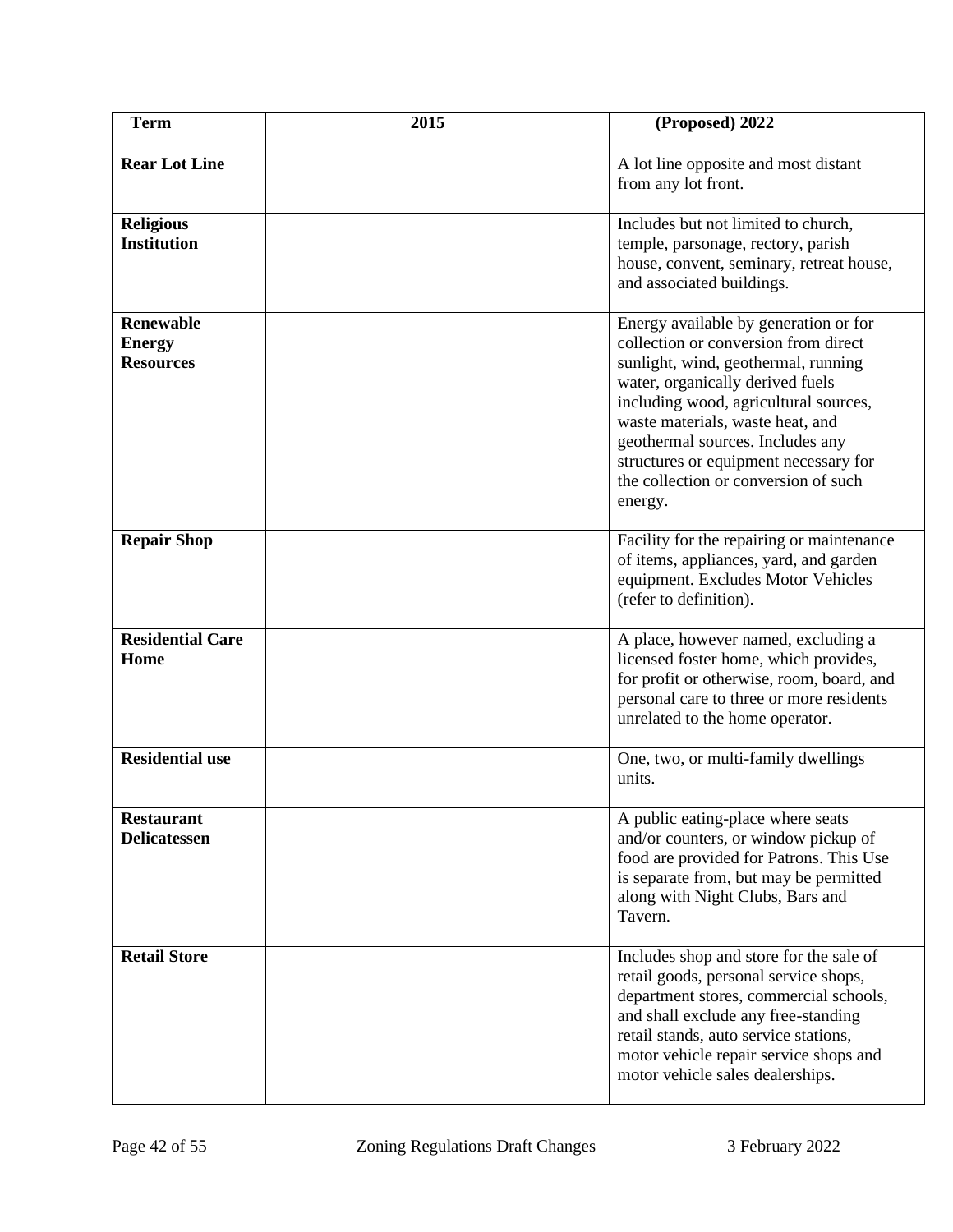| <b>Term</b>                                | 2015 | (Proposed) 2022                                                                                                                                                                                                                                                                                                                                                                                                                                                              |
|--------------------------------------------|------|------------------------------------------------------------------------------------------------------------------------------------------------------------------------------------------------------------------------------------------------------------------------------------------------------------------------------------------------------------------------------------------------------------------------------------------------------------------------------|
| <b>Right of Way</b>                        |      | A right of way is an easement that<br>allows another person to travel or pass<br>through deeded land. There are public<br>and private rights of way but neither<br>affects ownership. The most common<br>form of public right of way is a road or<br>path through the land in order to access<br>a public area. A private right of way is<br>to allow a neighbor to cut through<br>someone's property to access their<br>property.                                           |
| <b>Road Frontage</b>                       |      | See Street Frontage.                                                                                                                                                                                                                                                                                                                                                                                                                                                         |
| <b>Rooming or</b><br><b>Boarding House</b> |      | A residence used and operated (in part)<br>as a business, specifically designed for<br>the maximum accommodation of two<br>(2) persons per bedroom and having<br>common areas such as bathrooms,<br>dining rooms kitchens and other living<br>areas.                                                                                                                                                                                                                         |
| <b>Salvage Yard</b>                        |      | An open area where wastes or used or<br>second-hand pre-owned materials are<br>bought, sold, or exchanged, stored,<br>processed or handled. Materials shall<br>include but are not limited to scrap iron<br>and other metals, paper, rags, rubber<br>tires, and bottles. (See Junkyard)                                                                                                                                                                                      |
| <b>School</b>                              |      | A licensed learning facility including<br>parochial, private, or public nursery<br>schools, elementary school, high school,<br>college, university, and associated<br>accessory uses.                                                                                                                                                                                                                                                                                        |
| <b>Setback</b>                             |      | The distance from a property boundary<br>line to a building or structure, measured<br>to its nearest wall, cantilevered portion<br>of a structure, porch, or deck, but not to<br>steps or normal roof overhang. Certain<br>exceptions apply to fences, signs, and<br>stonewalls. (See below diagram.)<br>Front Setback: Distance<br>between a building or structure<br>and any front lot street line.<br>(See sample below.) Note: front<br>setback is also defined as front |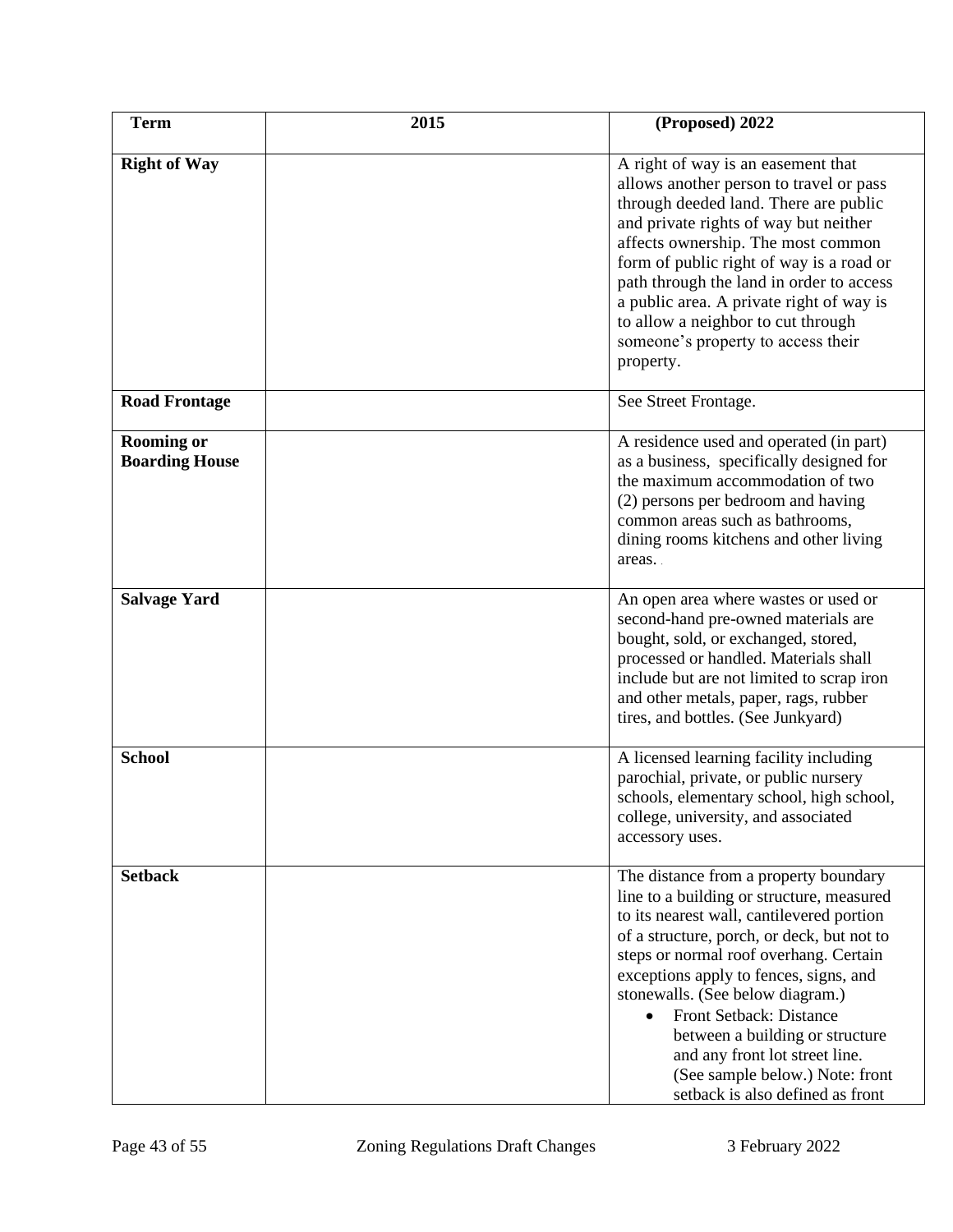| <b>Term</b>                            | 2015                                                                                                                                   | (Proposed) 2022                                                                                                                                                                                                                                                                                                                                                                                                                                                                                                                                                                           |
|----------------------------------------|----------------------------------------------------------------------------------------------------------------------------------------|-------------------------------------------------------------------------------------------------------------------------------------------------------------------------------------------------------------------------------------------------------------------------------------------------------------------------------------------------------------------------------------------------------------------------------------------------------------------------------------------------------------------------------------------------------------------------------------------|
|                                        |                                                                                                                                        | yard. When there is more than<br>one front street (i.e., corner lot),<br>only the street line identified by<br>the structure's address shall be<br>considered the front street and<br>setback (See sample below)                                                                                                                                                                                                                                                                                                                                                                          |
|                                        |                                                                                                                                        | Rear Setback: Distance between<br>a building or structure and a<br>rear lot line. (See sample<br>below.) Note: rear yard is also<br>defined as rear setback.                                                                                                                                                                                                                                                                                                                                                                                                                              |
|                                        |                                                                                                                                        | Side Setback: Distance between<br>a building or structure and a<br>property line other than front lot<br>line or rear lot line. (See below.)                                                                                                                                                                                                                                                                                                                                                                                                                                              |
|                                        |                                                                                                                                        | In a situation of uneven /<br>$\bullet$<br>irregular boundaries, the<br>average setback will be<br>determined by the Zoning<br>Administrator.                                                                                                                                                                                                                                                                                                                                                                                                                                             |
| <b>Shopping Center</b><br>(Commercial) |                                                                                                                                        | A retail shopping or business area<br>containing three (3) or more retail<br>tenants in one or more buildings all<br>situated on one lot and serving the<br>general public.                                                                                                                                                                                                                                                                                                                                                                                                               |
| <b>Sign</b>                            | Any display which is designed or used to<br>advertise an activity or product of any kind<br>and is visible from a public right-of-way. | Sign means any structure, display,<br>device or representation which is<br>designed or used to advertise or call<br>attention to or direct a person to any<br>business, association, profession,<br>commodity, product, institution, service,<br>entertainment, person, place, thing, or<br>activity of any kind whatsoever, and is<br>intended to be visible from a public<br>thoroughfare. Whenever dimensions or<br>areas of signs are specified, they shall<br>include all panels, frames, and<br>supporting structures excluding the<br>building to which a sign may be<br>attached. |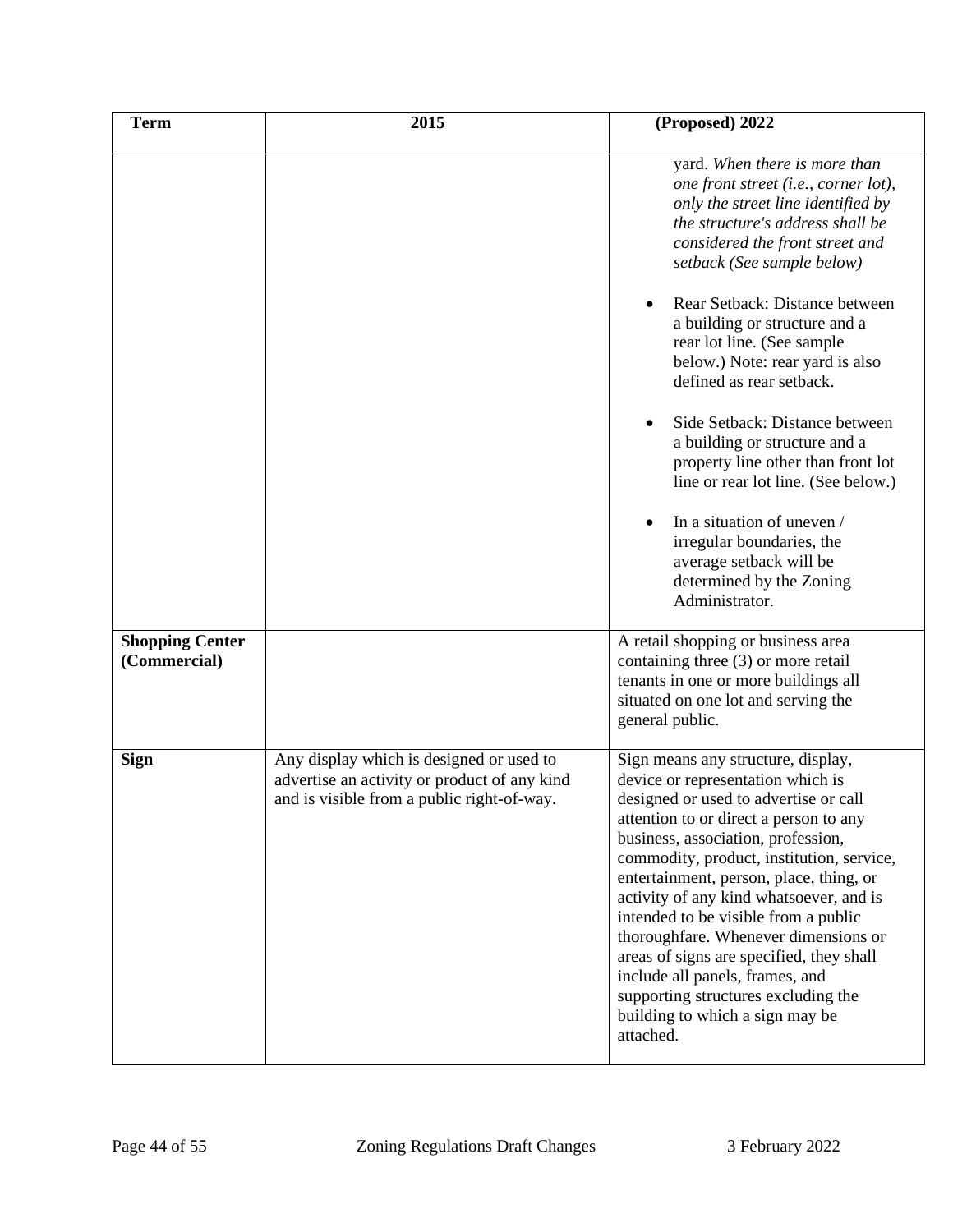| <b>Term</b>                                        | 2015                                                                                                                                                                                                     | (Proposed) 2022                                                                                                                                                                                                                                                     |
|----------------------------------------------------|----------------------------------------------------------------------------------------------------------------------------------------------------------------------------------------------------------|---------------------------------------------------------------------------------------------------------------------------------------------------------------------------------------------------------------------------------------------------------------------|
| Sign, Flush-<br><b>Mounted</b>                     | A sign mounted parallel and within 12 inches<br>to the face of a structure.                                                                                                                              | <b>Removed and addressed in Article IX</b><br>(Section 902-904)                                                                                                                                                                                                     |
| Sign, Free-<br><b>Standing</b>                     | A sign supported by one or more supports<br>and not attached to any structure.                                                                                                                           | <b>Removed and addressed in Article IX</b><br>(Section 902-904)                                                                                                                                                                                                     |
| <b>Sign illuminated</b>                            |                                                                                                                                                                                                          | A sign that is either illuminated from an<br>electrical source behind the sign face,<br>referred to as backlit or internal lighting;<br>or illuminated externally by lamp<br>fixtures directing light on the sign's<br>message.                                     |
| <b>Sign, Projecting</b>                            | A sign attached to and projecting away from<br>the face of a structure.                                                                                                                                  | <b>Removed and addressed in Article IX</b><br>(Section 902-904)                                                                                                                                                                                                     |
| <b>Sign, Residential</b>                           | An identification sign, not more than two<br>square feet in area.                                                                                                                                        | <b>Removed and addressed in Article IX</b><br>(Section 902-904)                                                                                                                                                                                                     |
| Sign, Soffit                                       | A sign hung from an overhang which is<br>attached to a structure.                                                                                                                                        | <b>Removed and addressed in Article IX</b><br>(Section 902-904)                                                                                                                                                                                                     |
| Sign, Window                                       | Any sign affixed to a window or door, or<br>legible through same. Small signs<br>incorporated into a window display<br>measuring no more than 100 square inches<br>shall not be considered window signs. | <b>Removed and addressed in Article IX</b><br>(Section 902-904)                                                                                                                                                                                                     |
| <b>Site Plan</b>                                   |                                                                                                                                                                                                          | A plan, to scale, showing uses and<br>structures proposed for a parcel of land<br>as required by these regulations. It<br>includes lot lines, streets, building sites,<br>open space buildings, major landscape<br>features, and proposed utility lines, if<br>any. |
| <b>Storage Facility</b>                            | A permanent structure(s) for commercial<br>and/or rental storage.                                                                                                                                        | <b>Removed</b>                                                                                                                                                                                                                                                      |
| <b>Storage</b><br><b>Structures</b><br>(Temporary) | Trailers, boxes, shipping containers, or<br>other mobile structures that may be<br>transported on or off property.                                                                                       | <b>Removed and defined in Temporary</b><br><b>Structures</b>                                                                                                                                                                                                        |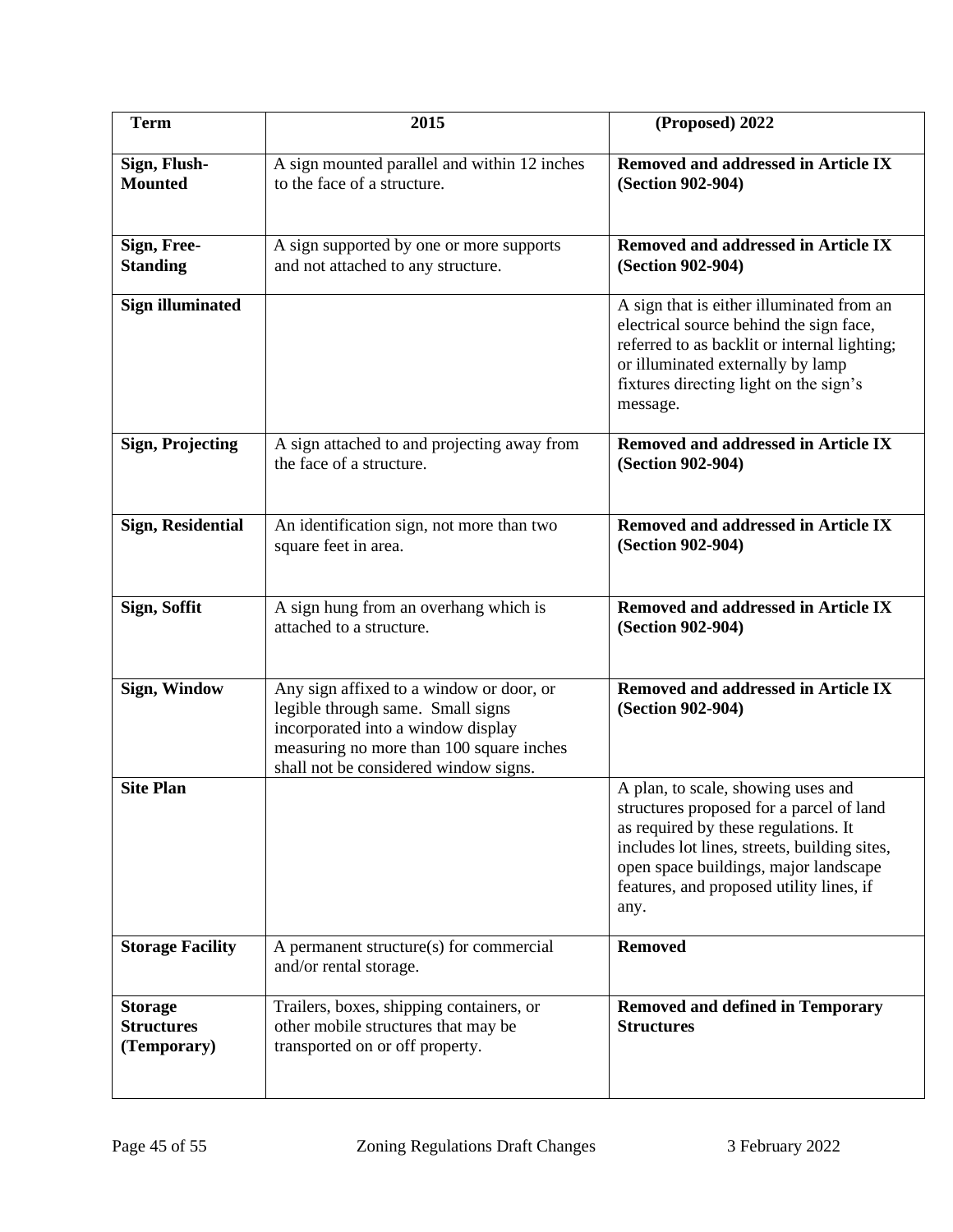| <b>Term</b>            | 2015                                                                                                                                                                                                                                                      | (Proposed) 2022                                                                                                                                                                                                                                                                                                                                                                                                                                                                                 |
|------------------------|-----------------------------------------------------------------------------------------------------------------------------------------------------------------------------------------------------------------------------------------------------------|-------------------------------------------------------------------------------------------------------------------------------------------------------------------------------------------------------------------------------------------------------------------------------------------------------------------------------------------------------------------------------------------------------------------------------------------------------------------------------------------------|
| <b>Street or Road</b>  |                                                                                                                                                                                                                                                           | 1) A municipally owned Public way for<br>vehicular traffic, which affords the<br>principal means of access to abutting<br>properties.<br>2) A privately owned and maintained<br>access way, created by a legal and<br>permanent easement or right-of-way<br>agreement, for access by one or more<br>parties granted permission for its use. A<br>private roadway may not be<br>synonymous with a property boundary.                                                                             |
| <b>Street Frontage</b> |                                                                                                                                                                                                                                                           | The length of a lot which abuts a Public<br>street, measured at the Street Line, from<br>one lot line to the opposite lot line.<br>Street frontage and lot frontage are not<br>synonymous.                                                                                                                                                                                                                                                                                                      |
| <b>Street Line</b>     |                                                                                                                                                                                                                                                           | Right-of-way of a Public street as<br>dedicated by a deed of record. Where<br>width of the Public street is not<br>established, the Public street line shall<br>be considered to be twenty-five (25) feet<br>from the centerline of the street travel<br>lane. If the total width of a Private Right<br>of Way is not defined by the legal<br>document creating it, it shall be<br>considered to have a minimum width of<br>twenty $(20)$ feet.                                                 |
| <b>Structure</b>       | Anything constructed or erected which<br>requires location, or attachment to<br>something located on the ground. Excludes<br>walls, standard wooden fences, or woven<br>wire fences not over five feet high, or any<br>wall or fence on an operating farm | An assembly of materials for occupancy<br>or use including, but not limited to, a<br>building, mobile home or trailer,<br>swimming pool, tennis court, sign,<br>water impoundments, wall or fence<br>(except on an operating farm). Detached<br>sheds, playground facilities, dog houses,<br>etc., not exceeding 120 feet in floor<br>area, not more than 10 feet in height are<br>exempt from this definition. Exempt<br>sheds will be verified by Zoning<br>Administrator to match exemption. |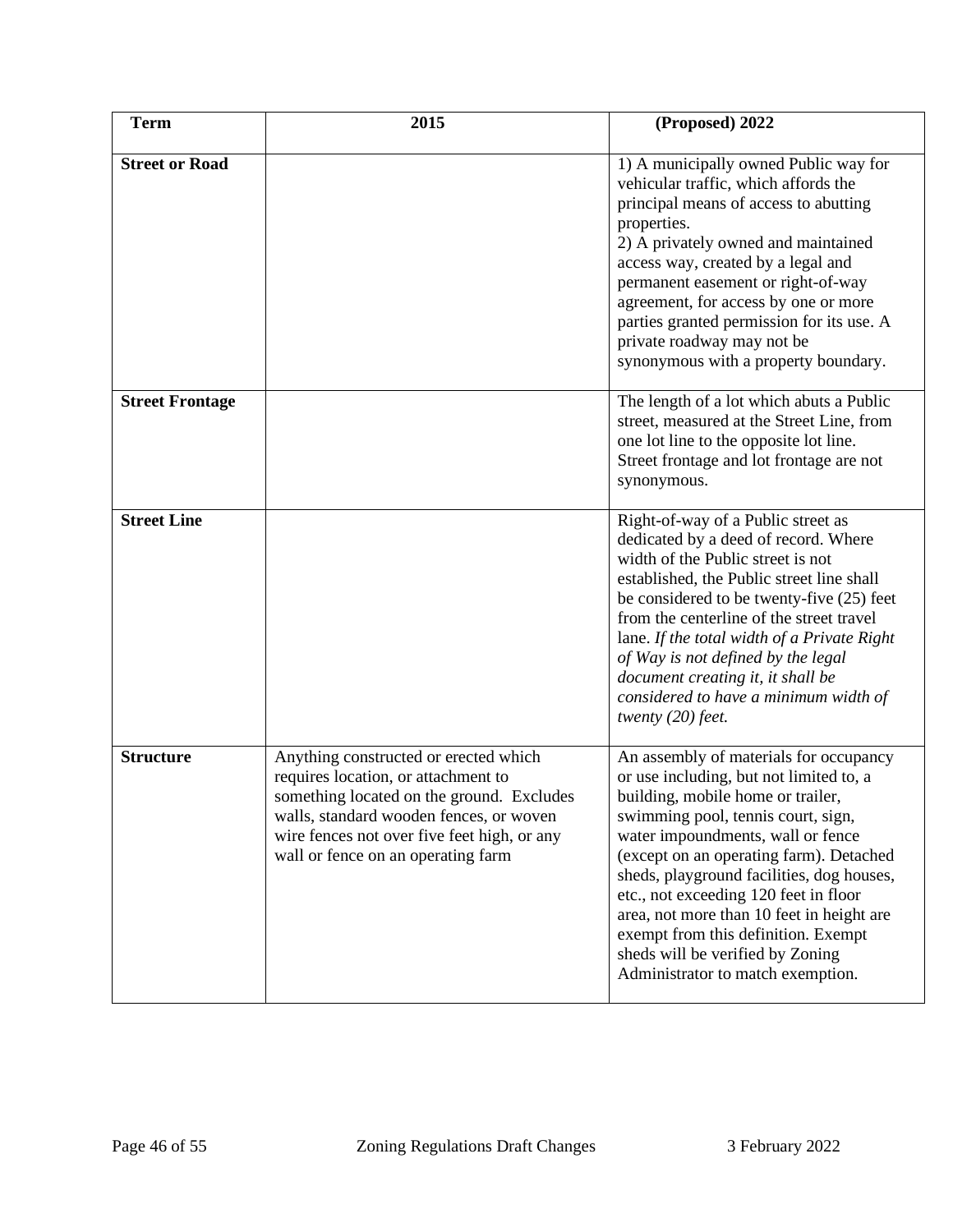| <b>Term</b>                                              | 2015 | (Proposed) 2022                                                                                                                                                                                                                                                                                                                                                                                                                                                                                                                                                                                                                                                                                                                                                                                  |
|----------------------------------------------------------|------|--------------------------------------------------------------------------------------------------------------------------------------------------------------------------------------------------------------------------------------------------------------------------------------------------------------------------------------------------------------------------------------------------------------------------------------------------------------------------------------------------------------------------------------------------------------------------------------------------------------------------------------------------------------------------------------------------------------------------------------------------------------------------------------------------|
| <b>Substantial</b><br>Completion                         |      | Level of construction, renovation, or<br>change of use that exceeds fifty (50%)<br>percent of the permitted project's<br>estimated cost; AND required water,<br>wastewater, and electrical systems are<br>connected and operational, AND<br>providing the exterior appearance of the<br>project appears complete with regards to<br>the structure and finish grading.                                                                                                                                                                                                                                                                                                                                                                                                                            |
| <b>Temporary</b><br>structure,<br>improvement, or<br>use |      | Unless otherwise defined, "temporary"<br>shall mean up to 90 days in existence or<br>use. Over 90 days, the structure,<br>improvement or use is deemed<br>"Permanent".                                                                                                                                                                                                                                                                                                                                                                                                                                                                                                                                                                                                                           |
| <b>Terrace or Patio</b>                                  |      | An open, improved or graded<br>combination of earthen materials<br>located on the ground with no structural<br>supports other than subsurface base<br>materials and/or retaining walls. A<br>terrace or patio; or masonry walls less<br>than six and one-half feet $(6.5)$ from<br>finished grade to top of fence, shall not<br>be deemed a structure; and are exempt<br>from a local permit requirement, but not<br>prescribed setbacks.                                                                                                                                                                                                                                                                                                                                                        |
| <b>Tiny House</b>                                        |      | A general term for a small dwelling unit<br>(400 square feet footprint) with kitchen,<br>bath and sleeping facilities. For Town<br>Zoning purposes, Foundation Bound<br>Units that do not have an internal metal<br>frame and axle system and designed to<br>be attached to a permanent foundation<br>are to be considered a /Modular<br>Building; and constructed to<br>International and VT Residential Codes.<br>Code built Units with an internal metal<br>frame attached to axles and designed to<br>be towed on public roads with (or<br>without) any special transport permits<br>(for over width, length, or height); shall<br>be considered Manufactured (HUD)<br>Housing. A Recreational Vehicle (RV)<br>designed for temporary camping travel<br>or seasonal use is not a Tiny House. |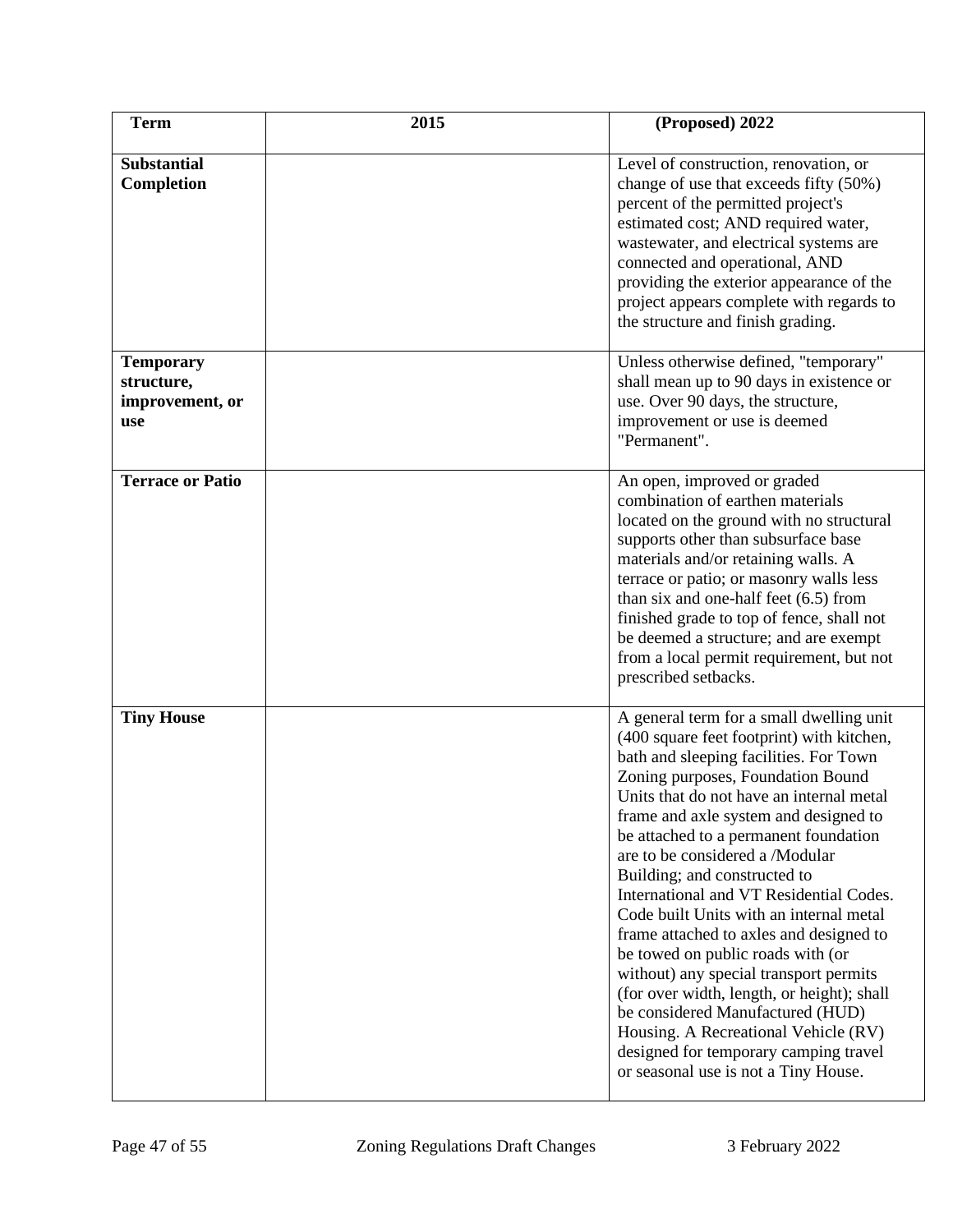| <b>Term</b>                            | 2015                                                                                               | (Proposed) 2022                                                                                                                                                                                                                                                                                                                                                                                                                                                                                                                                                                                                    |
|----------------------------------------|----------------------------------------------------------------------------------------------------|--------------------------------------------------------------------------------------------------------------------------------------------------------------------------------------------------------------------------------------------------------------------------------------------------------------------------------------------------------------------------------------------------------------------------------------------------------------------------------------------------------------------------------------------------------------------------------------------------------------------|
| <b>Trailer</b>                         | Also Travel trailer, Pick-up coach, Camping<br>trailer, Motor Home, or Recreational<br>Campground. | 1. (Recreational Vehicle a.k.a. R.V.)<br>Includes any camping trailer, travel<br>trailer, pickup coach or motor home<br>and/or any other vehicle used as<br>temporary or seasonal sleeping or<br>camping or living quarters mounted on<br>wheels; or a camper body usually<br>mounted on a truck and any vehicle<br>which is customarily towed by a motor<br>vehicle and used for carrying goods,<br>equipment machinery, or boats; or is<br>used as a temporary office. A Mobile<br>Home (H.U.D. certified) is not a Trailer.<br>2. Any wheeled platform designed to be<br>towed and used to transport materials. |
| <b>Truck/Bus</b><br><b>Terminal</b>    |                                                                                                    | A transportation facility from which<br>trucks and/or buses are dispatched and<br>where vehicles are stored and/or<br>maintained.                                                                                                                                                                                                                                                                                                                                                                                                                                                                                  |
| <b>Truck Repair</b><br><b>Facility</b> |                                                                                                    | A maintenance facility for activities<br>such as truck repairs (with GVW rating<br>over 18,000 lbs.,).                                                                                                                                                                                                                                                                                                                                                                                                                                                                                                             |
| <b>Utility, Public</b>                 |                                                                                                    | Any person, firm, corporation,<br>municipal department, or board duly<br>authorized to furnish to the public under<br>state or municipal regulations,<br>electricity, gas, communications, or<br>transportation.                                                                                                                                                                                                                                                                                                                                                                                                   |
| Warehouse                              |                                                                                                    | A building or structure where wares or<br>goods are stored before distribution to<br>jobbers, retailers, or the general public.<br>This definition includes bulk storage<br>and bulk sale outlets.                                                                                                                                                                                                                                                                                                                                                                                                                 |
| <b>Water Supply</b><br>(Approved)      |                                                                                                    | A potable water supply approved by a<br>state certified testing lab.                                                                                                                                                                                                                                                                                                                                                                                                                                                                                                                                               |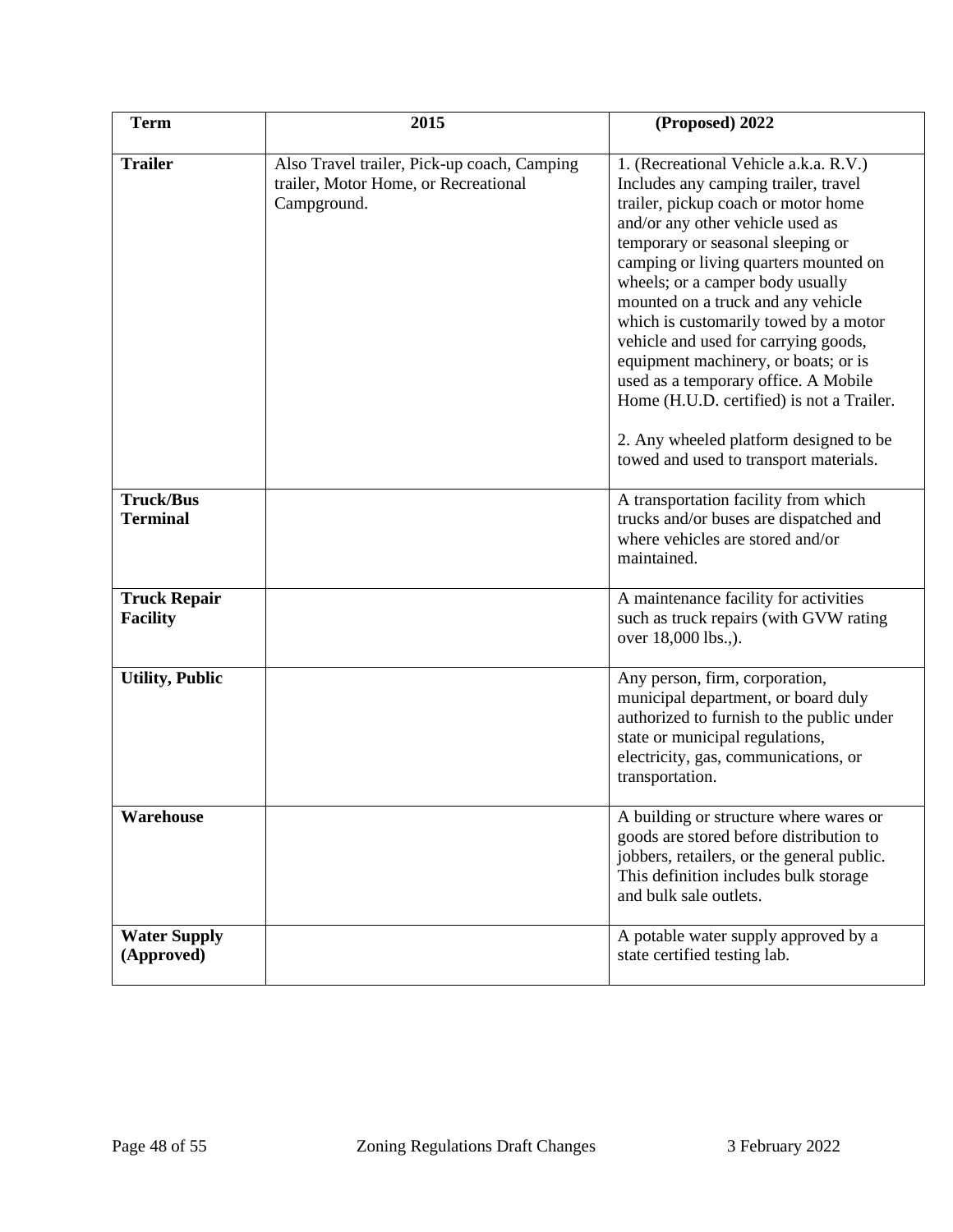| <b>Term</b>                                                  | 2015                                                                                                                                                                                                        | (Proposed) 2022                                                                                                                                                                                                                                                                                                                                                                                                        |
|--------------------------------------------------------------|-------------------------------------------------------------------------------------------------------------------------------------------------------------------------------------------------------------|------------------------------------------------------------------------------------------------------------------------------------------------------------------------------------------------------------------------------------------------------------------------------------------------------------------------------------------------------------------------------------------------------------------------|
| <b>Well Head</b><br>(Water Source)<br><b>Protection Area</b> |                                                                                                                                                                                                             | Area or District designated by the Town<br>for additional restrictions it deems<br>necessary to protect the sources,<br>production capability, and<br>environmental quality of head waters,<br>wells, wetlands and other potable water<br>supplies.                                                                                                                                                                    |
| Wetland                                                      |                                                                                                                                                                                                             | An area that is inundated or saturated by<br>surface water or groundwater at a<br>frequency or duration sufficient to<br>support a prevalence of vegetation<br>typically adapted for life in saturated<br>soil conditions, commonly known as<br>hydrophytic vegetation.                                                                                                                                                |
| Wholesale<br><b>Establishment</b>                            |                                                                                                                                                                                                             | Any firm doing business on a restricted<br>customer basis and not available to the<br>general retail public                                                                                                                                                                                                                                                                                                            |
| <b>Wood</b><br><b>Manufacturing</b>                          |                                                                                                                                                                                                             | The delivery of raw or semi-processed<br>wooden materials from another location,<br>stored, further machined into a semi-<br>finished or ready-to use product<br>(furniture, lumber, firewood, etc.),<br>reloaded and transported off site for<br>resale. Operations may be conducted<br>either outside, enclosed, or both. This<br>process is not an agricultural or<br>silvicultural exemption from Town<br>permits. |
| <b>Wood Working</b><br><b>Shop</b>                           |                                                                                                                                                                                                             | An interior operation for the<br>manufacturing, repair, or restoration of<br>wooden products.                                                                                                                                                                                                                                                                                                                          |
| Yard                                                         | Space on a lot not occupied with a building<br>or structure. Porches, whether enclosed or<br>unenclosed, shall be considered as part of<br>the main building and shall not project into<br>a required yard. | <b>Removed</b>                                                                                                                                                                                                                                                                                                                                                                                                         |
| Zoning<br>Administrator<br>(ZA)                              |                                                                                                                                                                                                             | Refers to the person appointed by the<br>Select Board to interpret, apply, and<br>enforce the Town's Zoning Regulations,<br>and Ordinances (if authorized to do so<br>by the Select Board).                                                                                                                                                                                                                            |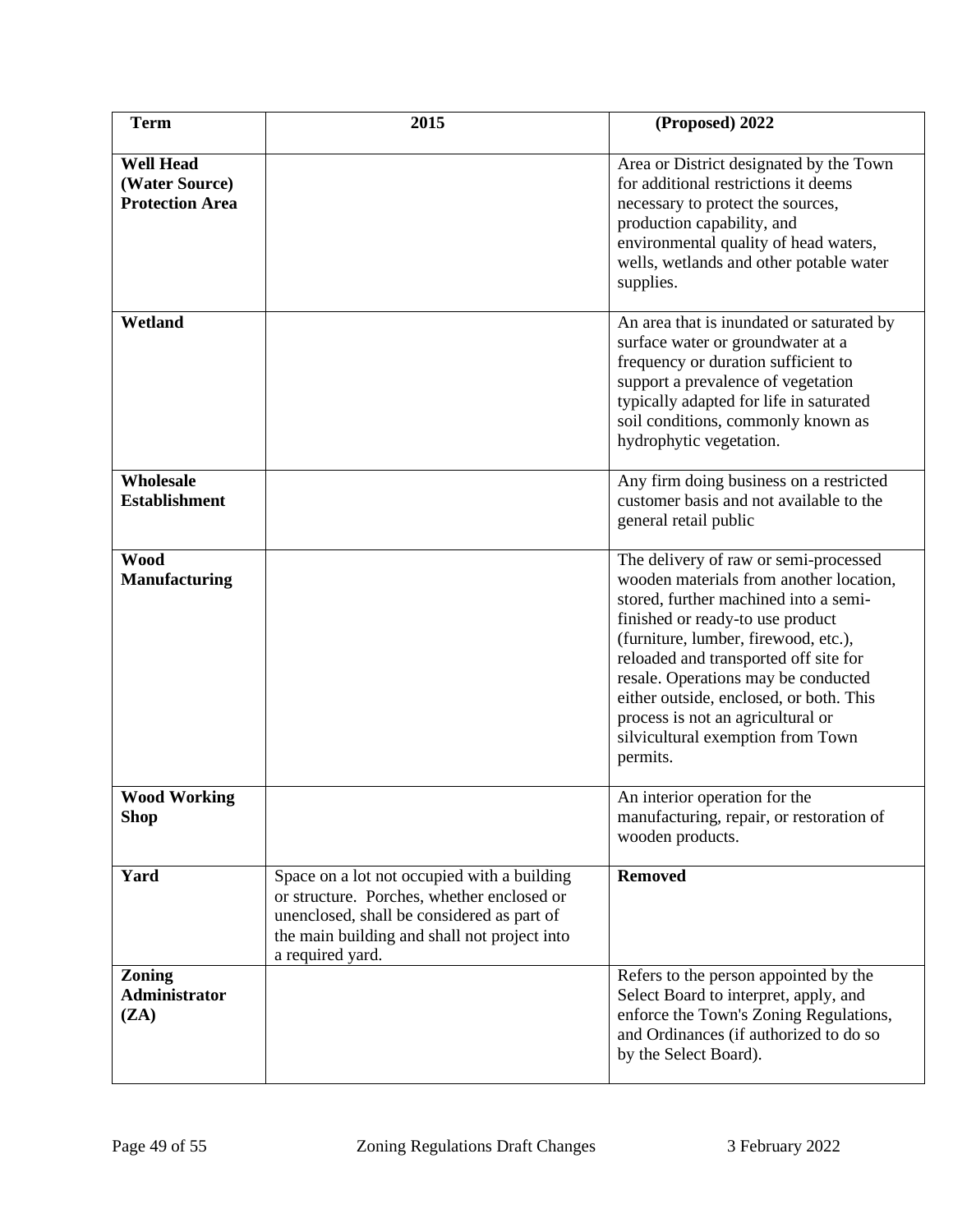| <b>Term</b>            | 2015 | (Proposed) 2022                                                                                                                                                                                                                            |
|------------------------|------|--------------------------------------------------------------------------------------------------------------------------------------------------------------------------------------------------------------------------------------------|
| <b>Zoning District</b> |      | A section of the Town designated in the<br>zoning ordinance text and delineated on<br>the Official Signed and dated Zoning<br>Map, in which requirements for the use<br>of land, and building and development<br>standards are prescribed. |
| <b>Zoning Permit</b>   |      | The official document applied for and<br>issued by the Zoning Administrator, for<br>any development or change of use<br>within the Town.                                                                                                   |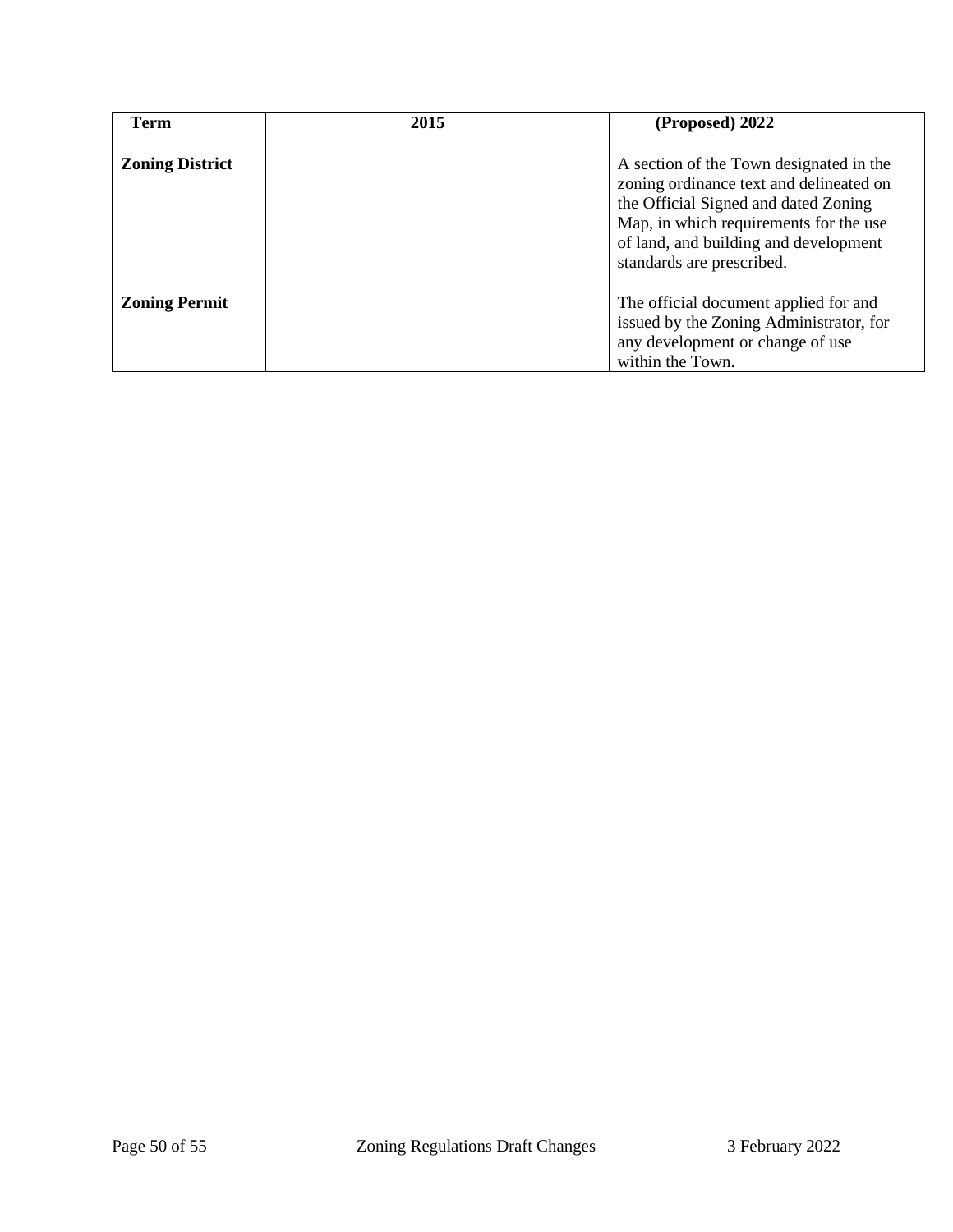**APPENDIX C – Setback Comparison Tables (Article V**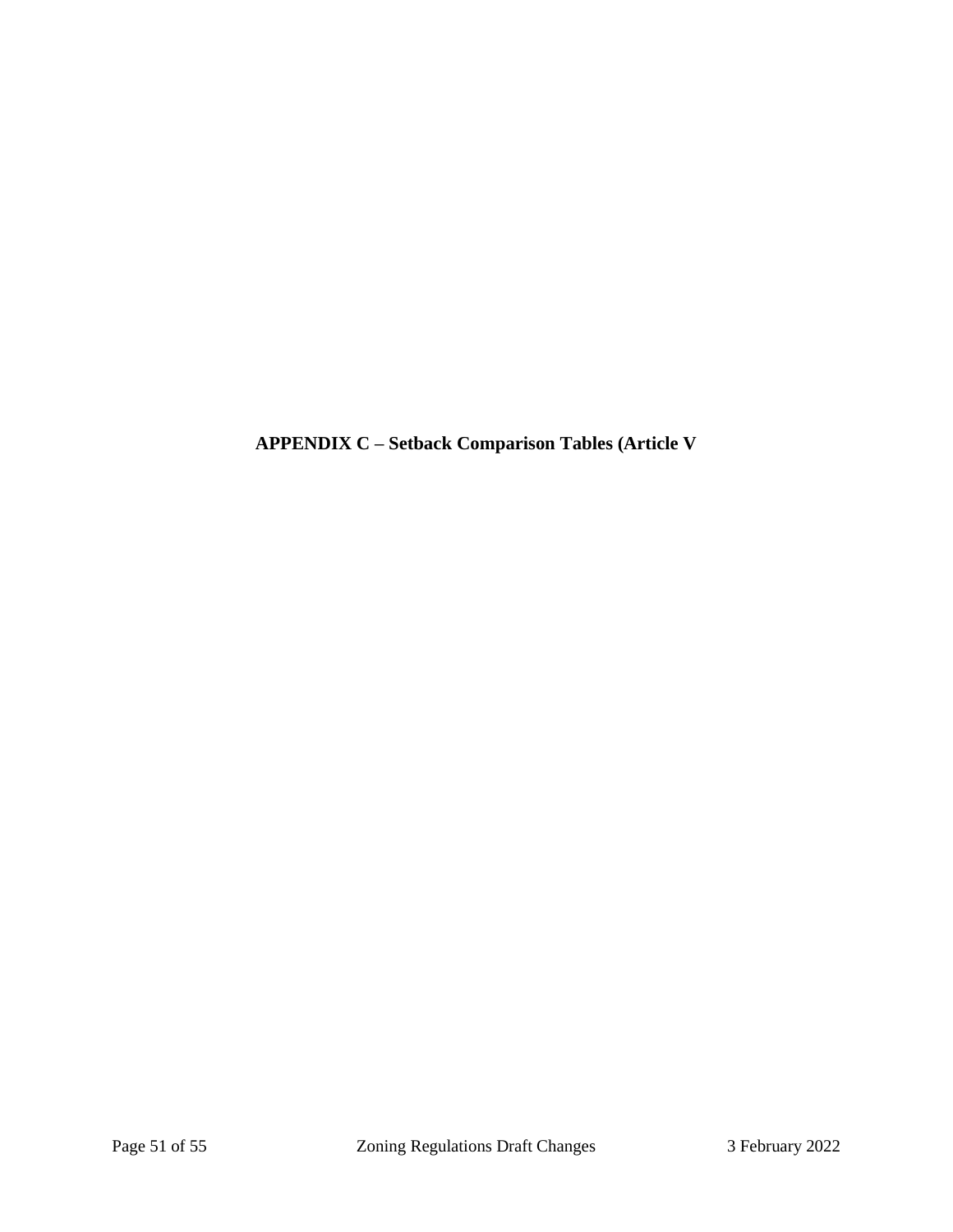# **Specific District Setback Regulations Comparison Tables**

# **Forest and Recreation**

|                                         | 2015 Zoning<br>(current)<br>Page 15 | 2021 Proposed<br><b>Set back</b><br>Page 19 |                  |
|-----------------------------------------|-------------------------------------|---------------------------------------------|------------------|
| <b>Minimum Dimensional requirements</b> |                                     |                                             |                  |
|                                         |                                     | <b>Residential</b>                          | *Non-Residential |
| Lot area                                | 1 acre                              | 1 acre                                      | 10 acres         |
| Lot front (along road frontage)         | 150 feet                            | 150 feet                                    | 300 feet         |
| Rear yard                               | 100 feet                            | 50 feet                                     | 100 feet         |
| Lot depth                               | 150 feet                            | 150 feet                                    | 500 feet         |
| <b>Minimum setbacks</b>                 |                                     |                                             |                  |
| Front                                   | 100 feet                            | 50 feet                                     | 100 feet         |
| Rear                                    | 100 feet                            | 50 feet                                     | 100 feet         |
| <b>Sides</b>                            | 50 feet                             | 30 feet<br>(each side)                      | 50 feet          |

\* All Non-residential Uses (except for qualified Home Occupational) are Conditional uses.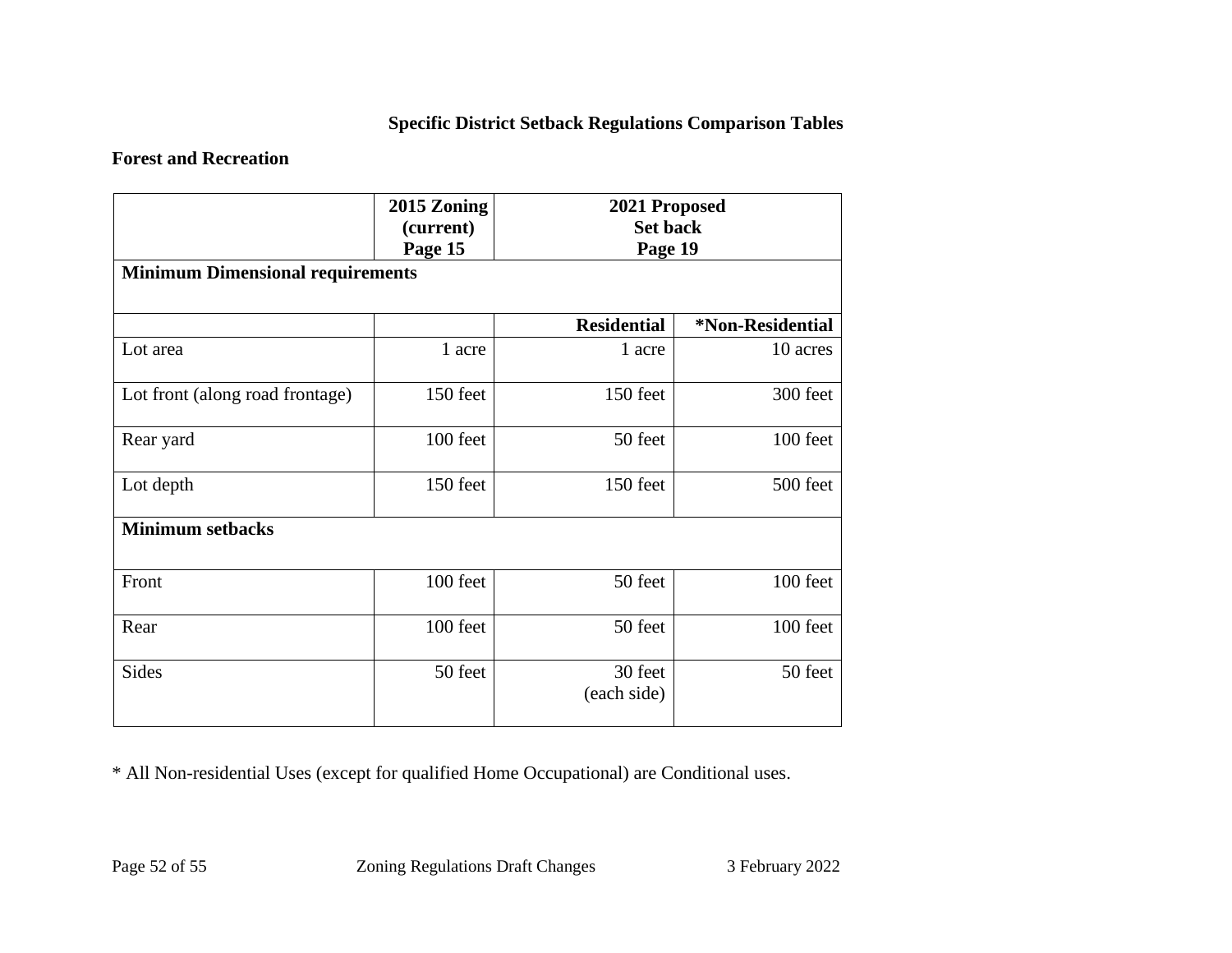### **Agricultural and Rural Residential**

|                                          | <b>Residential</b>                  |                          | <b>Non-Residential</b> |                                    |                        |                          |  |
|------------------------------------------|-------------------------------------|--------------------------|------------------------|------------------------------------|------------------------|--------------------------|--|
|                                          | 2015 Zoning<br>(current)<br>Page 15 | 2021 Proposed<br>Page 20 |                        | 2015<br><b>Zoning</b><br>(current) |                        | 2021 Proposed<br>Page 20 |  |
| Minimum Dimensional requirements         |                                     |                          |                        |                                    |                        |                          |  |
| Lot area                                 | 1 acre                              | 1 $\rm{acre}^1$          | $2 \text{ acres}^2$    | 2 acres                            | $1$ acre <sup>1</sup>  | $2 \text{ acres}^2$      |  |
| Lot<br>front<br>(along<br>road frontage) | 150 feet                            | 150 feet                 | 150 feet               | 250 feet                           | 150 feet               | 250 feet                 |  |
| Rear yard                                | 30 feet                             | 50 feet                  | 50 Feet                | 65 feet                            | 50 feet                | 65 feet                  |  |
| Lot depth                                | 30 feet                             | 150 feet                 | 150 Feet               | 65 feet                            | 150 feet               | 150 feet                 |  |
| Minimum setbacks                         |                                     |                          |                        |                                    |                        |                          |  |
| Front                                    | 150 feet                            | 50 feet                  | 150 Feet               | 200 feet                           | 50                     | 200 feet                 |  |
| Rear                                     | 30 feet                             | 50 feet                  | 50 Feet                | 65 feet                            | 50                     | 65 feet                  |  |
| Sides                                    | 30 feet<br>(each side)              | 30 feet<br>(each side)   | 30 feet<br>each side   | 65 feet                            | 30 feet<br>(each side) | 65 feet                  |  |

1. Lot is located in Agricultural and Rural Residential district. Lot has access to and ties into municipal sewer and water.

2. Lot is located in Agricultural and Rural Residential district and does not have access to municipal sewer and water.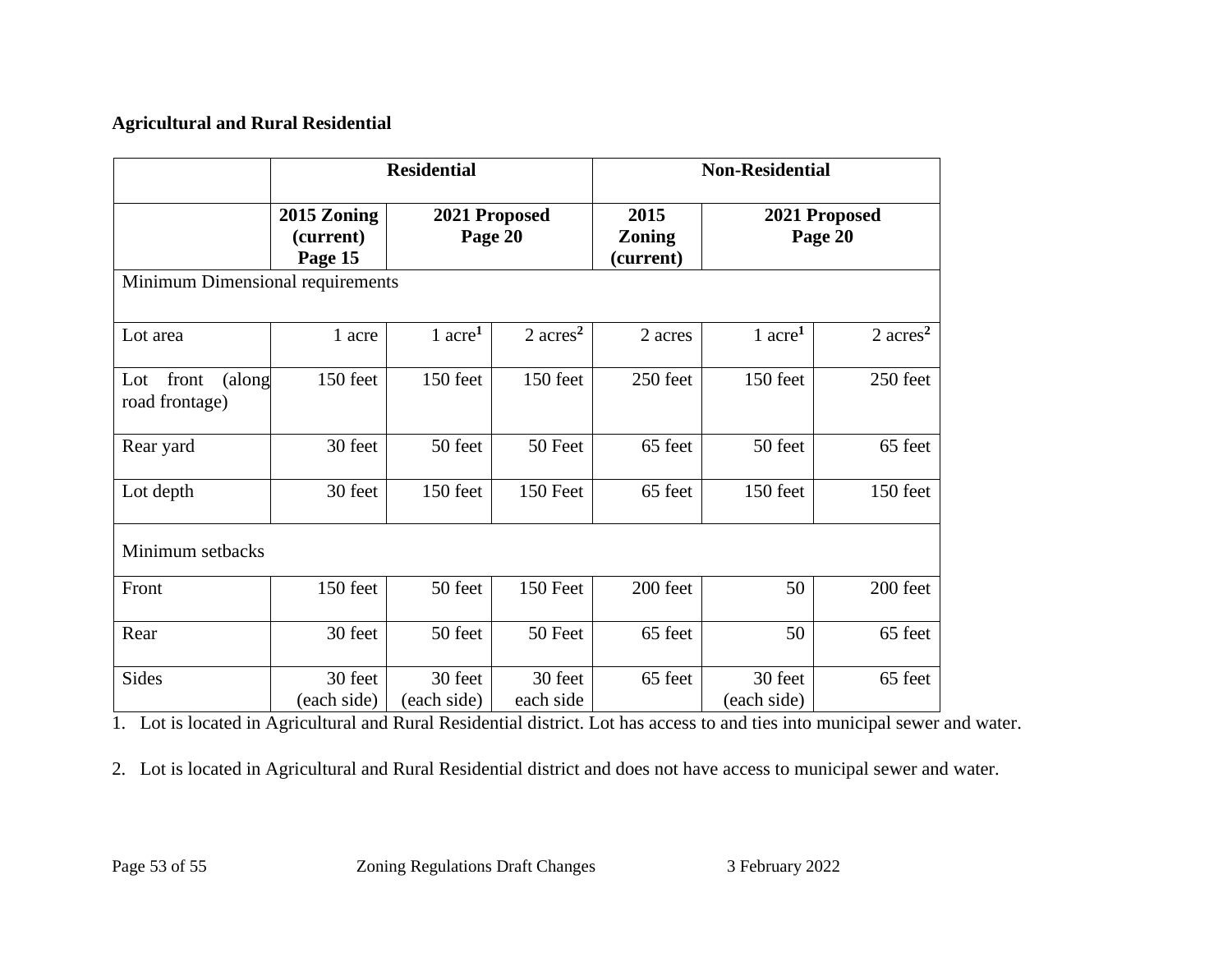# **Residential (Lot area minimum: 1/8 of an acre 5,445 feet)**

|                                         | <b>Residential</b> |             | <b>Non-Residential</b><br>Conditional Uses only <sup>1</sup> |             |
|-----------------------------------------|--------------------|-------------|--------------------------------------------------------------|-------------|
|                                         | 2015 Zoning        | 2021        | 2015 Zoning                                                  | 2021        |
|                                         | (current)          | Proposed    | (current)                                                    | Proposed    |
|                                         | Page 17            | Page 21     |                                                              | Page 21     |
| <b>Minimum Dimensional requirements</b> |                    |             |                                                              |             |
| Lot front width                         | 50 feet            | 50 feet     | 50 feet                                                      | 50 feet     |
| Lot rear width                          | 10 feet            | 50 feet     | 10 feet                                                      | 50 feet     |
| Lot depth                               |                    | 100 feet    |                                                              | 100 feet    |
| <b>Minimum setbacks</b>                 |                    |             |                                                              |             |
| Front                                   |                    | 10 feet     |                                                              | 10 feet     |
| Rear                                    | 10 feet            | 10 feet     | 10 feet                                                      | 10 feet     |
| <b>Sides</b>                            | 10 feet            | 10 feet     | 10 feet                                                      | 10 feet     |
|                                         | (each side(        | (each side) | (each side)                                                  | (each side) |

1. All non-residential uses (except for qualified Home Occupations) are subject to Conditional Review and approval.

### **Multiple Residential** 1. **Dimensional Requirements**

Lot area minimum: 1/8 of an acre/dwelling unit

| Use         | Residential<br>1 & 2 Family | Multi-Family<br>$3+$ Dwelling units) | Non-Resident |
|-------------|-----------------------------|--------------------------------------|--------------|
|             |                             |                                      |              |
| Front width | 50                          | 75                                   | 50           |
| Rear width  | 50                          | 50                                   | 50           |
| Depth       | 100                         | 100                                  | 100          |
|             |                             |                                      |              |